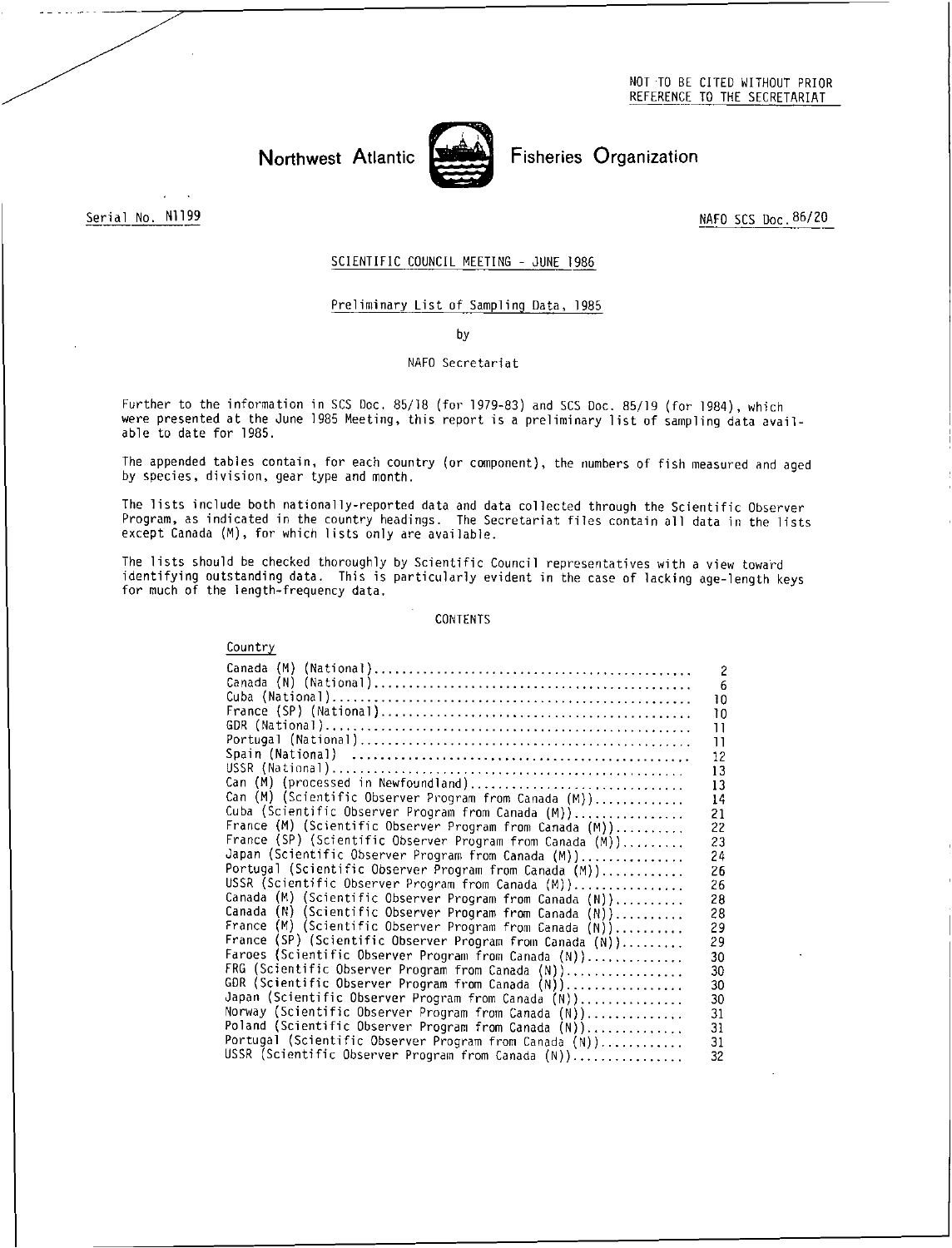| __ |
|----|
|----|

 $\hat{\boldsymbol{r}}$  $\mathbf{l}$ 

| Canada | (M) |
|--------|-----|
|--------|-----|

| Species | <b>NAFO</b><br>Div. | Gear                                                         | Month                                                                             | Type of<br>sample                                                                                              | No.                                                                                                                  | Length samples<br>No. meas.                                                                | No.                                                                                                                                                                                          | Age samples<br>No. aged                                                                       |
|---------|---------------------|--------------------------------------------------------------|-----------------------------------------------------------------------------------|----------------------------------------------------------------------------------------------------------------|----------------------------------------------------------------------------------------------------------------------|--------------------------------------------------------------------------------------------|----------------------------------------------------------------------------------------------------------------------------------------------------------------------------------------------|-----------------------------------------------------------------------------------------------|
|         |                     |                                                              |                                                                                   | 1985                                                                                                           |                                                                                                                      |                                                                                            |                                                                                                                                                                                              |                                                                                               |
| COD     | $4\mathrm{V}$       | OTB                                                          | Jan<br>Feb<br>Mar<br>Apr<br>Ma y<br>Jun<br>Ju1<br>Aug<br>Sep<br>0ct<br>Nov<br>Dec | $\mathsf{CL}$<br>CL<br>CL<br>CL<br>CL<br>CL<br>CL<br>CL<br>CL<br>CL<br>$\mathsf{CL}$<br>$\mathbb{C}\mathsf{L}$ | 13<br>8<br>$\sqrt{2}$<br>$12\,$<br>8<br>9<br>$10\,$<br>$\frac{9}{2}$<br>$\boldsymbol{6}$<br>$12\,$<br>$\overline{7}$ | 4215<br>2443<br>626<br>4203<br>2223<br>2935<br>2409<br>2825<br>615<br>1929<br>3535<br>2078 | 13<br>$\begin{array}{c} 8 \\ 2 \\ 12 \end{array}$<br>$\bf 8$<br>$\overline{\phantom{m}}$<br>10<br>$\boldsymbol{9}$<br>$\overline{\phantom{0}}$<br>$\boldsymbol{6}$<br>12<br>$\boldsymbol{7}$ | 539<br>171<br>$\frac{65}{223}$<br>127<br>$\blacksquare$<br>274<br>208<br>$-105$<br>324<br>123 |
|         |                     | SDN                                                          | Apr<br>May<br>Jun                                                                 | $\mathsf{CL}$<br>CL.<br>$\mathbb{C}\mathsf{L}$                                                                 | 2<br>$\boldsymbol{7}$<br>$\boldsymbol{c}$                                                                            | 404<br>1955<br>647                                                                         | $\frac{2}{7}$<br>$\overline{\mathbf{c}}$                                                                                                                                                     | 55<br>132<br>51                                                                               |
|         |                     | LL                                                           | May<br>Jun<br>Ju I<br>Aug<br>Sep<br>0ct<br>Nov<br>Dec                             | CL<br>${\sf CL}$<br>$\mathsf{CL}$<br>CL<br>CL.<br>CL<br>CL<br>CL                                               | 6<br>5<br>$\frac{3}{2}$<br>4<br>1<br>4<br>$\mathbf{1}$                                                               | 1724<br>1585<br>1006<br>726<br>1451<br>409<br>1306<br>307                                  | 6<br>5<br>$\frac{3}{2}$<br>4<br>$\frac{1}{2}$<br>4<br>$\blacksquare$                                                                                                                         | 368<br>$171\,$<br>104<br>123<br>182<br>$\frac{1}{2}$<br>133<br>÷                              |
|         | 4 <sub>k</sub>      | 0TB                                                          | May<br>Sep                                                                        | $\mathbb{C}\mathsf{L}$<br>CL                                                                                   | 1<br>$\begin{array}{c} \hline \end{array}$                                                                           | 229<br>206                                                                                 | -                                                                                                                                                                                            | ۰<br>-                                                                                        |
|         |                     | PTB                                                          | Sep                                                                               | $\mathsf{CL}$                                                                                                  | 1                                                                                                                    | 256                                                                                        |                                                                                                                                                                                              | ۰                                                                                             |
|         |                     | SDN                                                          | May<br>Sep<br>0ct                                                                 | CL<br>${\sf CL}$<br>CL                                                                                         | 1<br>$\mathbf{I}$<br>1                                                                                               | 214<br>167<br>260                                                                          | -<br>$\mathbf{1}$<br>1                                                                                                                                                                       | $\blacksquare$<br>17<br>18                                                                    |
|         |                     | GN                                                           | Sep                                                                               | CL                                                                                                             | $\mathbf{2}$                                                                                                         | 258                                                                                        | 2                                                                                                                                                                                            | 29                                                                                            |
|         |                     | $\mathsf{LL}$                                                | Apr<br>May<br>Aug<br>Oct                                                          | $\mathsf{CL}$<br>CL<br>$\mathsf{CL}$<br>CL                                                                     | J<br>4<br>Ţ<br>3                                                                                                     | 282<br>1139<br>275<br>691                                                                  | ۰<br>$\pmb{4}$<br>1<br>3                                                                                                                                                                     | ٠<br>47<br>42<br>94                                                                           |
| 4Х      | 0TB                 | Jan<br>Feb<br>Apr<br>Ma y<br>Ju1<br>Sep<br>0ct<br>Nov<br>Dec | $\mathsf{C}\mathsf{L}$<br>CL<br>CL<br>CL<br>$\mathsf{CL}$<br>CL<br>CL<br>CL<br>CL | 3<br>5<br>$\frac{1}{7}$<br>$\mathbf 1$<br>$\frac{3}{2}$<br>$\frac{3}{2}$                                       | 870<br>1255<br>260<br>2096<br>203<br>950<br>408<br>.795<br>577                                                       | $\frac{3}{5}$<br>$\frac{1}{7}$<br>$\frac{1}{2}$<br>3<br>$\overline{\phantom{0}}$           | 160<br>264<br>-<br>311<br>38<br>140<br>$\frac{98}{122}$<br>$\overline{\phantom{0}}$                                                                                                          |                                                                                               |
|         |                     | GN                                                           | Jun<br>Sep                                                                        | CL<br>CL                                                                                                       | $\mathbf{I}$<br>$\mathbf{I}$                                                                                         | 97<br>45                                                                                   | $\overline{\phantom{a}}$                                                                                                                                                                     | -                                                                                             |
|         |                     | $\mathsf{LL}$                                                | Jan<br>Feb<br>Apr<br>May<br>Jun<br>Aug<br>Sep                                     | CL<br><b>CL</b><br>CL.<br>CL<br>CL.<br>CL<br>$\mathsf{CL}$                                                     | $\overline{\mathcal{L}}$<br>3<br>3<br>3<br>4<br>1<br><sup>1</sup>                                                    | 645<br>787<br>694<br>513<br>609<br>374<br>179                                              | $\frac{2}{3}$<br>3<br>3<br>4<br>ı<br>$\mathbf{I}$                                                                                                                                            | 136<br>143<br>48<br>$70\,$<br>54<br>50<br>57                                                  |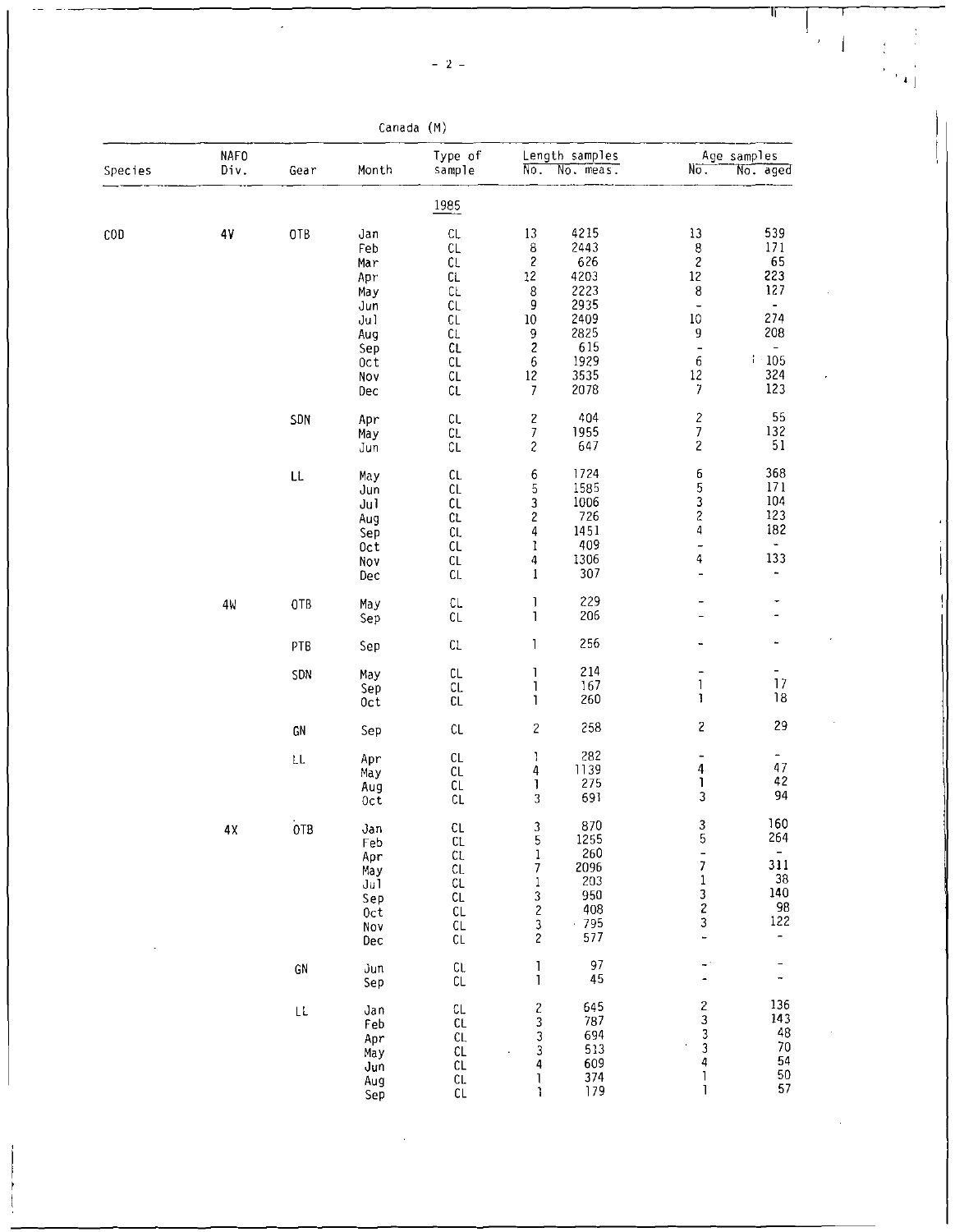Canada (M)

| Species | NAFO<br>Div.    | Gear | Month                                                                                | Type of<br>sample                                                                              | $\overline{No}$ .                                                                                                               | Length samples<br>$\overline{\text{No. meas.}}$                                | $\overline{No}$ .                                                                                                             | Age samples<br>No. aged                                                                      |
|---------|-----------------|------|--------------------------------------------------------------------------------------|------------------------------------------------------------------------------------------------|---------------------------------------------------------------------------------------------------------------------------------|--------------------------------------------------------------------------------|-------------------------------------------------------------------------------------------------------------------------------|----------------------------------------------------------------------------------------------|
| COD     | 4Х              | LHP  | May<br>Jun<br>Jul<br>Aug<br>Oct                                                      | CL<br>$\sim$<br>CL<br>CL<br>CL<br>CL                                                           | $\boldsymbol{z}$<br>5<br>4<br>$\overline{\mathbf{c}}$<br>2                                                                      | 494<br>591<br>497<br>156<br>311                                                | $\begin{array}{c} 2 \\ 5 \\ 4 \end{array}$<br>2<br>-                                                                          | 102<br>79<br>52<br>50<br>$\tilde{\mathbb{Z}}$                                                |
|         | 5Z              | OTB  | Jun<br>$J$ ul $\sim$<br>Aug<br>Sep                                                   | CL.<br>CL.<br>CL<br>CL.                                                                        | 7<br>8<br>3<br>4                                                                                                                | 1920<br>2332<br>836<br>1037                                                    | 7<br>8<br>-<br>-                                                                                                              | 258<br>234<br>$\overline{\phantom{0}}$<br>-                                                  |
|         |                 | LL.  | Apr<br>May<br>Jun<br>Ju1<br>Aug<br>Sep                                               | CL.<br>CL<br>CL.<br>CL<br>CL<br>CL.                                                            | $\mathbf 1$<br>$\mathbf{1}$<br>$1^{\circ}$<br>$\,1$<br>$\overline{\mathbf{c}}$<br>$\mathbf{1}$                                  | 240<br>233<br>298<br>116<br>379<br>263                                         | 1<br>1<br>1<br>-<br>$\overline{\mathbf{c}}$<br>$\overline{a}$                                                                 | 68<br>55<br>59<br>$\blacksquare$<br>58<br>$\pm$                                              |
| HAD     | $4\,\mathrm{V}$ | OTB  | Jan<br>Feb<br>Mar<br>Apr<br>May<br>Jun<br>Jul<br>Aug<br>0 <sub>c</sub><br>Nov<br>Dec | CL<br>CL<br>CL.<br>CL.<br>CL<br>CL<br>CL<br>CL<br>CL<br>CL<br>CL                               | $\frac{4}{5}$<br>$\mathbf{l}$<br>7<br>5<br>8<br>4<br>$\begin{array}{c} 1 \\ 2 \\ 3 \\ 3 \end{array}$                            | 847<br>1057<br>204<br>1418<br>1021<br>1863<br>821<br>210<br>493<br>611<br>685  | $\frac{4}{5}$<br>$\mathbf{1}$<br>7<br>5<br>8<br>4<br>$\mathbf 1$<br>$\overline{\mathbf{c}}$<br>$\overline{\phantom{a}}$       | 106<br>127<br>33<br>81<br>106<br>90<br>30<br>30<br>25<br>$\frac{1}{2}$                       |
|         | 4W              | OTB  | Jan<br>Mar<br>May<br>Sep                                                             | CL<br>CL<br>CL<br>CL                                                                           | ı<br>ı<br>$\begin{smallmatrix}1\1\1\end{smallmatrix}$                                                                           | 356<br>267<br>252<br>199                                                       | ı<br>l<br>ı<br>$\overline{\phantom{0}}$                                                                                       | 28<br>26<br>$18\,$<br>$\blacksquare$                                                         |
|         |                 | SDN  | Sep                                                                                  | CL                                                                                             | 1                                                                                                                               | 218                                                                            | 1                                                                                                                             | 14                                                                                           |
|         |                 | LL   | Jun<br>Sep<br>0ct                                                                    | CL<br>CL<br><b>CL</b>                                                                          | 1<br>$\mathsf 3$<br>1                                                                                                           | 205<br>576<br>88                                                               | 1<br>3<br>1                                                                                                                   | 21<br>53<br>21                                                                               |
|         | $4\,\mathrm{X}$ | OTB  | Jan<br>Feb<br>Apr<br>May<br>Jun<br>Ju1<br>Aug<br>Sep<br>0ct<br>Nov<br>Dec            | CL.<br>CL<br>CL<br>CL.<br>CL<br>CL<br>CL<br>CL<br>CL<br>CL.<br>CL                              | 4<br>14<br>3<br>9<br>$\begin{array}{c} 15 \\ 4 \end{array}$<br>$\mathbf 1$<br>6<br>ı<br>$\overline{4}$<br>1                     | 1033<br>3290<br>765<br>2076<br>3622<br>898<br>118<br>1665<br>215<br>829<br>210 | 4<br>14<br>3<br>9<br>$\frac{15}{4}$<br>$\frac{1}{6}$<br>1<br>$\ddot{\phantom{1}}$                                             | 122<br>304<br>61<br>237<br>$\begin{array}{c} 223 \\ 61 \end{array}$<br>17<br>114<br>24<br>۰. |
|         |                 | LL   | Jan<br>Feb<br>Apr<br>May<br>Jun<br>Ju1<br>Aug<br>Sep<br>0ct<br>Nov<br>Dec            | CL<br>CL<br>CL<br>CL<br>$c_{\mathsf{L}}$<br>CL<br>CL<br>$\mathcal{A}$<br>CL<br>CL.<br>CL<br>CL | $\begin{array}{c} 4 \\ 3 \\ 2 \\ 1 \end{array}$<br>$\frac{3}{1}$<br>$\begin{array}{c} 4 \\ 2 \\ 2 \\ 1 \end{array}$<br>$\bf{l}$ | 984<br>713<br>282<br>237<br>531<br>220<br>973<br>439<br>557<br>269<br>390      | 4<br>3<br>2<br>1<br>$\frac{3}{1}$<br>$\begin{array}{c} 4 \\ 2 \\ 2 \end{array}$<br>$\overline{\phantom{0}}$<br>$\overline{a}$ | 128<br>94<br>32<br>29<br>$31\,$<br>26<br>58<br>26<br>23<br>-<br>$\overline{\phantom{0}}$     |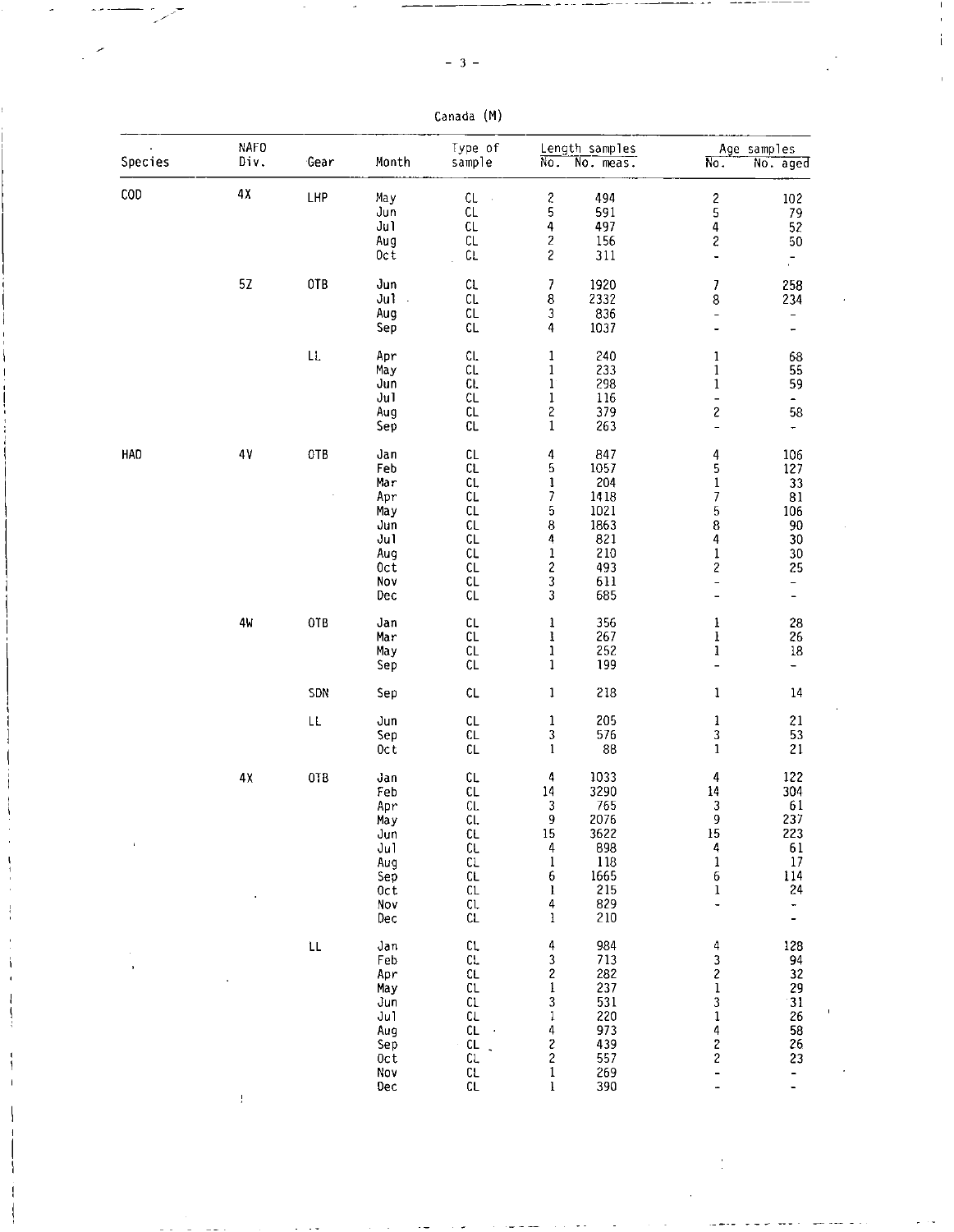| <b>Species</b> | <b>NAFO</b><br>Div. | Gear | Month      | Type of<br>sample            | $\overline{\text{No}}$ .                    | Length samples<br>No. meas.               | No.                          | Age samples<br>No. aged |
|----------------|---------------------|------|------------|------------------------------|---------------------------------------------|-------------------------------------------|------------------------------|-------------------------|
|                |                     |      |            |                              |                                             |                                           |                              |                         |
| COD            | 5Z                  | 0TB  | Jun        | CL                           | 6                                           | 1443                                      | 6                            | 103                     |
|                |                     |      | Jul        | $\mathsf{CL}$                | $\mathbf{1}$                                | 152                                       | $\ddot{\phantom{0}}$         |                         |
|                |                     |      | Aug        | CL                           | 4                                           | 1214                                      | $\overline{\phantom{0}}$     |                         |
|                |                     |      | Sep        | CL                           | 3                                           | 805                                       | $\overline{\phantom{0}}$     |                         |
|                |                     |      | Oct        | CL                           | $\mathbf 1$                                 | 200                                       |                              |                         |
|                |                     |      | Nov        | CL.                          | $\overline{\mathbf{c}}$                     | 176                                       | $\overline{\phantom{a}}$     |                         |
|                |                     | LL   | Apr        | CL                           | $\mathbf{1}$                                | 228                                       | $\mathbf{1}$                 | 39                      |
|                |                     |      | Ju1        | CL                           | $\mathbf{1}$                                | 215                                       | -                            |                         |
|                |                     |      | Aug        | CL                           | 5                                           | 939                                       | -                            |                         |
|                |                     |      | Sep        | $\mathbb{C}\mathsf{L}$       | $\sqrt{2}$                                  | 395                                       |                              |                         |
| RED            | 4V                  | OTB  | Jan        | CL                           | 3                                           | 629                                       |                              |                         |
|                |                     |      | Feb        | CL                           | 3                                           | 579                                       |                              |                         |
|                |                     |      | Jun        | CL                           | 4                                           | 1242                                      |                              |                         |
|                |                     |      | Ju1        | $\mathsf{CL}$                | 3                                           | 684                                       |                              |                         |
|                |                     |      | Aug        | CL                           | $\mathbf{1}$                                | 213                                       |                              |                         |
|                |                     |      | 0ct        | CL                           | 5                                           | 1032                                      |                              |                         |
|                | 4W                  | OTB  | Aug        | CL                           | $\mathbf{1}$                                | 277                                       |                              |                         |
|                |                     |      | Sep        | CL                           | $\mathbf{1}$                                | 301                                       |                              |                         |
|                |                     |      | Oct        | $\mathsf{CL}$                | $\mathbf{Z}$                                | 232                                       |                              |                         |
|                |                     |      |            |                              |                                             | 201                                       |                              |                         |
|                | 4 X                 | OTB  | Feb        | $\mathsf{CL}$                | 1                                           |                                           |                              |                         |
|                |                     |      | May        | CL                           | 1                                           | 245                                       |                              |                         |
|                |                     |      | Jun        | $\mathsf{CL}$                | $\mathbf 1$                                 | 232                                       |                              |                         |
|                |                     |      | Ju1        | $\mathbb{C}\mathsf{L}$       | $\mathbf 1$                                 | 142                                       |                              |                         |
|                |                     |      | Aug<br>0ct | $\mathsf{C}\mathsf{L}$<br>CL | $\mathbf{1}$<br>$\overline{\mathbf{c}}$     | 264<br>580                                |                              |                         |
|                |                     |      |            |                              |                                             |                                           |                              |                         |
| POL            | 4V                  | OTB  | Jan        | CL                           | 4                                           | 911                                       | 4                            | 130                     |
|                |                     |      | Feb        | $\mathsf{CL}$                | $\mathbf{1}$                                | 329                                       | 1                            | 34                      |
|                |                     |      | Mar        | CL                           | $\bf{l}$                                    | 254                                       | 1                            | 28                      |
|                |                     |      | Apr        | CL                           |                                             | 1067                                      |                              | 120                     |
|                |                     |      | May        | CL                           |                                             | 1192                                      |                              | 113                     |
|                |                     |      | Jun        | $c_{\mathsf{L}}$             | 5<br>5<br>5<br>5                            | 1502                                      |                              | 184                     |
|                |                     |      | Jul        | CL                           |                                             | 1104                                      | 556531                       | 132                     |
|                |                     |      | Aug        | $\mathfrak{c}$               | 3                                           | 644                                       |                              | 76                      |
|                |                     |      | Sep        | CL                           | $\mathbf 1$                                 | 280                                       |                              | 31<br>172               |
| ٠              |                     |      | Oct        | CL                           | 6                                           | 1341                                      | 6                            |                         |
|                |                     |      | Nov        | CL                           | 6                                           | 1415<br>400                               | 6<br>$\overline{\mathbf{c}}$ | 160<br>49               |
|                |                     |      | Dec        | CL                           | $\overline{c}$                              |                                           |                              |                         |
|                | 4W                  | 0TB  | Jun        | CL                           | 1                                           | 259                                       | $\mathbf{1}$                 | 41                      |
|                |                     |      | Nov        | CL.                          | T                                           | 251                                       | $\frac{1}{1}$                | 23<br>31                |
|                |                     |      | Dec        | $\mathsf{CL}$                | $\mathbf 1$                                 | 229                                       |                              |                         |
|                |                     | GN   | Ju1        | CL                           | $\begin{smallmatrix}1\1\1\end{smallmatrix}$ | 219                                       | $\mathbf{1}$                 | 25                      |
|                |                     |      | Aug        | $\mathsf{CL}$                |                                             | 201                                       | $\bf{l}$                     | 27                      |
|                |                     |      | Sep        | $\mathsf{CL}$                | $\overline{\mathbf{c}}$                     | 222                                       | $\overline{\mathbf{c}}$      | 31                      |
|                | 4χ                  | OTB  | Jan        | $\mathsf{CL}$                |                                             | 566                                       |                              | 62                      |
|                |                     |      | Feb        | $\mathsf{CL}$                | 252634                                      | 1214                                      | 25263431                     | 166                     |
|                |                     |      | Mar        | CL.                          |                                             | 313                                       |                              | 50                      |
|                |                     |      | Apr        | $\mathsf{CL}$                |                                             | 1438<br>797                               |                              | 171                     |
|                |                     |      | May        | CL                           |                                             |                                           |                              | 98                      |
|                |                     |      | Jun        | CL                           |                                             | 908                                       |                              | 106                     |
|                |                     |      | Ju1        | CL                           | 3                                           | 663                                       |                              | 58                      |
|                |                     |      | Aug        | CL                           | 1                                           | 218                                       |                              | 24                      |
|                |                     |      | Sep        | $\mathsf{CL}$                | $\mathbf{1}$                                | $\begin{array}{c} 178 \\ 660 \end{array}$ | $\frac{1}{3}$                | 38                      |
|                |                     |      | Oct        | $\mathsf{CL}$                | 3                                           |                                           |                              | 69                      |

Nov CL 2 429 2 59 Dec CL 1 21/ 1 32

Canada (M)

÷,

 $\mathbf{l}$ 

-1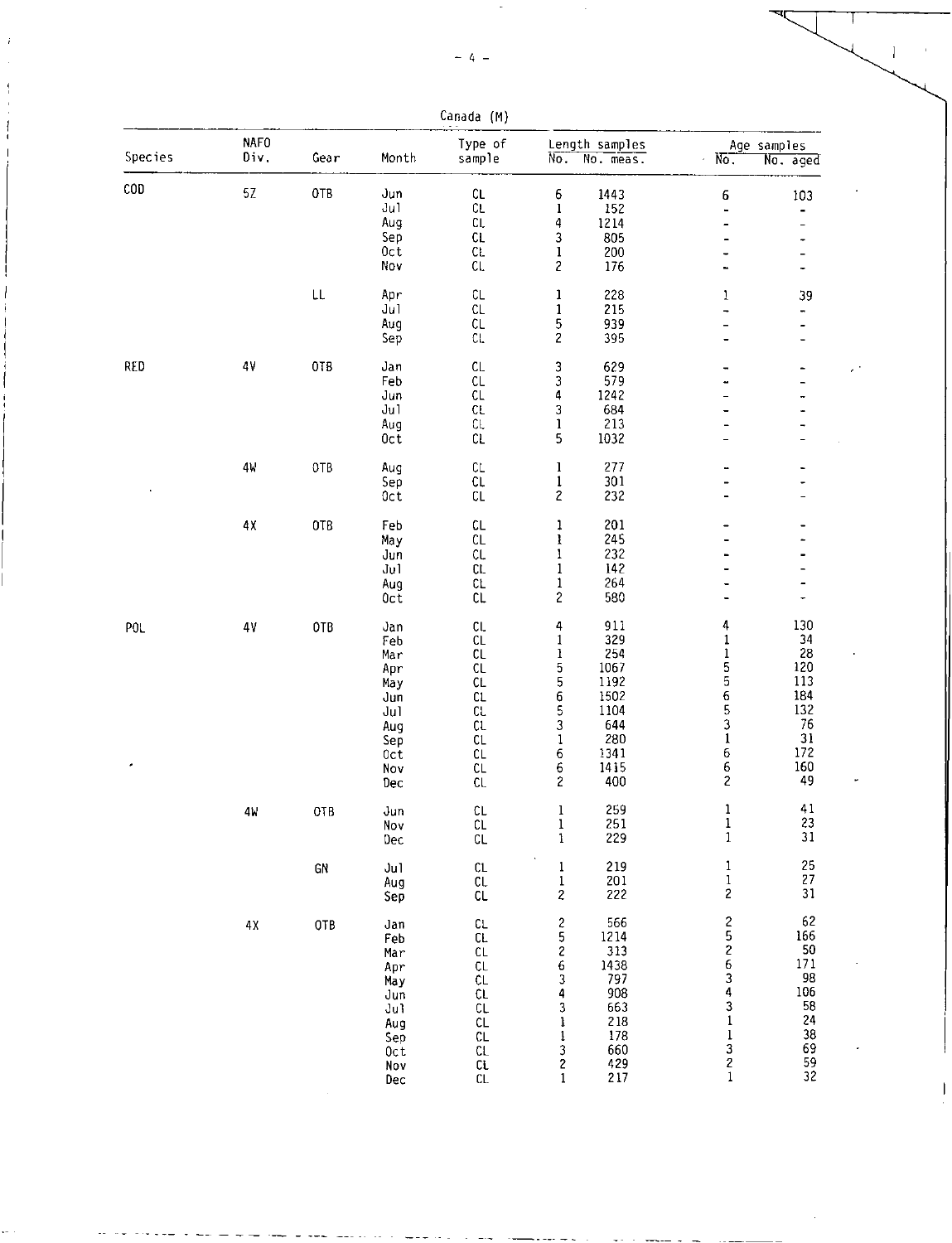| $-5 -$ |  |
|--------|--|
|        |  |
|        |  |

|            | <b>NAFO</b>     |                                 |                                                | Type of                                                      |                                                                                               | Length samples                                |                                                                                      | Age samples                                        |  |  |
|------------|-----------------|---------------------------------|------------------------------------------------|--------------------------------------------------------------|-----------------------------------------------------------------------------------------------|-----------------------------------------------|--------------------------------------------------------------------------------------|----------------------------------------------------|--|--|
| Species    | Div.            | Gear                            | Month                                          | sample                                                       | $\overline{No}$ .                                                                             | No. meas.                                     | $\overline{\text{No}}$ .                                                             | No. aged                                           |  |  |
| COD        | 4Х              | GN                              | Apr<br>Ma y<br>Jun<br>Jul<br>Aug<br>Sep<br>0ct | CL<br>$\mathsf{CL}$<br>CL<br>CL<br>CL<br>CL<br>$\mathtt{CL}$ | 2<br>$\mathbf{1}$<br>3<br>$\mathbf i$<br>$\frac{5}{4}$<br>$\mathbf 1$                         | 387<br>206<br>652<br>180<br>798<br>584<br>161 | $\mathbf{S}$<br>$\mathbf{1}% _{T}\left( t\right)$<br>3<br>$\mathbf 1$<br>5<br>4<br>1 | 41<br>$18\,$<br>61<br>${\bf 28}$<br>78<br>52<br>28 |  |  |
|            |                 | LHP                             | May                                            | ${\sf CL}$                                                   | $\,1$                                                                                         | 160                                           | $\mathbf 1$                                                                          | 37                                                 |  |  |
|            | $5\rm Z$        | 0TB                             | Jun                                            | $\mathsf{CL}$                                                | $\bf{l}$                                                                                      | 218                                           | 1                                                                                    | 36                                                 |  |  |
|            |                 | LL                              | Aug                                            | $\mathsf{CL}$                                                | $\mathbf{1}$                                                                                  | 76                                            | $\mathbf 1$                                                                          | $16\,$                                             |  |  |
| PLA        | $4\mathrm{V}$   | 0TB                             | Jun<br>Nov                                     | $\mathsf{CL}$<br>$\mathsf{CL}$                               | $\mathbf 1$<br>$\mathbf{1}$                                                                   | 219<br>204                                    | $\mathbf 1$<br>$\mathbf{1}$                                                          | 43<br>$30\,$                                       |  |  |
|            |                 | SDN                             | May<br>Sep<br>Nov                              | CL<br>CL<br>CL                                               | $\overline{\mathbf{c}}$<br>$\mathbf{1}$<br>ı                                                  | 599<br>233<br>348                             | $\overline{\mathbf{c}}$<br>ı<br>$\mathbf{1}$                                         | 89<br>40<br>45                                     |  |  |
|            |                 | ${\sf LL}$                      | Jul<br>Aug                                     | CL<br>CL                                                     | $\mathbf{1}$<br>$\mathbf{1}$                                                                  | 211<br>275                                    | $\mathbf{1}$<br>$\cdot 1$                                                            | 32<br>34                                           |  |  |
| WIT        | $4\,\mathrm{V}$ | 0TB                             | Jan<br>Mar<br>Jun                              | CL<br>CL<br>$\mathsf{CL}$                                    | $\mathbf{l}$<br>$\mathbf{1}$<br>$\mathbf 1$                                                   | 204<br>188<br>201                             | $\overline{a}$<br>-<br>-                                                             | -<br>$\overline{\phantom{0}}$<br>-                 |  |  |
|            |                 | SDN                             | May<br>Jul<br>Aug<br>Sep<br>Nov                | CL<br>CL<br>CL<br>CL<br>CL                                   | $\mathbf{2} \cdot$<br>$\mathbf 1$<br>$\mathbf 1$<br>$\begin{smallmatrix}2\1\end{smallmatrix}$ | 664<br>269<br>374<br>795<br>202               | -<br>L<br>-<br>-                                                                     | -<br>$\overline{\phantom{0}}$                      |  |  |
|            | 4Χ              | 0TB                             | Feb                                            | $\mathsf{CL}$                                                | $\overline{\mathbf{c}}$                                                                       | 457                                           |                                                                                      |                                                    |  |  |
| YEL        | 4V              | OTB                             | Jan                                            | $\mathsf{CL}$                                                | $\mathbf 1$                                                                                   | 217                                           |                                                                                      |                                                    |  |  |
| <b>FLW</b> | $4\,\mathrm{X}$ | 0TB                             | Apr<br>May<br>Jun<br>Aug                       | ${\sf CL}$<br>$\mathtt{CL}$<br>$\mathsf{CL}$<br>CL           | $\mathbf{2},$<br>$\overline{c}$<br>$\mathbf 1$<br>$\mathbf{1}$                                | 547<br>565<br>270<br>201                      | -                                                                                    |                                                    |  |  |
| CUSK       | 4W              | $\mathsf{LL}$                   | Sep<br>Oct                                     | CL<br>CL                                                     | $\mathbf{1}$<br>1                                                                             | 180<br>273                                    | -                                                                                    | -                                                  |  |  |
|            | $4\,\mathrm{X}$ | $\mathsf{LL}$                   | 0ct                                            | $\mathsf{CL}$                                                | $\bf 1$                                                                                       | 329                                           |                                                                                      |                                                    |  |  |
|            | 5Z              | $\mathsf{L}\mathsf{L}$          | Aug                                            | ${\sf CL}$                                                   | $\mathbf 1$                                                                                   | 137                                           |                                                                                      |                                                    |  |  |
| · HKW      | 4X              | GN                              | Aug                                            | $\mathsf{CL}$                                                | $\mathbf i$                                                                                   | 55                                            |                                                                                      |                                                    |  |  |
|            |                 | $\mathsf{LL}$                   | Ju1<br>0ct                                     | $\mathsf{CL}$<br>$\mathsf{CL}$                               | $\mathbf{l}$<br>1                                                                             | 174<br>203                                    |                                                                                      |                                                    |  |  |
|            | 52              | $\ensuremath{\text{LL}}\xspace$ | Aug                                            | $\mathsf{CL}$                                                | $\mathbf 1$                                                                                   | 135                                           |                                                                                      | -                                                  |  |  |
| HER        | 4Vn             | PS                              | Nov                                            | ${\sf CC}$                                                   | 5                                                                                             | 850                                           | $\mathbf{Z}$                                                                         | 225                                                |  |  |
|            | 4W              | 0TM                             | Jan                                            | $\mathsf{CC}$                                                | 4                                                                                             | 723                                           | 4                                                                                    | 196                                                |  |  |
|            |                 | PS.                             | Jan<br>Nov<br>Dec                              | cc<br>${\sf CC}$<br>cc                                       | 37<br>$\overline{c}$<br>6                                                                     | 7381<br>347(<br>لِ1050                        | $16\,$<br>$\boldsymbol{6}$                                                           | 704<br>259                                         |  |  |
|            |                 | ${\sf GN}$                      | May                                            | $\mathsf{cc}$                                                | $\mathbf 1$                                                                                   | 147                                           | ÷                                                                                    | $\overline{\phantom{a}}$                           |  |  |

Canada (M)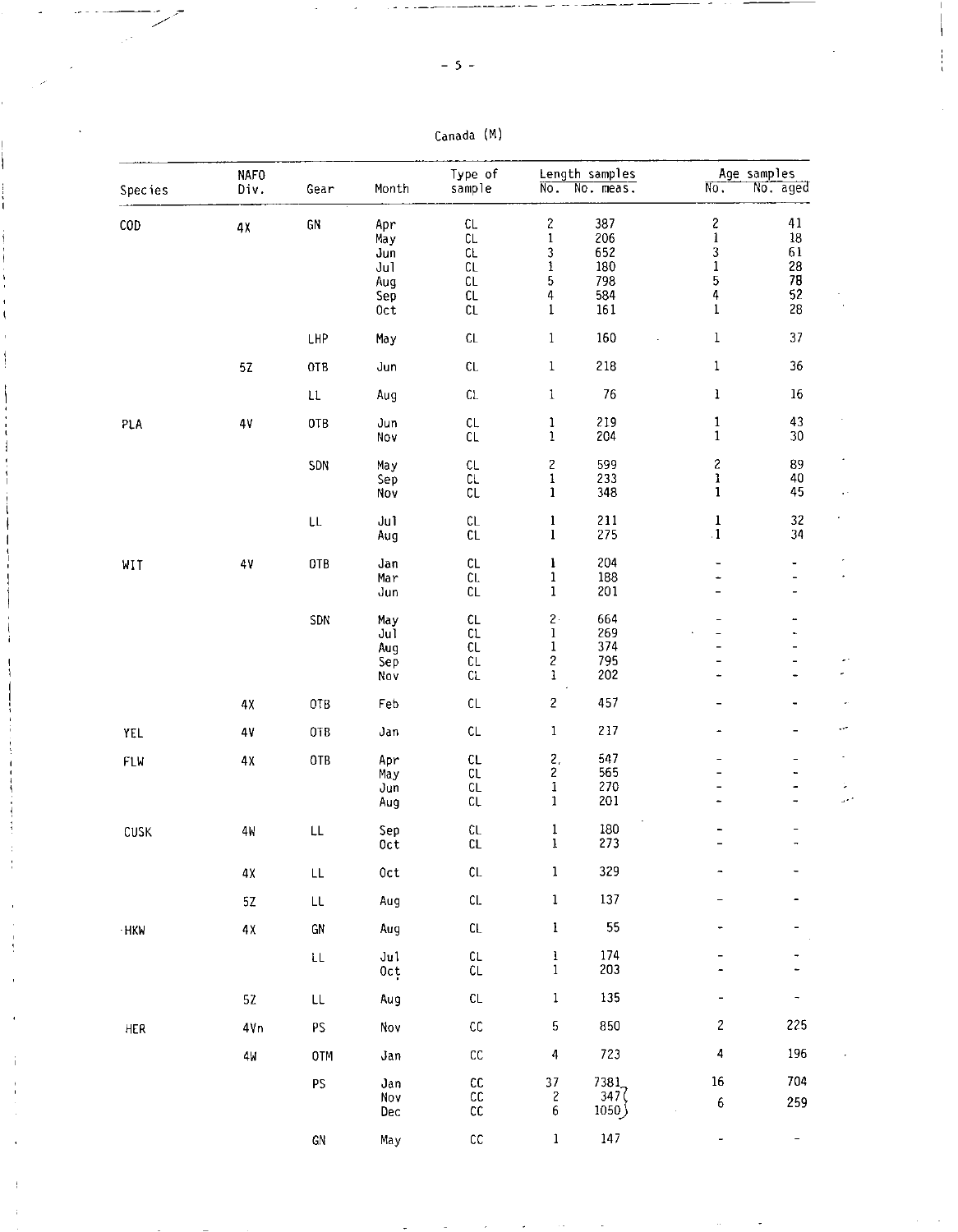$\epsilon$  ,  $\epsilon$  ,  $\epsilon$ 

| Species    | <b>NAFO</b><br>Div. |            |                         | Type of       |                          | Length samples            |                              | Age samples |  |  |
|------------|---------------------|------------|-------------------------|---------------|--------------------------|---------------------------|------------------------------|-------------|--|--|
|            |                     | Gear       | Month<br>$\overline{a}$ | sample        |                          | No. No. meas.             | $N_{\rm O}$ .                | No. aged    |  |  |
| <b>HER</b> | 4χ                  | 0TB        | Jan                     | ${\sf CC}$    | $\mathbf{1}$             | $142$ $\sqrt{ }$          |                              |             |  |  |
|            |                     |            | Mar                     | ${\sf CC}$    | $10\,$                   | ر 2066                    | $11\,$                       | 184         |  |  |
|            |                     |            | Apr                     | cc            | $\overline{\mathcal{L}}$ | 374                       | $\overline{\mathbf{c}}$      | 39          |  |  |
|            |                     | 0TM        | 0ct                     | ${\tt CC}$    | $\mathbf{1}$             | 190                       | $\qquad \qquad \blacksquare$ | $\bullet$   |  |  |
|            |                     | PS         | Jan                     | ${\sf CC}$    | 4                        | 520                       |                              | 100         |  |  |
|            |                     | Jun        | $\mathsf{CC}$           | 8             | 1928                     | $\frac{3}{2}$             | 85                           |             |  |  |
|            |                     |            | Ju1                     | ${\sf CC}$    | 110                      | 22990                     |                              |             |  |  |
|            |                     |            | Aug                     | ${\sf CC}$    | 109                      | 21867                     | 102                          | 3828        |  |  |
|            |                     |            | Sep                     | $\mathsf{CC}$ | 42                       | 6824                      |                              |             |  |  |
|            |                     |            | 0ct                     | ${\sf CC}$    | 31                       | 4628)                     |                              |             |  |  |
|            |                     |            | Nov                     | cc            | 3                        | 426                       | 25                           | 822         |  |  |
|            |                     | GN         | Jun                     | ${\sf CC}$    | 1                        | 180                       |                              |             |  |  |
|            |                     | Jul        | ${\tt CC}$              | $\mathsf g$   | 924                      |                           |                              |             |  |  |
|            |                     |            | Aug                     | ${\sf CC}$    | 24                       | 4528                      | $12\,$                       | 389         |  |  |
|            |                     |            | Sep                     | cc            | 28                       | 6111)                     |                              |             |  |  |
|            |                     | FPN        | Ma y                    | $\mathsf{CC}$ |                          | 714)                      |                              |             |  |  |
|            |                     |            | Jun                     | ${\rm CC}$    | $\frac{3}{2}$            | 290)                      | 3                            | 138         |  |  |
|            |                     | <b>FWR</b> | Ma y                    | $\mathsf{CC}$ | 11                       | 2049                      |                              |             |  |  |
|            |                     |            | Jun                     | ${\sf CC}$    | 23                       | 42463                     | 35                           | 764         |  |  |
|            |                     |            | Ju1                     | $\mathsf{CC}$ | 97                       | 15489                     |                              |             |  |  |
|            |                     |            | Aug                     | $\mathsf{CC}$ | 68                       | 10467                     | 165                          | 4223        |  |  |
|            |                     |            | Sep                     | $\mathsf{cc}$ | 30                       | 5249)                     |                              |             |  |  |
|            |                     |            | Oct                     | ${\tt CC}$    | 28                       |                           |                              |             |  |  |
|            |                     |            | Nov                     | $\mathsf{CC}$ | $\boldsymbol{6}$         | 43242<br>[ <sub>929</sub> | 32                           | 891         |  |  |
|            |                     | NK         | Aug                     | cc            | ı                        | 132 $\overline{c}$        |                              |             |  |  |
|            |                     |            | Sep                     | ${\sf CC}$    | $\overline{\mathbf{c}}$  | 285)                      | 3                            | 84          |  |  |
|            |                     |            | Oct                     | cc            | 8                        | 1245                      | $\overline{7}$               | 111         |  |  |

Canada (M)

CANADA (N)

|         | <b>NAFO</b> |            |                          | Type of                        | Length samples     |                              | Age samples |                  |  |
|---------|-------------|------------|--------------------------|--------------------------------|--------------------|------------------------------|-------------|------------------|--|
| Species | Div.        | Gear       | Month                    | sample<br>$\ddot{\phantom{a}}$ |                    | No. No. meas.                | No.         | No. aged         |  |
|         |             |            |                          | 1985                           |                    |                              |             |                  |  |
| COD     | 2J          | GN         | Jul<br>Aug               | CL.<br>CL                      | 1<br>13            | 181(<br>2998)                |             | 467 <sup>1</sup> |  |
|         |             | <b>LHP</b> | Jul<br>Aug               | CL<br>CL                       | 5<br>6             | 606<br>1412)                 |             | 467 <sup>1</sup> |  |
|         |             | FPN -      | Ju1<br>Aug               | CL<br>CL                       | 6<br>15            | 1819<br>5112)                |             | 467 <sup>1</sup> |  |
|         | ЗΚ          | OTB        | Jan<br>Feb<br>Mar<br>Apr | CL<br>CL<br>CL<br>CL           | 7<br>9<br>27<br>17 | 2382<br>3246<br>9206<br>5798 |             | 514              |  |
|         |             |            | May<br>Jun               | CL<br>CL                       | 13<br>$\mathbf{1}$ | 5280<br>532)                 |             | 486              |  |
|         |             | GN         | Ju1<br>Aug               | CL<br>CL                       | $15\,$<br>3        | 2080<br>259)                 |             | $7972$ .         |  |
|         |             |            | Sep                      | CL                             | 5                  | 1437                         |             | 641 <sup>3</sup> |  |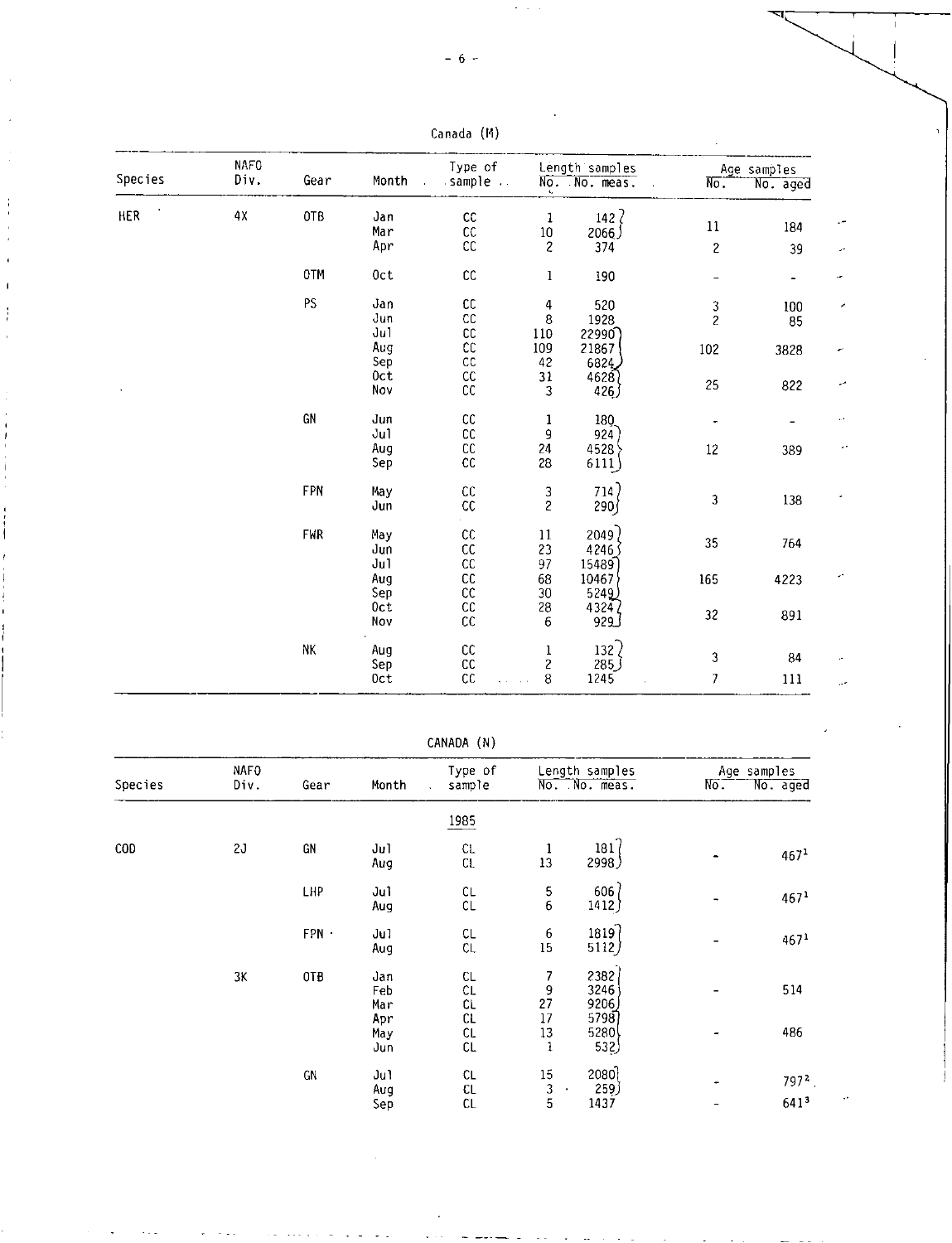| Species    | <b>NAFO</b><br>Div. | Gear                   | Month                 | Type of<br>sample              |                                       | Length samples<br>No. No. meas.            | $\overline{\text{No}}$ . | Age samples<br>No. aged |
|------------|---------------------|------------------------|-----------------------|--------------------------------|---------------------------------------|--------------------------------------------|--------------------------|-------------------------|
|            |                     |                        |                       |                                |                                       |                                            |                          |                         |
| <b>COD</b> | $3\mathrm{K}$       | $\mathsf{t}\mathsf{t}$ | Jul                   | CL<br>$\mathsf{CL}$            | $\overline{5}$<br>6                   | 907<br>710                                 |                          | $797^2$                 |
|            |                     |                        | Aug<br>Sep            | CL                             | $\mathbf{1}$                          | 23                                         |                          | 641 <sup>3</sup>        |
|            |                     | LHP                    | Ju1                   | CL                             | $\mathbf 1$                           | 209                                        |                          | 7972                    |
|            |                     |                        | Aug<br>Sep            | CL<br>CL                       | 49<br>27                              | 4969)<br>4013                              |                          | $641^{3}$               |
|            |                     | FPN                    | Ju1<br>Aug            | $\mathsf{C}\mathsf{L}$<br>CL   | 34<br>5                               | 11488<br>1796                              |                          | 7972                    |
|            | 3L                  | 0TB                    | Feb                   | CL.                            | $\mathbf{1}$                          | $\begin{array}{c} 281 \\ 1665 \end{array}$ |                          | 62                      |
|            |                     |                        | May<br>Jun            | CL<br>CL                       | 6<br>$\frac{5}{4}$                    | 1214                                       |                          | 462                     |
|            |                     |                        | Jul<br>Aug            | CL<br>CL                       | 1                                     | 150<br>213                                 |                          | 418                     |
|            |                     |                        | Sep                   | CL.                            | $\boldsymbol{7}$                      | 2343                                       |                          |                         |
|            |                     |                        | Oct<br>Nov            | CL<br>CL                       | 8<br>14                               | 2235<br>4442                               |                          | 464                     |
|            |                     |                        | Dec                   | CL                             | 17                                    | 5620)                                      |                          |                         |
|            |                     | ${\sf GN}$             | Ma y                  | $\mathbb{C}\mathbb{L}$         | 9                                     | 2579                                       |                          | 422*                    |
|            |                     |                        | Jun<br>J <sub>u</sub> | $\mathsf{CL}$<br>$\mathsf{CL}$ | 10<br>19                              | 3324)<br>2738                              |                          | 12575                   |
|            |                     |                        | Aug                   | CL                             | $\begin{array}{c} 3 \\ 6 \end{array}$ | 84 L<br>1140                               |                          |                         |
|            |                     |                        | Sep<br>Oct            | CL<br>CL                       | 3                                     | 494∫                                       |                          | 987 <sup>6</sup>        |
|            |                     | $\mathsf{L}\mathsf{L}$ | Aug                   | CL                             | 3                                     | 1064                                       |                          | 12575                   |
|            |                     |                        | Sep                   | CL                             | 9                                     | 2798                                       |                          | 987°                    |
|            |                     | LHP                    | Jun                   | CL<br>${\sf CL}$               | $\mathsf 3$<br>19                     | 925)<br>2228                               |                          | 12575                   |
|            |                     |                        | Jul<br>Aug            | $\mathsf{CL}$                  | $14\,$                                | 2402)                                      |                          |                         |
|            |                     |                        | Sep                   | ${\sf CL}$                     | $14\,$                                | 3173                                       |                          | 987°                    |
|            |                     | FPN                    | May                   | CL                             | $\overline{\mathbf{c}}$               | 568                                        |                          | 422*                    |
|            |                     |                        | Jun<br>Ju1            | CL<br>${\sf CL}$               | 21<br>19                              | 8847<br>7418                               |                          | 12575                   |
|            |                     |                        | Aug                   | CL                             | $\bf{l}$                              | 408)                                       |                          |                         |
|            | 3N                  | 0TB                    | Ma y                  | CL<br>$\mathsf{CL}$            | $\frac{5}{2}$                         | 1267(<br>578                               |                          | 397                     |
|            |                     |                        | Jun<br>Jul            | CL                             |                                       |                                            |                          |                         |
|            |                     |                        | Aug<br>Sep            | $\mathsf{CL}$<br>CL            | $\bf 1$<br>1                          | $\frac{538}{269}$<br>269                   |                          | 339                     |
|            |                     |                        | 0 <sub>ct</sub>       | $\mathsf{CL}$                  | $\mathbf{1}$                          | 246                                        |                          | 345                     |
|            |                     |                        | Nov                   | CL                             | $\ddot{4}$                            | 976∫                                       |                          |                         |
|            | 30                  | 0TB                    | Feb<br>Mar            | $\mathsf{CL}$<br>$\mathsf{CL}$ | 4<br>$\overline{7}$                   | 534<br>1353                                |                          | 436                     |
|            |                     |                        | Apr                   | CL                             | 7                                     | 1920                                       |                          | 586                     |
|            |                     |                        | May<br>Nov            | $\mathsf{C}\mathsf{L}$<br>CL   | $\frac{3}{1}$                         | 898<br>204                                 |                          | 97                      |
|            | 3Ps                 | 0TB                    | Feb                   | CL                             | $\frac{5}{2}$                         | 1417                                       |                          | 372                     |
|            |                     |                        | Mar<br>Dec            | CL<br>$\mathsf{CL}$            | 3                                     | 508<br>1151                                |                          | 230                     |
|            |                     |                        |                       |                                |                                       |                                            |                          | $815^{7}$               |
|            |                     | GN                     | May<br>Jun            | CL<br>$\mathsf{CL}$            | $\frac{12}{5}$                        | 3595<br>2302                               |                          |                         |
|            |                     |                        | Jul                   | CL                             | $\boldsymbol{7}$                      | 2748                                       |                          | 4798                    |
|            |                     |                        | Aug                   | CL                             | 5                                     | 679                                        |                          |                         |

Canada (N)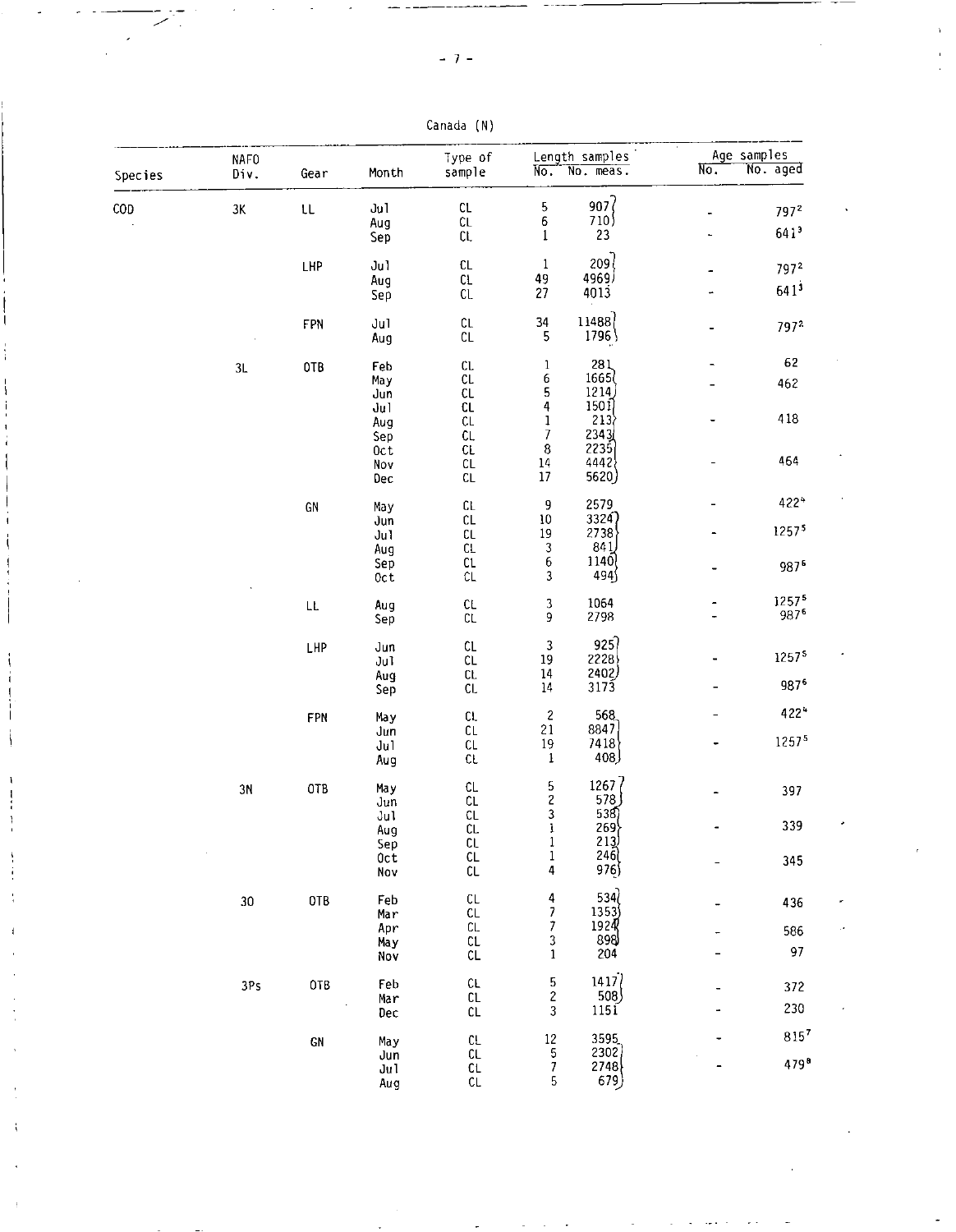| Canada | (N) |  |
|--------|-----|--|
|--------|-----|--|

| Species         | <b>NAFO</b><br>Div. | Gear | Month                                         | Type of<br>sample                                     | $N_{0}$ .                                                                | Length samples<br>No. meas.                                     | $N_{0}$ . | Age samples<br>No. aged                             |
|-----------------|---------------------|------|-----------------------------------------------|-------------------------------------------------------|--------------------------------------------------------------------------|-----------------------------------------------------------------|-----------|-----------------------------------------------------|
| Ĵ,<br>COD<br>ţ. | 3PS                 | ŁL   | Jan<br>Feb<br>May<br>Aug<br>Sep<br>0ct<br>Nov | CL.<br>$\mathsf{CL}$<br>CL<br>СL<br>CL<br>CL<br>CL.   | 9<br>9<br>12<br>$\boldsymbol{6}$<br>23<br>$\mathbf{1}$<br>$\overline{c}$ | 4181<br>3179<br>3530<br>1728<br>5708<br>245<br>858 <sup>1</sup> |           | 500<br>8157<br>479 <sup>8</sup><br>759 <sup>7</sup> |
|                 |                     | LHP  | Jul<br>Aug<br>Sep                             | CL<br>CL.<br>CL                                       | $\mathbf{1}$<br>$\mathbf{1}$<br>$10\,$                                   | 817 <sub>0</sub><br>182)<br>1509                                |           | 4798<br>7599                                        |
|                 |                     | FPN  | May<br>Jun<br>Jul<br>Aug                      | $\mathsf{CL}$<br>$\mathsf{CL}$<br>CL<br>$\mathsf{CL}$ | 5<br>$17\,$<br>$\overline{\mathbf{c}}$<br>$\overline{c}$                 | 2499<br>7509)<br>$1946\}$<br>949)                               |           | 8157<br>479 <sup>8</sup>                            |
| <b>HAD</b>      | 30                  | OTB  | Mar<br>Apr<br>May<br>Nov                      | $\mathsf{CL}$<br>CL<br>CL<br>CL                       | 4<br>6<br>$\mathbf{1}$<br>$\mathbf{1}$                                   | 1795<br>2126<br>446)<br>544                                     |           |                                                     |
|                 | 3Ps                 | 0TB  | Feb<br>Apr                                    | CL<br>CL                                              | 1<br>$\mathbf{1}$                                                        | 553<br>426                                                      |           |                                                     |
| POK             | 3Ps                 | FPN  | Jun                                           | CL                                                    | $\mathbf{1}$                                                             | 436                                                             |           |                                                     |
| <b>REB</b>      | 3K                  | 0TB  | Jan<br>Feb<br>Mar                             | CL<br>CL<br>CL                                        | 8<br>6<br>8                                                              | 1358/1872<br>1025/1278<br>1647/2101                             |           | 287/409                                             |
|                 |                     |      | Apr<br>May<br>Jun                             | CL.<br>CL<br>CL                                       | $\overline{\mathbf{c}}$<br>$\frac{6}{2}$<br>$\overline{\mathbf{c}}$      | 332/369<br>1599/1596<br>414/563<br>412/666                      |           | 279/364                                             |
|                 |                     |      | Ju1<br>Aug<br>Sep<br>0ct                      | CL<br>CL<br>$\mathsf{CL}$<br>$\mathsf{CL}$            | 5<br>$\overline{\mathbf{c}}$<br>$\overline{\mathbf{c}}$                  | 1123/1346<br>344/436<br>418/543                                 |           | 287/317                                             |
|                 |                     |      | Nov<br>Dec                                    | $\mathsf{CL}$<br>CL                                   | 3<br>4                                                                   | 496/658<br>552/834)                                             |           | 259/372                                             |
|                 | $3\mathsf{L}$       | OTB  | Feb<br>Apr<br>0ct                             | CL<br>CL.<br>CL                                       | 1<br>$\mathbf 1$<br>$\overline{\mathbf{c}}$                              | 109/346<br>113/205<br>254/398                                   |           | 60/95<br>60/92                                      |
|                 |                     |      | Nov<br>Dec                                    | CL<br>CL                                              | 1<br>l                                                                   | 390/152<br>155/191                                              |           | 200/272                                             |
|                 | 3Pn                 | 0TB  | Jul                                           | CL                                                    | 2                                                                        | 380/364                                                         |           | 79/85                                               |
|                 | 3Ps                 | 0TB  | Ju1<br>Sep                                    | $\mathsf{CL}$<br><b>CL</b>                            | 4<br>$\overline{\mathbf{c}}$                                             | 838/895<br>516/462                                              |           | 279/317                                             |
|                 |                     | LL.  | Jan                                           | $\mathsf{CL}$                                         | 1                                                                        | 110/134                                                         |           |                                                     |
| PLA             | 3K                  | OTB  | May                                           | CL                                                    | 1                                                                        | 37/353                                                          |           | 24/63                                               |
|                 |                     | GN   | Jul<br>Aug<br>Sep                             | CL<br>CL<br>CL                                        | 1<br>2<br>2                                                              | 21/146<br>145/700<br>99/764                                     |           | 54/113<br>73/156                                    |
|                 | 3L                  | OTB  | Mar<br>Apr                                    | CL<br>CL                                              | 7<br>$\mathbf{1}$                                                        | 670/1386<br>216/241                                             |           | 216/391                                             |
|                 |                     |      | May<br>Jun<br>Ju1                             | CL.<br>CL<br>CL                                       | 2<br>11<br>6                                                             | 467/349<br>1917/2554<br>993/1725                                |           | 294/464                                             |
|                 |                     |      | Aug<br>Sep                                    | CL<br>CL                                              | 1<br>8                                                                   | 129/214<br>666/2195)                                            |           | 285/450                                             |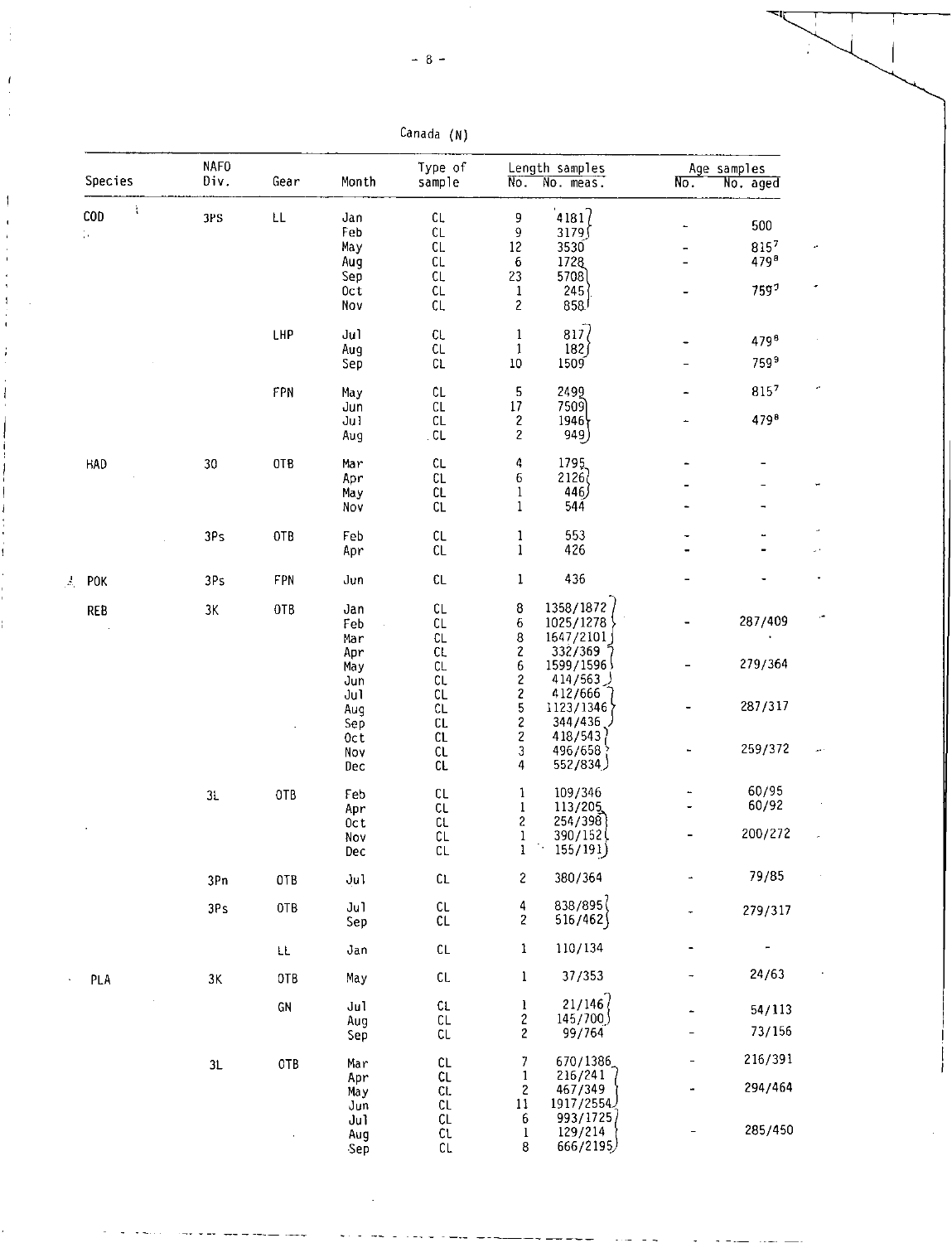Canada *(N)* 

| Species    | <b>NAFO</b><br>Div. | Gear                      | Month             | Type of<br>sample          | $\overline{\text{No}}$ .                  | Length samples<br>No. meas.       | $N_{0}$ | Age samples<br>No. aged |
|------------|---------------------|---------------------------|-------------------|----------------------------|-------------------------------------------|-----------------------------------|---------|-------------------------|
| PLA        | 3L                  | 0TB<br>$\hat{\mathbf{r}}$ | 0ct<br>Nov<br>Dec | $\mathsf{CL}$<br>СL<br>CL  | $15\,$<br>$\overline{7}$<br>8             | 1477/4133<br>584/2138<br>532/2178 |         | 286/502                 |
|            |                     | GN                        | Ma y<br>Jun       | CL.<br>C1                  | $10\,$<br>10                              | 1188/3175<br>529/3499)            |         | 257/338                 |
|            |                     |                           | Jul<br>Aug        | CL<br>CL                   | $\overline{\mathbf{c}}$<br>$\mathbf 1$    | 52/701<br>47/325                  |         | 304/580                 |
|            |                     |                           | Sep<br>Oct        | CL<br>CL                   | $\overline{\mathbf{c}}$<br>$\overline{c}$ | 49/523<br>135/778                 |         | 128/241                 |
|            | 3N                  | 0TB                       | Feb               | CL.                        | 3                                         | 442/416                           |         | 113/170                 |
|            |                     |                           | May<br>Jun<br>Jul | CL<br>CL<br>CL             | $\overline{\mathbf{c}}$<br>7<br>5         | 254/640<br>676/1758<br>688/1339)  |         | 268/476                 |
|            |                     |                           | Aug<br>Sep        | CL<br>CL                   | 3<br>3                                    | 352/680<br>253/531                |         | 298/514                 |
|            |                     |                           | Oc t<br>Nov       | CL<br>CL                   | $\overline{\mathbf{c}}$<br>6              | 324/414<br>884/1281)              |         | 186/321                 |
|            | 30                  | OTB                       | Feb<br>Mar        | CL<br>CL                   | 1<br>$\mathbf 1$                          | 124/209<br>96/278                 |         | 82/158                  |
|            |                     |                           | Apr               | CL                         | 4                                         | 296/918                           |         | 202/406                 |
|            |                     |                           | May<br>Nov        | CL<br>CL                   | 3<br>$\mathbf{1}$                         | 306/712)<br>56/341                |         | 38/88                   |
|            | 3Ps                 | OTB                       | Feb<br>Mar        | $\mathsf{CL}$<br>CL        | 3<br>$\overline{7}$                       | 172/600<br>691/1601               |         | 259/474                 |
|            |                     |                           | Nov               | CL                         | 1                                         | 121/216                           |         | 38/59                   |
| WIT        | 2 <sub>o</sub>      | 0TB                       | Aug               | CL                         | 1                                         | 57/455                            |         | 30/57                   |
|            | 3K                  | 0TB                       | Mar               | CL<br>CL                   | $\mathbf{1}$                              | 283/115<br>$178/104\frac{2}{7}$   |         | 52/64                   |
|            |                     |                           | Apr<br>Jun        | $c\iota$                   | $\mathbf{1}$<br>$\mathbf{1}$              | 141/126                           |         | 79/95                   |
|            |                     | GN                        | Ju1               | CL                         | $\overline{\mathbf{c}}$                   | 147/299                           |         | 147/214                 |
|            |                     |                           | Aug<br>Sep        | CL<br>CL                   | 2<br>5                                    | 153/688<br>415/644                |         | 190/205                 |
|            | 3L                  | OTB                       | Sep               | CL                         | $\mathbf{1}$                              | 276/101                           |         | 46/42                   |
|            |                     | GN                        | Jul               | CL                         | 7                                         | 872/1444                          |         | 329/440                 |
|            |                     |                           | Aug<br>Sep        | CL<br>CL                   | 2<br>1                                    | 78/288<br>160/207                 |         | 32/55                   |
|            | 30                  | OTB                       | Feb               | CL                         | 5                                         | 686/1154                          |         | 261/328                 |
|            |                     |                           | Mar<br>Apr        | CL.<br>СL                  | 7<br>$10\,$                               | 1397/1273<br>2224/2169            |         | 262/331                 |
|            | 3Ps                 | OTB                       | Feb               | CL                         | 1                                         | 167/164                           |         | 38/54                   |
| <b>YEL</b> | 3L                  | OTB                       | Mar               | CL<br>CL.                  | 6<br>1                                    | 1213/1242<br>244/170              |         | 157/210                 |
|            |                     |                           | Apr<br>May        | CL                         | 1                                         | 227/196                           |         | 145/166                 |
|            |                     |                           | งนท<br>Jul        | CL.<br>CL                  | 4<br>2                                    | 808/575<br>522/321                |         | 60/72                   |
|            |                     |                           | Nov               | CL.                        | 2                                         | 479/572                           |         | 52/72                   |
|            | 3N                  | 0TB                       | Feb<br>Mar        | $\mathsf{CL}$<br>CL        | 11<br>1                                   | 2428/2459<br>136/207              |         | 193/255                 |
|            |                     |                           | May<br>Jun        | $\mathsf{CL}$<br>CL        | 5<br>2                                    | 1232/11537<br>429/456             |         | 161/223                 |
|            |                     |                           | Aug               | $\mathsf{CL}$<br><b>CL</b> | 3<br>1                                    | 513/8377<br>246/196               |         | 114/163                 |
|            |                     |                           | Sep<br>Nov        | CL                         | 9                                         | 2144/1955                         |         | 190/246                 |

 $\sim 10^{-1}$   $\sim$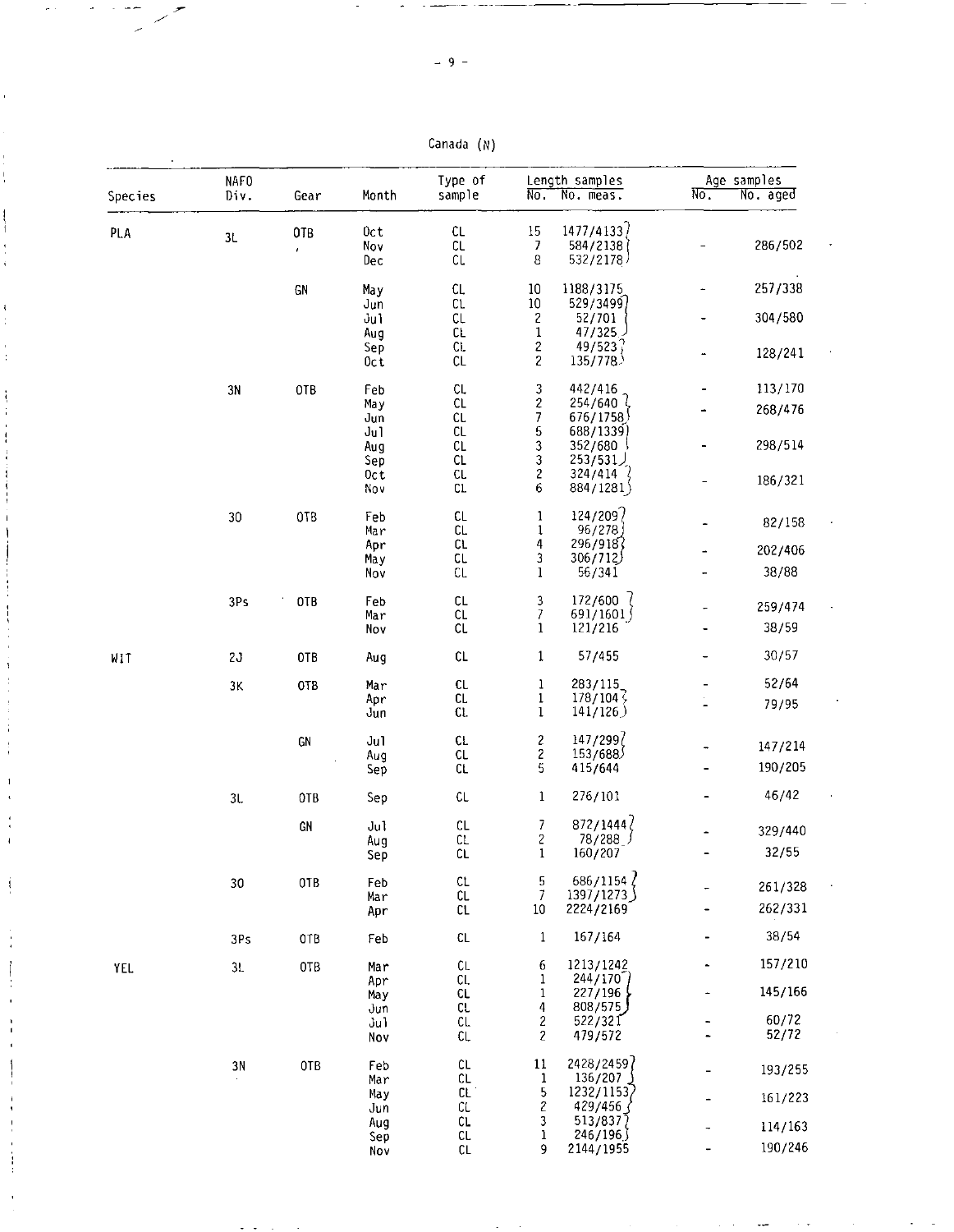| Species                                                                                                                                                                                                                     | <b>NAFO</b><br>Div. | Gear | Month             | Type of<br>sample |                                | Length samples<br>No. No. meas.                                                                                               | $N_{\rm C}$ . | Age samples<br>No. aged |
|-----------------------------------------------------------------------------------------------------------------------------------------------------------------------------------------------------------------------------|---------------------|------|-------------------|-------------------|--------------------------------|-------------------------------------------------------------------------------------------------------------------------------|---------------|-------------------------|
| <b>YEL</b>                                                                                                                                                                                                                  | 30                  | OTB  | May               | CL                | $\overline{c}$                 | 688/453                                                                                                                       |               | 45/47                   |
| <b>GHL</b>                                                                                                                                                                                                                  | 2H                  | 0TB  | Aug<br>Sep        | <b>CL</b><br>CL   | $\overline{c}$<br>$\mathbf{1}$ | 406/404<br>164/309                                                                                                            |               | 176/239                 |
|                                                                                                                                                                                                                             | 2J                  | OTB  | Jul<br>Aug<br>Sep | CL<br>CL.<br>CL   | 2<br>5<br>$\overline{c}$       | 130/199<br>602/737<br>179/230)                                                                                                |               | 311/463                 |
|                                                                                                                                                                                                                             | ЗΚ                  | GN   | Jul<br>Aug<br>Sep | СL<br>CL<br>CL    | 2<br>8<br>5                    | 243/339<br>1355/1843)<br>841/1274                                                                                             |               | 212/270<br>202/292      |
|                                                                                                                                                                                                                             | 31                  | GN   | Mav<br>Jun        | CL<br>CL          | 2<br>7                         | 285/384<br>1024/1418                                                                                                          |               | 81/108                  |
|                                                                                                                                                                                                                             |                     |      | Ju1<br>Aug        | CL<br>CL          | 6<br>3                         | 1188/1495<br>440/629                                                                                                          |               | 455/519                 |
|                                                                                                                                                                                                                             |                     |      | Sep               | CL                | 10 <sup>°</sup>                | 1373/2442                                                                                                                     |               | 388/527                 |
| HAL                                                                                                                                                                                                                         | ЗΚ                  | GN   | Jul               | CL                | $\overline{c}$                 | 21/23                                                                                                                         |               |                         |
|                                                                                                                                                                                                                             | 30                  | 0TB  | Apr               | CL                | 1                              | 36/25                                                                                                                         |               |                         |
| <sup>1</sup> Same key for GN, LHP and FPN.<br><sup>2</sup> Same key for GN, LL, LHP and FPN.<br><sup>3</sup> Same key for GN, LL and LHP.<br>4 Same key for GN and FPN. -<br><sup>5</sup> Same key for GN, LL, LHP and FPN. |                     |      |                   |                   |                                | Same key for GN, LL and LHP.<br>Same key for GN, LL and FPN.<br>Same key for GN, LL, LHP and FPN.<br>Same key for LL and LHP. |               |                         |

| Canada | (N) |
|--------|-----|
|--------|-----|

|                |                     |      |            | CUBA              |                                         |                                |  |  |
|----------------|---------------------|------|------------|-------------------|-----------------------------------------|--------------------------------|--|--|
| <b>Species</b> | <b>NAFO</b><br>Div. | Gear | Month      | Type of<br>sample | Length samples<br>No. No. meas.         | Age samples<br>No.<br>No. aged |  |  |
| <b>HKS</b>     | 4W                  | 0TB  | Apr<br>May | cс<br>СC          | 15594/11123 /<br>37<br>39<br>15333/9104 |                                |  |  |

| FRANCE | (SP) |
|--------|------|
|--------|------|

| Species        | <b>NAFO</b><br>Div. | Gear            | Month              | Type of<br>sample |                                                     | Length samples<br>No. No. meas. | $N_{\rm O}$ . | Age samples<br>No. aged |
|----------------|---------------------|-----------------|--------------------|-------------------|-----------------------------------------------------|---------------------------------|---------------|-------------------------|
| $\mathsf{COD}$ | 3Pn                 | OTB             | Feb                | cc                | 1                                                   | 168                             |               |                         |
|                | 3Ps                 | 0T <sub>B</sub> | Jan<br>Mar<br>Apr  | CL<br>CL<br>CL.   | 1<br>2                                              | 203<br>195<br>393)              |               | 87                      |
|                |                     |                 | May<br>Jun         | CL<br>CL          | $\overline{\mathcal{L}}$<br>$\overline{\mathbf{c}}$ | 405<br>400)                     |               | 166                     |
|                |                     |                 | Ju1<br>Oct         | CL<br>CL          | 2                                                   | 433<br>188                      |               | 70                      |
|                |                     |                 | Nov<br>Dec         | CL<br>CL          | 2<br>1                                              | 402<br>243)                     |               | 138                     |
|                |                     | LHP             | Ma y<br>Jun<br>Ju1 | CL<br>CL.<br>CL.  | 2<br>$\overline{c}$                                 | 447<br>418<br>223               |               | 79                      |
|                |                     |                 | Aug<br>Sep         | CL<br>CL          | 2<br>2                                              | ∤290<br>384                     |               | 109                     |

-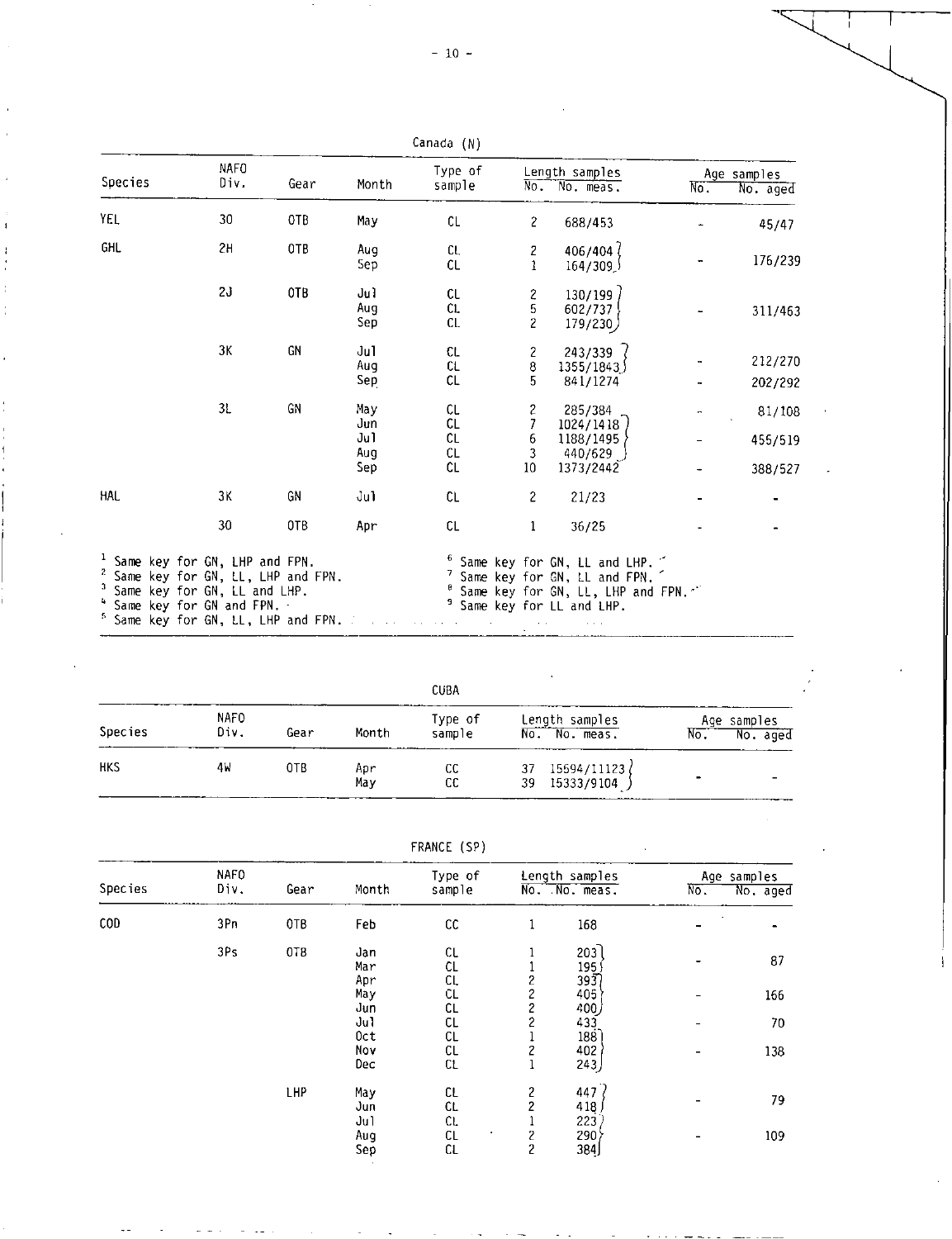| . |  |
|---|--|
|---|--|

 $\tilde{\phantom{a}}$ 

 $\overline{a}$ 

|         | NAFO |      |                          | Type                  | Length samples |                                          | Age samples  |          |
|---------|------|------|--------------------------|-----------------------|----------------|------------------------------------------|--------------|----------|
| Species | Div. | Gear | Month                    | sample                |                | No. No. meas.                            | $\sqrt{6}$ . | No. aged |
| COD     | 4R   | OTB  | Jan<br>Feb<br>Jan<br>Mar | СC<br>CC<br>CL<br>CL  |                | 214<br>755<br>$205$ <sub>(</sub><br>212) |              |          |
|         | 4Vn  | 0TB  | Feb<br>Feb               | cc<br>CL.             | 5<br>n         | 956<br>224                               |              |          |
| HAD     | 3Ps  | 0TB  | Apr<br>Ma y<br>Jun       | CL<br>СL<br>CL        |                | 156<br>186<br>164/                       |              |          |
|         |      |      | Jul<br>Sep<br>Oct<br>Dec | C1<br>СL<br>CL<br>CL. | 2              | 431<br>1935<br>3927<br>149               |              |          |

France (SP)

GERMAN DEMOCRATIC REPUBLIC

| <b>Species</b> | <b>NAFO</b><br>Div. | Gear       | Month             | Type of<br>sample | No.    | Length samples<br>No. meas. | No. | Age samples<br>No. aged |
|----------------|---------------------|------------|-------------------|-------------------|--------|-----------------------------|-----|-------------------------|
| GHL            | 08<br>2н            | 0TB<br>0TB | Nov<br>Nov        | СC<br>-CC         | 8<br>6 | 1335/575<br>759/564         | 3   | 141/135<br>123/145      |
| MAC            | 65                  | 0TM        | Jan<br>Feb<br>Mar | СC<br>СC<br>СC    | 4      | 1298<br>1098<br>984         | 4   | 361                     |
|                |                     |            | Apr               | СC                |        | 421                         |     | 99                      |

| Species    | NAFO<br>Div. | Gear | Month      | Type of<br>sample        |                                | Length samples<br>No. No. meas. |                          | Age samples |
|------------|--------------|------|------------|--------------------------|--------------------------------|---------------------------------|--------------------------|-------------|
|            |              |      |            |                          |                                |                                 | $\overline{\text{No}}$ . | No. aged    |
| COD        | 3L           | 0TB  | Feb<br>Mar | cc<br>$\mathsf{cc}$      | $10\,$<br>$11\,$               | 1042<br>1201                    |                          |             |
| $\bullet$  | 3M           | OTB  | Mar        | cc                       | 3                              | 335                             | 3                        | 127         |
|            | 3N           | OTB  | Mar        | ${\sf CC}$               | 8                              | 817                             |                          |             |
|            | 30           | OTB  | Mar<br>Apr | $\mathsf{CC}$<br>cc      | 1<br>$\mathbf 1$               | 80<br>95                        |                          |             |
| <b>RED</b> | 3L           | OTB  | Apr        | ${\tt CC}$               | $\overline{c}$                 | 249                             |                          |             |
|            | 3M           | 0TB  | Mar<br>Apr | ${\sf CC}$<br>${\sf CC}$ | $\mathbf{1}$<br>$\overline{c}$ | 141<br>266                      |                          |             |
|            | 3N           | 0TB  | Mar<br>Apr | ${\sf CC}$<br>cc         | $\frac{5}{2}$                  | 808<br>282                      |                          |             |
|            | 30           | 0TB  | Mar<br>Apr | cc<br>cc                 | 5<br>15                        | 646<br>2004                     |                          |             |
| PLA        | 30           | OTB  | Apr        | cc                       | 5                              | 575                             |                          |             |

والمحافظ والمستعيد والمتهادي

 $\overline{\phantom{a}}$ 

PORTUGAL

j.

 $\overline{\phantom{a}}$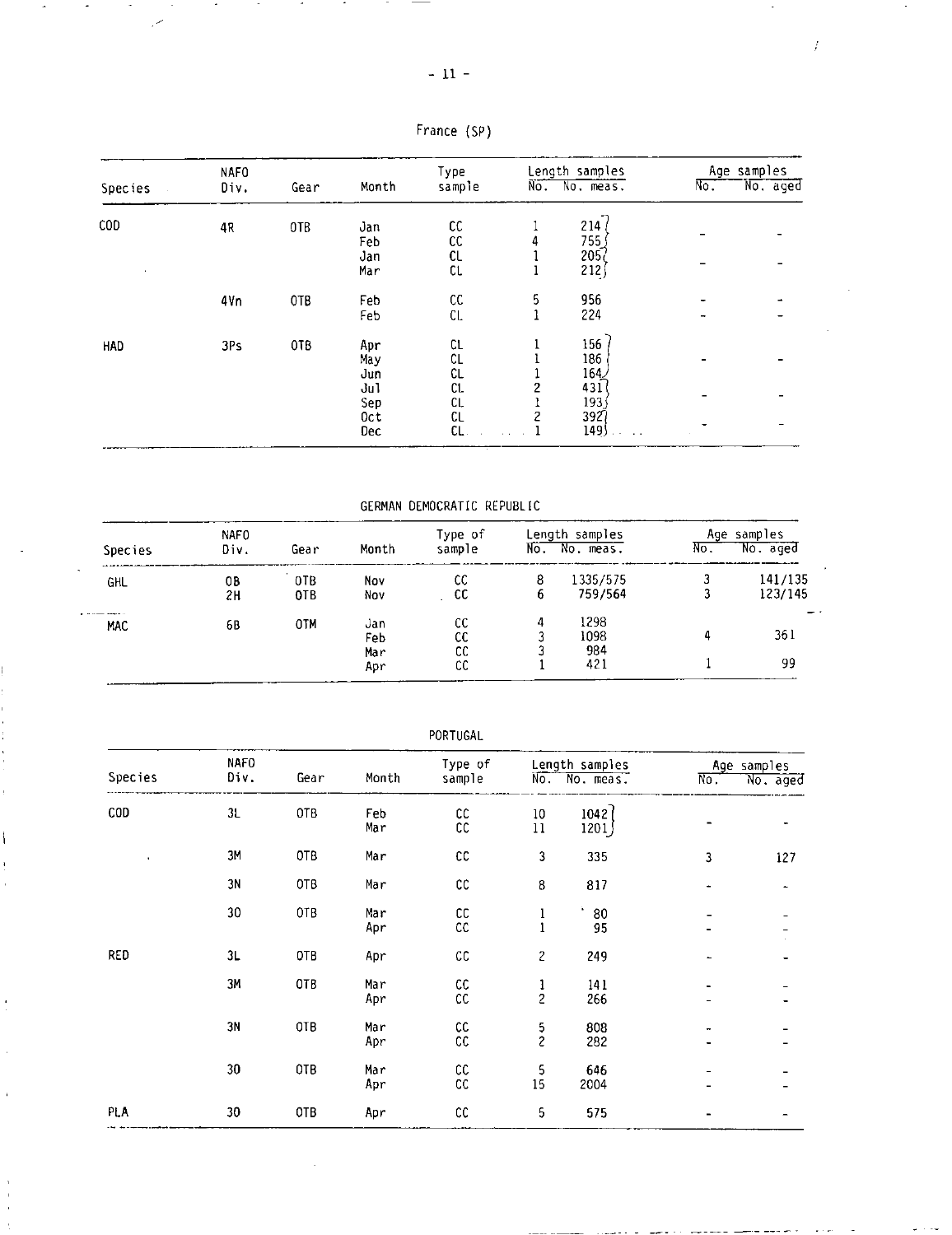| Species    | NAFO<br>Div.  | Gear | Month                                                | Type<br>sample                                           | $N_{\sigma}$ .                                                           | Length samples<br>No. meas.                                                         | Age samples<br>No. | No. aged |
|------------|---------------|------|------------------------------------------------------|----------------------------------------------------------|--------------------------------------------------------------------------|-------------------------------------------------------------------------------------|--------------------|----------|
| <b>COD</b> | 3L            | PTB  | May                                                  | CL                                                       | 6                                                                        | 1375                                                                                |                    | 112      |
|            | 3M            | PTB  | Apr<br>May<br>Jun                                    | CL<br>CL<br>CL                                           | 6<br>5<br>$\mathbf{1}$                                                   | 1278)<br>1142<br>224                                                                |                    | 567      |
|            | 3N            | PTB  | May<br>Jun                                           | CL<br>CL                                                 | $\overline{7}$<br>$1\sqrt{3}$                                            | 1527<br>2907)                                                                       |                    | 693      |
|            | 3NO           | 0TB  | Jun<br>Ju1                                           | cc<br>CL                                                 | $\mathbf{1}$<br>$10\,$                                                   | ${\bf 81}$<br>1072                                                                  |                    |          |
| <b>HAD</b> | $3\,\rm N$    | OTB  | Apr                                                  | CL                                                       | $\mathbf{I}$                                                             | 167                                                                                 |                    |          |
| <b>RED</b> | 3N            | OTB  | Apr<br>Jun                                           | CL<br>CL                                                 | 7<br>5                                                                   | $-1158$<br>1023                                                                     |                    |          |
| <b>HKS</b> | 3N            | 0TB  | Apr                                                  | cc                                                       | 5                                                                        | 859                                                                                 |                    |          |
| PLA        | 3L            | OTB  | Nov                                                  | CL                                                       | $\mathbf 1$                                                              | 143                                                                                 |                    |          |
|            | 3N            | OTB  | Mar<br>Jun                                           | cc<br>cc                                                 | $10\,$<br>22                                                             | 2014<br>4369)                                                                       |                    |          |
|            | 3N            | OTB  | Mar<br>Apr<br>May<br>Jun<br>Jul<br>Oct<br>Nov<br>Dec | CL.<br><b>CL</b><br>CL<br>CL.<br>CL<br>CL.<br>CL.<br>CL. | 6<br>5<br>24<br>6<br>28<br>36<br>$12\,$<br>$10\,$                        | 1002<br>533<br>3409<br>907<br>3739<br>3497<br>1562)<br>1092)                        |                    |          |
| WIT        | $3\mathrm{N}$ | OTB  | Mar<br>Apr<br>Oct<br>Nov<br>Dec                      | CL.<br>CL<br>CL<br>CL<br>CL.                             | $\ensuremath{\mathsf{3}}$<br>$\ddot{\mathbf{4}}$<br>26<br>3<br>$12\,$    | 309<br>767<br>24487<br>447<br>1757)                                                 |                    |          |
| <b>YEL</b> | 3N            | OTB  | Mar<br>Apr<br>May<br>Jun<br>Jul<br>Oct<br>Nov        | CL<br>CL<br>СL<br>CL<br>CL<br>СL<br>CL                   | 20<br>$17\,$<br>20<br>6<br>18<br>$\begin{array}{c} 21 \\ 28 \end{array}$ | 3897<br>3176<br>3325<br>671<br>2635<br>$\begin{bmatrix} 2207 \\ 5553 \end{bmatrix}$ |                    |          |
| <b>HKW</b> | $3\mathrm{N}$ | OTB  | Apr                                                  | cc                                                       | 7                                                                        | 939                                                                                 |                    |          |
|            | 3N            | 0TB  | Apr<br>Jun<br>Jul<br>Dec                             | CL.<br>CL<br>$c_{\mathsf{L}}$<br>CL                      | 1<br>9<br>$\begin{array}{c} 19 \\ 4 \end{array}$                         | $\frac{161}{942}$<br>$\frac{863}{351}$                                              |                    |          |
| <b>SKA</b> | 3N            | 0TB  | Mar<br>Oct<br>Nov<br>Dec                             | CL<br>CL.<br>CL<br>CL                                    | $\frac{3}{5}$<br>l                                                       | 472<br>284<br>98<br>55                                                              |                    |          |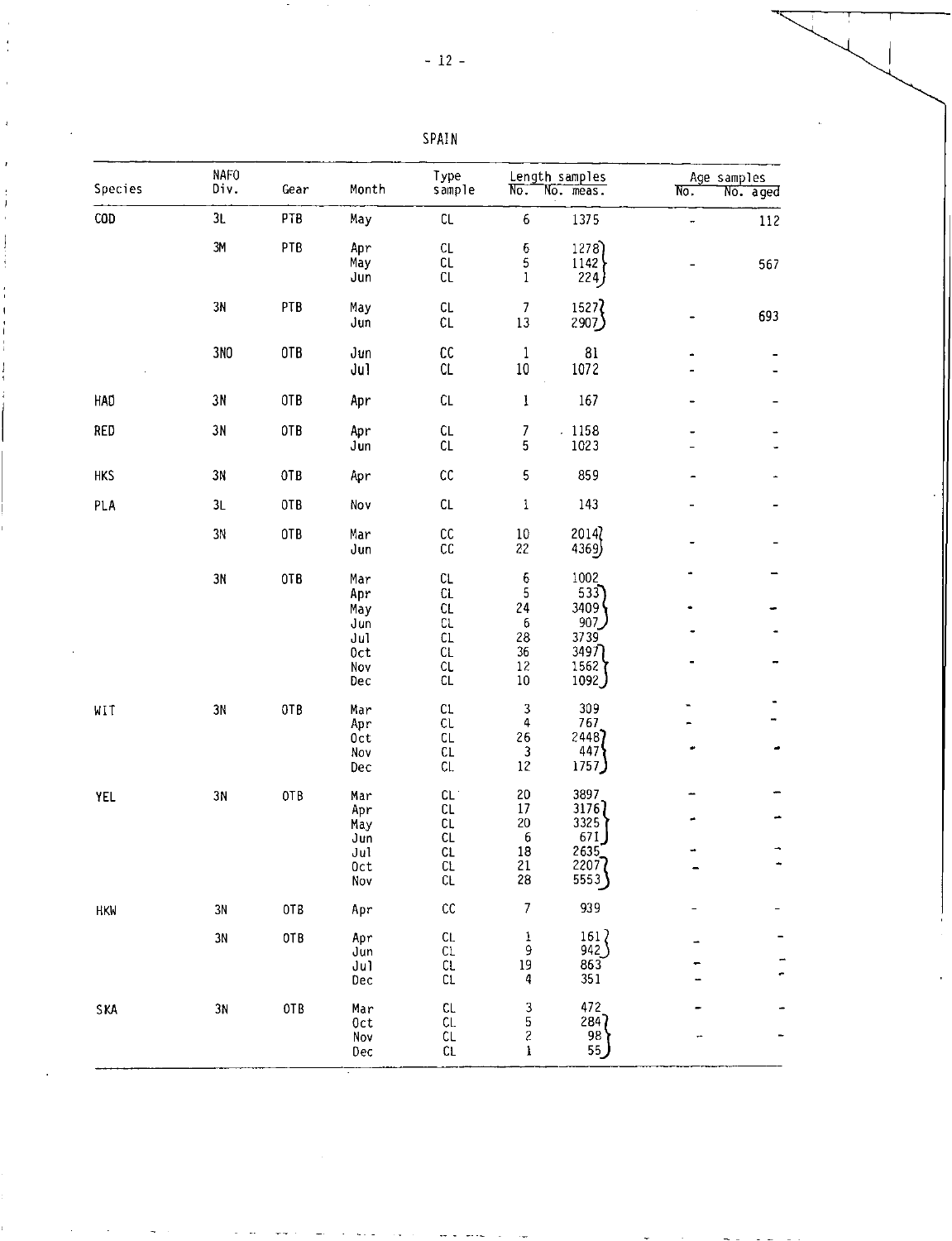|            |                     |      |                | USSR           |        |                                 |                          |                         |
|------------|---------------------|------|----------------|----------------|--------|---------------------------------|--------------------------|-------------------------|
| Species    | <b>NAFO</b><br>Div. | Gear | Month          | Type<br>sample |        | Length samples<br>No. No. meas. | $\overline{\text{No}}$ . | Age samples<br>No. aged |
| COD        | ЗK                  | 0TB  | Q <sub>2</sub> | EC             |        |                                 | 15                       | 285                     |
|            | 3L                  | 0TB  | Q <sub>2</sub> | EC             |        |                                 | 4                        | 203                     |
|            | 3M                  | 0TB  | Q <sub>2</sub> | EC             |        |                                 | 44                       | 447                     |
|            | 3N                  | OTB  | Q2             | ${\sf EC}$     |        |                                 | 49                       | 797                     |
| <b>REB</b> | 3M                  | 0TM  | Ju1            | cc             | 6      | 704/807                         |                          |                         |
|            | 3N                  | 0TB  | Apr<br>Ma y    | cc<br>СC       | 8<br>4 | 1105/775/<br>503/392            | $\overline{\phantom{0}}$ |                         |
|            |                     | 0TM  | Apr            | $\mathsf{CC}$  | 11     | 1157/1341                       |                          |                         |

May CC 1 85/138

MKS 4W OTB May CC 132 15722/10708 164/205

3L OTB Q2 EC - 15 556/623 3M OTB Q2 EC 21 253/289 30 OTB Q2 EC - 9 196/242

30 OTB Jul CC 1 96/117

İ

 $\frac{1}{k}$ 

 $\frac{1}{4}$ 

Î

 $\ddot{ }$ 

|  | CANADA (M) (processed in Nfld.) |  |
|--|---------------------------------|--|
|  |                                 |  |

Jun CC , 171 15007/19200 95/173 Jul CC 164 18888/13913 120/198 Aug CC 79. 8105/7794 . 84/139

 $\epsilon$ 

÷

|         | <b>NAFO</b> |            |                                 | Type of                                |                                          | Length samples                                      |                          | Age samples |
|---------|-------------|------------|---------------------------------|----------------------------------------|------------------------------------------|-----------------------------------------------------|--------------------------|-------------|
| Species | Div.        | Gear       | Month                           | sample                                 | $N_0$                                    | No. meas.                                           | $\overline{\text{No}}$ . | No. aged    |
| COD     | 2J          | OTB        | Feb                             | CL                                     | 1                                        | 210                                                 |                          |             |
|         | 3K          | <b>OTB</b> | Jan<br>Mar<br>May               | CL<br>CL<br>CL                         | $\frac{2}{3}$<br>$\overline{\mathbf{c}}$ | 844 (<br>∫ 18ٍ9<br>795                              |                          |             |
|         | 3L          | OTB        | Feb                             | $\mathsf{CL}$                          | 1                                        | 236                                                 |                          |             |
| HAD     | 30          | 0TB        | Jun<br>Sep<br>Oct               | CL<br>CL<br>CL.                        | l<br>1<br>2                              | 187<br>324<br>436                                   |                          |             |
|         | 3Ps         | OTB        | Sep                             | $\mathsf{CL}$                          | 1                                        | 203                                                 |                          |             |
| REB     | 3Κ          | OTB        | Jan<br>Feb<br>Mar<br>Apr<br>Dec | CL<br>CL<br>$\mathsf{CL}$<br>CL<br>CL. | 1<br>2<br>4                              | 88/117<br>200/205<br>375/454)<br>200/200<br>228/197 |                          |             |
|         | 3L          | OTB        | Apr<br>Dec                      | CL.<br>CL                              |                                          | 135/65<br>187/191                                   |                          |             |
|         | 3Ps         | OTB        | Apr                             | CL.                                    | 1                                        | 126/124                                             |                          |             |
| WIT     | 3K          | 0TB        | . Dec                           | CL<br>$\mathbf{z}=\mathbf{z}$          | 2.                                       | 324/213                                             |                          |             |

- 1<sup>3</sup> -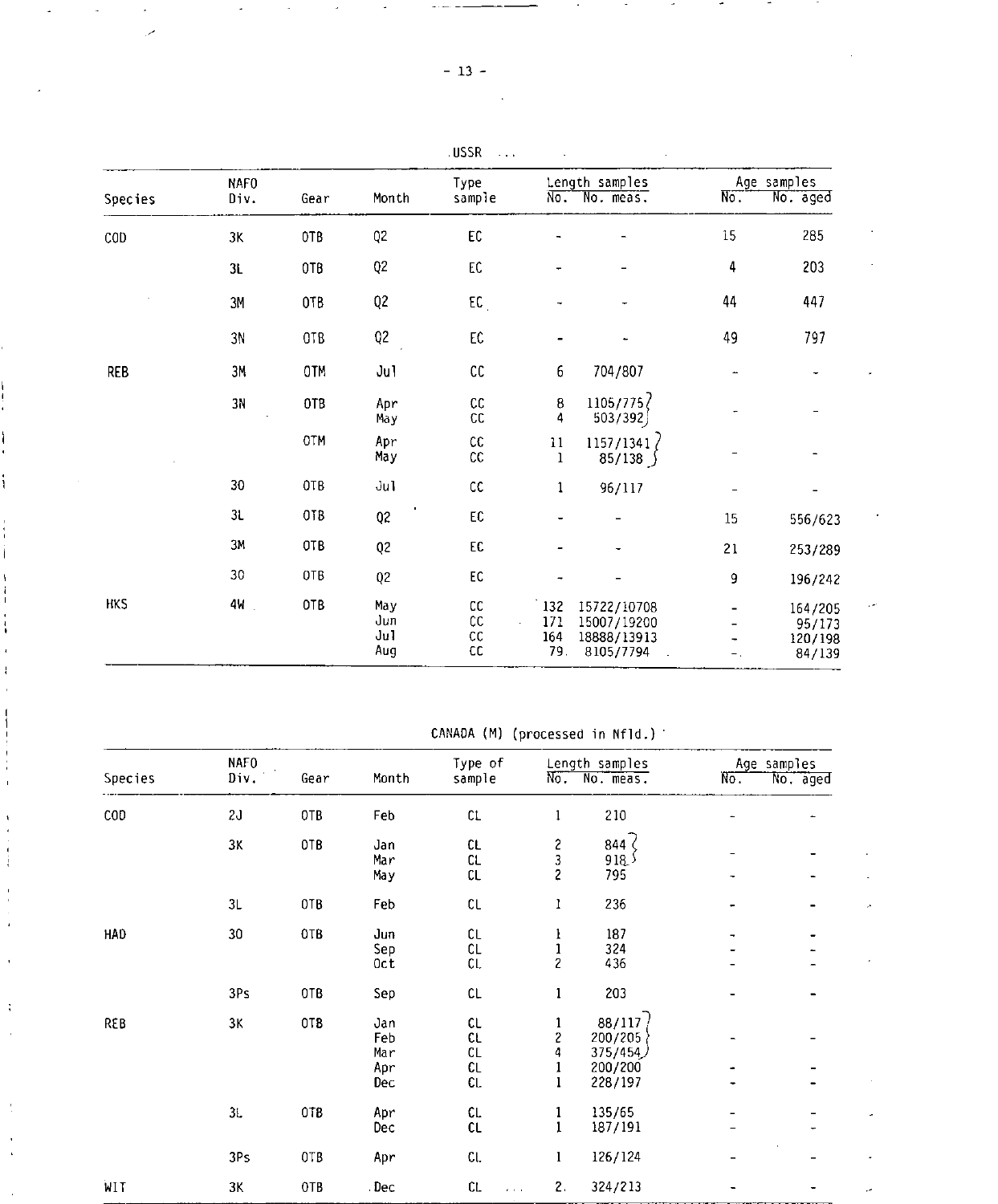| Species | <b>NAFO</b><br>Div. | Gear | Month              | Type of<br>sample              | $N\overline{o}$ .                       | Length samples<br>No. meas. | No.            |                                                                                                                                                                        |
|---------|---------------------|------|--------------------|--------------------------------|-----------------------------------------|-----------------------------|----------------|------------------------------------------------------------------------------------------------------------------------------------------------------------------------|
| COD     | 2H                  | OTB  | Aug<br>Sep         | $0\mathrm{C}$<br>$0\mathtt{C}$ | $\ddot{a}$<br>5                         | 707<br>1489                 | -<br>÷         |                                                                                                                                                                        |
|         | $3\mathrm{K}$       | 0TB  | Mar                | $0\,$                          | 15                                      | 2593                        |                |                                                                                                                                                                        |
|         | 31                  | 0TB  | Sep                | $0\mathrm{C}$                  | $\overline{4}$                          | 716                         |                |                                                                                                                                                                        |
|         |                     |      | 0ct<br>Nov         | $0\mathtt{C}$<br>$0\mathtt{C}$ | 21                                      | 2681<br>47                  |                |                                                                                                                                                                        |
|         |                     |      | Dec                | $_{\rm OC}$                    | $\mathbf{1}$<br>3                       | 361                         |                |                                                                                                                                                                        |
|         | $3\mathrm{N}$       | OTB  | Jun                | $\mathsf{OC}$                  | $\overline{\mathbf{c}}$<br>$\cdot$      | 164                         |                | Ξ.                                                                                                                                                                     |
|         |                     |      | Ju1<br>0ct         | OC.<br>$0\mathrm{C}$           | $\frac{2}{5}$                           | 159<br>620                  | $\overline{a}$ |                                                                                                                                                                        |
|         |                     |      | Nov                | $0\mathrm{C}$                  | 10                                      | 1250                        |                | $\blacksquare$                                                                                                                                                         |
|         | $30\,$              | 0TB  | Jan                | $_{0c}$                        | $\mathbf{1}$                            | 104                         |                | 46                                                                                                                                                                     |
|         |                     |      | Mar<br>Sep         | OC<br>$0\mathrm{C}$            | 3<br>$\mathbf{1}$                       | 245<br>11                   |                |                                                                                                                                                                        |
|         |                     |      | 0ct                | $_{0c}$                        | $\mathbf{I}$                            | 80                          |                |                                                                                                                                                                        |
|         |                     |      | Dec                | $_{0c}$                        | 4                                       | 460                         |                | -                                                                                                                                                                      |
|         | 3Ps                 | OTB  | Jan                | OC                             | 6                                       | 435                         |                | 24                                                                                                                                                                     |
|         |                     |      | Mar<br>Apr         | $_{\rm OC}$<br>$_{\rm OC}$     | 3<br>$\mathbf{1}$                       | 325<br>99                   | t              | ÷                                                                                                                                                                      |
|         |                     |      | May                | $_{00}$                        | $\mathbf{1}$                            | 30                          |                |                                                                                                                                                                        |
|         |                     |      | Jul                | OC                             | $\overline{\mathbf{c}}$                 | 192                         |                |                                                                                                                                                                        |
|         |                     |      | Aug                | $0\mathtt{C}$                  | $\mathbf{1}$                            | 110                         |                |                                                                                                                                                                        |
|         |                     |      | Sep<br>Nov         | OC<br>OC.                      | $\mathbf{1}$                            | 55<br>100                   |                |                                                                                                                                                                        |
|         |                     |      | Dec                | <b>OC</b>                      | $\frac{2}{3}$                           | 519                         |                |                                                                                                                                                                        |
|         | 4R                  | 0TB  | Jan                | $_{\rm OC}$                    | $\mathbf 1$                             | 12                          |                |                                                                                                                                                                        |
|         |                     |      | May<br>Aug         | <b>OC</b><br>$_{\rm OC}$       | 8<br>5                                  | 1538<br>140                 |                |                                                                                                                                                                        |
|         |                     |      | Sep                | $_{\rm oc}$                    | 7                                       | 393                         |                |                                                                                                                                                                        |
|         |                     |      | 0ct                | $_{00}$                        | $14\,$                                  | 544                         |                |                                                                                                                                                                        |
|         | 4S                  | 0TB  | Jan                | $_{0c}$                        | $\mathbf{I}$                            | 69                          |                |                                                                                                                                                                        |
|         |                     |      | Aug<br>Oct         | $_{\rm OC}$<br>${\tt OC}$      | $\overline{\mathbf{c}}$<br>$\mathbf{1}$ | 138<br>36                   |                |                                                                                                                                                                        |
|         | 4Vn                 | OTB  | Jan                | $_{\rm OC}$                    | 8                                       | 749                         |                | 24                                                                                                                                                                     |
|         |                     |      | Feb<br>Jul         | OC.<br>$_{0}c$                 | 4<br>$\mathbf 1$                        | 347<br>132                  |                |                                                                                                                                                                        |
|         |                     |      | Aug                | $_{\rm OC}$                    | $\mathbf 1$                             | 207                         | ۰              | Age samples<br>No. aged<br>24<br>$\overline{\mathcal{P}}$<br>-<br>-<br>-<br>172<br>58<br>312<br>110<br>$36\,$<br>56<br>112<br>25<br>-<br>-<br>$\overline{\phantom{0}}$ |
|         |                     |      | $0c\bar{t}$<br>Nov | $0\,$<br>$_{\rm OC}$           | 3<br>$\overline{\mathbf{c}}$            | 425<br>218                  | ÷<br>å.        |                                                                                                                                                                        |
|         | 4Vs                 | 0TB  | Jan                | $0\mathtt{C}$                  | 44                                      | 6045                        |                |                                                                                                                                                                        |
|         |                     |      | Feb                | $_{0c}$                        | 14                                      | 2145                        |                |                                                                                                                                                                        |
|         |                     |      | Mar<br>Apr         | $0\,$<br>$_{0c}$               | 58<br>15                                | 9295<br>2211                |                |                                                                                                                                                                        |
|         |                     |      | May                | ${\sf OC}$                     | $16\,$                                  | 2048                        |                |                                                                                                                                                                        |
|         |                     |      | Jun                | $0\mathrm{C}$                  | 21<br>37                                | 2935<br>4853                |                |                                                                                                                                                                        |
|         |                     |      | Jul<br>Aug         | $0\mathbb{C}$<br>$0\mathbb{C}$ | $10\,$                                  | 1352                        |                |                                                                                                                                                                        |
|         |                     |      | Sep                | $0\,$                          | 26                                      | 3902                        |                |                                                                                                                                                                        |
|         |                     |      | Oct<br>Nov         | $0\mathrm{C}$<br>$_{\rm OC}$   | 41<br>28                                | 6658<br>4411                |                |                                                                                                                                                                        |
|         |                     |      | Dec                | $_{0}c$                        | $12\,$                                  | 1678                        |                |                                                                                                                                                                        |
|         | 4 <sub>W</sub>      | OTB  | Jan                | $_{0c}$                        | $\mathbf{1}$                            | 6                           |                |                                                                                                                                                                        |
|         |                     |      | Mar<br>Apr         | $0\mathbb{C}$<br>$0\mathsf{C}$ | $10\,$<br>$\mathbf{1}$                  | 2008<br>232                 |                |                                                                                                                                                                        |
|         |                     |      | Nov                | $_{0c}$                        | $\mathbf{1}$                            | 153                         |                |                                                                                                                                                                        |

CANADA (M) - SCIENTIFIC OBSERVER PROGRAM - CANADA (M)

 $\bar{z}$ 

 $\lambda$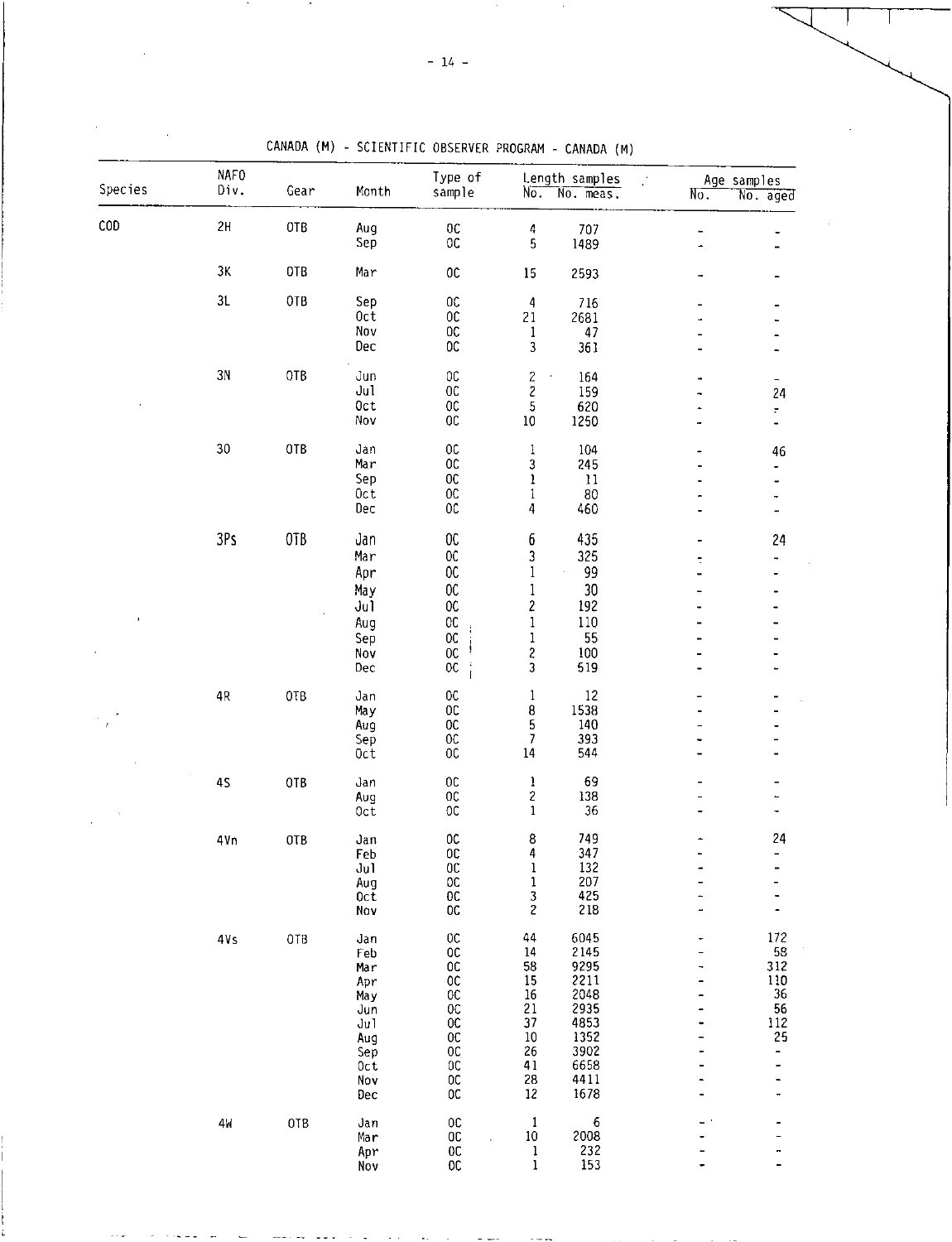$\mathbb{R}^2$ 

| Canada (M) |  |
|------------|--|
|------------|--|

|         | NAFO            |                        |            | Type of                          |                                              | Length samples |                          | Age samples                  |
|---------|-----------------|------------------------|------------|----------------------------------|----------------------------------------------|----------------|--------------------------|------------------------------|
| Species | Div.            | Gear                   | Month      | sample                           | $\overline{\text{No}}$ .                     | No. meas.      | $\overline{\text{No}}$ . | No. aged                     |
| COD     | 4χ              | OTB                    | Feb        | $0\mathtt{C}$                    | 5                                            | 170            | $\overline{a}$           | 41                           |
|         |                 | ŁL                     | Jul        | $_{\rm OC}$                      | $\mathbf 1$                                  | 100            | ۰                        | $\qquad \qquad \blacksquare$ |
|         |                 |                        | Aug        | $_{\rm OC}$                      | 9                                            | 455            | $\overline{\phantom{0}}$ |                              |
|         | 5Ze             | OTB                    | Aug        | 0 <sup>C</sup>                   | 4                                            | 235            |                          | 48                           |
|         |                 |                        | Nov        | $0\mathtt{C}$                    | 1                                            | 24             |                          | $17$                         |
|         |                 |                        | Dec        | $_{0c}$                          | 4                                            | 290            |                          | $\sqrt{6}$                   |
|         |                 | ŁL                     | Jul        | $_{0c}$                          | $\mathbf{1}$                                 | 48             |                          | ٠                            |
|         |                 |                        | Aug        | $_{0c}$                          | 40                                           | 1986<br>2122   |                          | 21                           |
|         |                 |                        | Sep        | OC                               | 33                                           |                |                          |                              |
| HAD     | 3L              | OTB                    | Dec        | $_{00}$                          | $\mathbf 1$                                  | 58             |                          |                              |
|         | $30\,$          | OTB                    | Jan        | $_{0c}$                          | ı                                            | 60             |                          |                              |
|         |                 |                        | Mar        | 0 <sup>C</sup>                   | $\bf{l}$                                     | 144<br>119     |                          |                              |
|         |                 |                        | Apr<br>May | $_{0c}$<br>$_{0c}$               | $\mathbf 1$<br>1                             | 203            |                          |                              |
|         |                 |                        | Sep        | OC                               | $11\,$                                       | 1521           |                          |                              |
|         |                 |                        | 0ct        | OC                               | 3                                            | 546            |                          |                              |
|         |                 |                        | Nov        | $0\mathrm{C}$                    | 4                                            | 227            |                          |                              |
|         |                 |                        | Dec        | 0 <sup>C</sup>                   | $\mathbf{1}$                                 | 169            |                          |                              |
|         | 3Ps             | OTB                    | Jan        | 0 <sup>C</sup>                   | $\mathbf{1}$                                 | 34             |                          | -                            |
|         |                 |                        | Mar        | <b>OC</b>                        | 4                                            | 340            |                          | 23                           |
|         |                 |                        | May        | 0C<br>0 <sup>C</sup>             | $\mathbf{1}$<br>8                            | 38<br>1112     |                          | -                            |
|         |                 |                        | Jul<br>Aug | $_{\rm OC}$                      | 5                                            | 649            | $\overline{\phantom{a}}$ |                              |
|         |                 |                        | Sep        | <b>OC</b>                        | 4                                            | 499            |                          |                              |
|         |                 |                        | Oct        | 0 <sup>C</sup>                   | 5                                            | 672            |                          |                              |
|         |                 |                        | Nov        | OC                               | $\mathbf{1}$                                 | 40             |                          |                              |
|         |                 |                        | Dec        | $0\mathbb{C}$                    | $\mathbf{1}$                                 | 83             | $\blacksquare$           | ۰                            |
|         | 4Vn             | 0TB                    | Jan        | $_{0c}$                          | $\mathbf{1}$                                 | 13             |                          | ۰.                           |
|         |                 |                        | Feb<br>0ct | $_{0c}$<br>OC                    | $\mathbf{1}$<br>$\mathbf{1}$                 | 31<br>186      |                          | 17<br>÷,                     |
|         |                 |                        |            |                                  |                                              |                |                          |                              |
|         | 4V <sub>S</sub> | 0TB                    | Jan        | $_{0c}$                          | 5                                            | 552            |                          | 42                           |
|         |                 |                        | Feb        | 0 <sup>C</sup>                   | 16                                           | 2241<br>2210   |                          | 67<br>172                    |
|         |                 |                        | Mar<br>Apr | 0 <sup>C</sup><br>0 <sup>C</sup> | 18<br>14                                     | 2267           |                          | 82                           |
|         |                 |                        | May        | $_{0c}$                          | 12                                           | 1943           |                          | 91                           |
|         |                 |                        | Jun        | 0 <sub>C</sub>                   | 31                                           | 4641           | $\overline{a}$           | 215                          |
|         |                 |                        | Jul        | $0\mathrm{C}$                    | $\mathop{20}_3$                              | 2646           |                          | 65                           |
|         |                 |                        | Aug        | $_{00}$                          |                                              | 596            |                          | -                            |
|         |                 |                        | Sep        | $_{\rm oc}$                      | $13\,$                                       | 2327           |                          | -                            |
|         |                 |                        | 0ct        | ОC                               | $12\,$                                       | 1734<br>687    |                          |                              |
|         |                 |                        | Nov<br>Dec | $0\mathrm{C}$<br>$_{\rm OC}$     | 6<br>$\sqrt{2}$                              | 431            | ٠                        |                              |
|         | 4W              | OTB                    | Jan        | $0\mathrm{C}$                    | 3                                            | 267            |                          | 33                           |
|         |                 |                        | Mar        | $_{\rm OC}$                      | 13                                           | 2386           |                          | 51                           |
|         |                 |                        | Apr        | 0 <sup>C</sup>                   | $\begin{array}{c} 2 \\ 6 \end{array}$        | 337            |                          | 38                           |
|         |                 |                        | May        | OC                               |                                              | 567            |                          | 24                           |
|         |                 |                        | Jun        | $_{0c}$                          | $\frac{3}{1}$                                | 167            |                          | $\frac{1}{2}$                |
|         |                 |                        | Nov<br>Dec | $_{\rm OC}$<br>$0\mathrm{C}$     | $\overline{\mathbf{c}}$                      | 5<br>200       |                          | -<br>-                       |
|         | $4\,\mathrm{X}$ | OTB                    | Feb        | ${\tt OC}$                       | $\frac{1}{2}$                                | 2715           |                          | 176                          |
|         |                 |                        | Jun        | $0\mathrm{C}$                    | 6                                            | 690            |                          |                              |
|         |                 |                        | Nov        | $_{0c}$                          | $\overline{\mathbf{2}}$                      | 103            |                          |                              |
|         |                 | $\mathsf{L}\mathsf{L}$ | Jul        | $0\mathbb{C}$                    | $\begin{smallmatrix}1\cr 6\end{smallmatrix}$ | 195            |                          |                              |
|         |                 |                        | Aug        | $0\mathrm{C}$                    |                                              | 502            | ÷,                       |                              |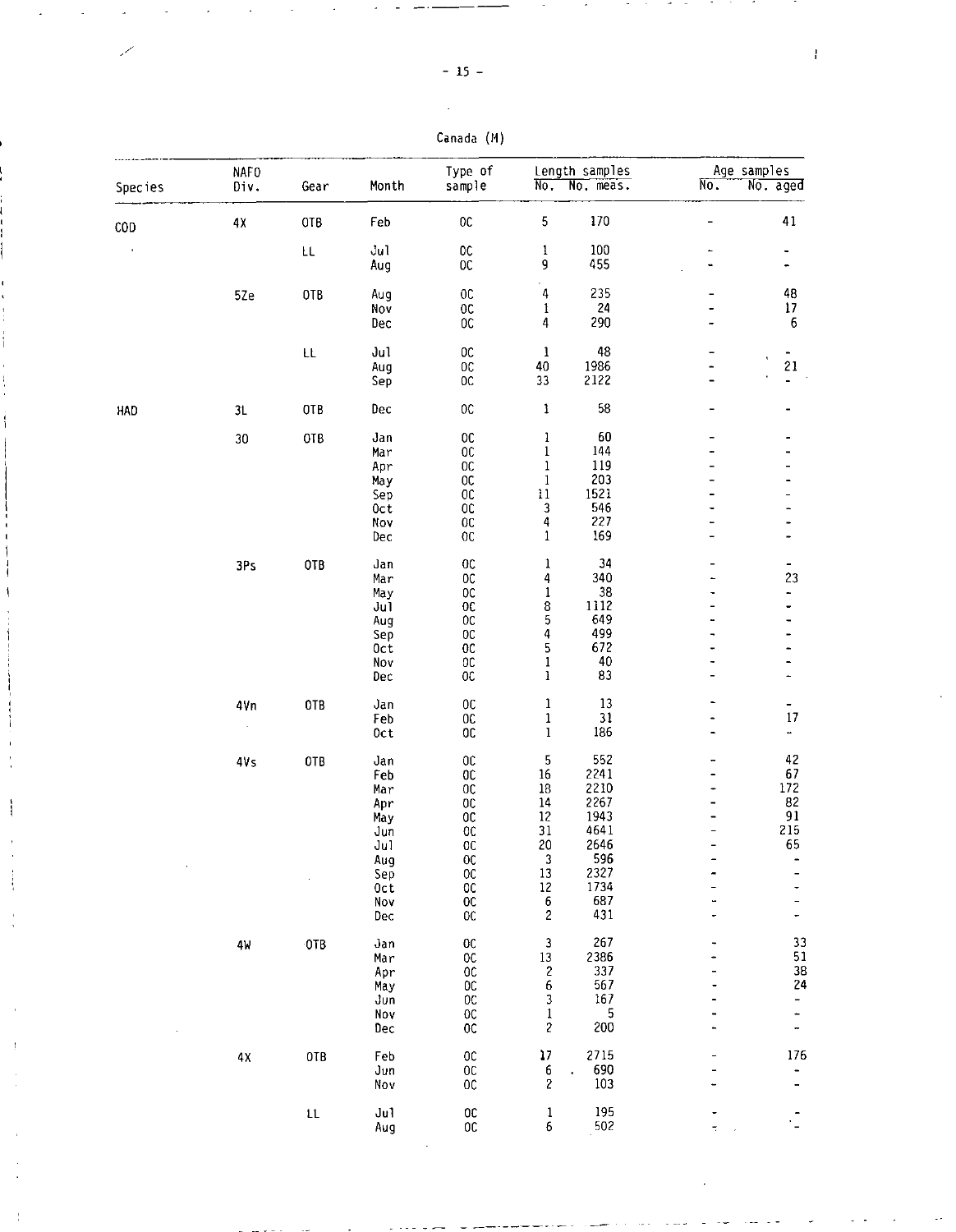Canada (M)

 $\sim$  . t,

|         | <b>NAFO</b>     |            |                    | Type of                        |                                                     | Length samples |                          | Age samples                       |
|---------|-----------------|------------|--------------------|--------------------------------|-----------------------------------------------------|----------------|--------------------------|-----------------------------------|
| Species | Div.            | Gear       | Month              | sample.                        | No.<br>J.                                           | No. meas.      | $\overline{\text{No}}$ . | No. aged                          |
| HAD     | 5Ze             | OTB        | Aug                | $_{0c}$                        | 5                                                   | 656            | -                        | 46                                |
|         |                 |            | Nov                | $0\text{C}$                    | $\overline{4}$                                      | 480            | -                        | 49                                |
|         |                 |            | Dec                | $0\,$                          | $\overline{\mathbf{c}}$                             | 86             | -                        | $\overline{\phantom{a}}$          |
|         |                 | LL         | Ju1                | $0\mathbb{C}$                  | $\,1\,$                                             | 59             |                          |                                   |
|         |                 |            | Aug                | $0\mathtt{C}$                  | 27                                                  | 1477           | 4                        | -<br>22                           |
|         |                 |            | Sep                | $0\mathrm{C}$                  | 32                                                  | 1905           |                          | 22                                |
| RED     | 2H              | 0TB        | Aug                | $_{\rm OC}$                    | $\overline{4}$                                      | 1192           |                          |                                   |
|         |                 |            | Sep                | $0\mathrm{C}$                  | 3                                                   | 825            | .,<br>ä,                 | ۰<br>$\overline{\phantom{0}}$     |
|         | $3K$            | 0TB        | Mar                | $0\mathrm{C}$                  | $\overline{7}$                                      | 1570           | $\blacksquare$           |                                   |
|         | $3\mathsf{L}$   | OTB        | Mar                | $_{\rm OC}$                    | 3                                                   | 831            | ü.                       |                                   |
|         |                 |            | Sep                | 0C                             | ı                                                   | 208            | ä,                       | -                                 |
|         |                 |            | Nov                | $0\mathrm{C}$                  | 3                                                   | 674            | ä.                       | -                                 |
|         |                 |            |                    |                                |                                                     |                |                          |                                   |
|         | 3N              | 0TB        | Jun<br>Ju1         | $_{\rm OC}$<br>$0\,$           | $\frac{5}{7}$                                       | 864<br>758     | $\overline{\phantom{0}}$ | ۰                                 |
|         |                 |            |                    |                                |                                                     |                |                          |                                   |
|         | 30 <sub>o</sub> | 0TB        | Jan                | 0 <sup>C</sup>                 | $\frac{2}{1}$                                       | 139            |                          | 34                                |
|         |                 |            | May                | $_{0}$                         |                                                     | 97             |                          |                                   |
|         |                 |            | Jun<br>0ct         | 0 <sup>C</sup><br>$0\,$        | $\overline{\mathcal{L}}$<br>$\overline{\mathbf{c}}$ | 425<br>271     |                          | -                                 |
|         |                 |            | Nov                | 0 <sup>C</sup>                 | 3                                                   | 486            | -<br>٠                   | $\overline{\phantom{0}}$<br>-     |
|         | 3Pn             | 0TB        |                    |                                |                                                     |                |                          |                                   |
|         |                 |            | Jan<br>Jul         | $0\,$<br>$_{0c}$               | $10\,$<br>5                                         | 2073<br>1325   | -                        | -                                 |
|         |                 |            | Aug                | OC                             | $\mathbf{1}$                                        | 151            | ٠                        | -                                 |
|         |                 |            | Sep                | 0C                             | $\overline{\mathbf{4}}$                             | 856            | $\blacksquare$           | $\overline{\phantom{0}}$          |
|         | 3Ps             | OTB        | Jan                | 0C                             | $\overline{\mathbf{c}}$                             | 316            | -                        | ٠                                 |
|         |                 |            | May                | $_{0c}$                        | $\mathbf{l}$                                        | 165            |                          | -                                 |
|         |                 |            | Ju1                | 0C                             | 4                                                   | 655            | ÷.                       | -                                 |
|         |                 |            | Aug                | 0C                             | $\mathbf{l}$                                        | 303            | ۰                        |                                   |
|         |                 |            | Sep                | $_{0c}$                        | $\overline{\mathbf{c}}$                             | 441            | ÷,                       | $\qquad \qquad \blacksquare$      |
|         | $4\,$           | OTB        | Jan                | <b>OC</b>                      | 12                                                  | 2597           |                          | 77                                |
|         |                 |            | May                | $_{0}c$                        | $\mathbf 1$                                         | 208            |                          | -                                 |
|         |                 |            | Aug                | 0 <sup>C</sup>                 | $\boldsymbol{8}$                                    | 2134           |                          | -                                 |
|         |                 |            | Sep                | $_{\rm oc}$                    | 14                                                  | 2926           |                          |                                   |
|         |                 |            | Oct                | $_{0c}$                        | 35                                                  | 7298           | ä                        |                                   |
|         | 45              | OTB        | Jan                | $_{0c}$                        | $\overline{\mathcal{E}}$                            | 387            | $\frac{1}{2}$ .<br><br>1 |                                   |
|         |                 |            | May                | $0\,$                          | $11\,$                                              | 2403           | .,                       | 23                                |
|         |                 |            | Aug                | $0\,$                          | $\frac{3}{2}$                                       | 425            | -                        |                                   |
|         |                 |            | Sep<br>0ct         | $0\mathrm{C}$<br>$0\mathbb{C}$ | 11                                                  | 382<br>1931    | -<br>-                   | -                                 |
|         |                 |            |                    |                                |                                                     |                |                          |                                   |
|         | 4Vn             | OTB        | Feb<br>Jul         | $_{\rm OC}$<br>$_{\rm OC}$     | $\mathbf{l}$<br>$\overline{\mathbf{c}}$             | 27<br>452      | -                        | -                                 |
|         |                 |            | Sep                | $0\mathrm{C}$                  | $\mathbf{I}$                                        | 226            | -                        | Ξ.                                |
|         |                 |            | 0ct                | $0\,$                          | 5                                                   | 789            | ٠                        | Ξ.                                |
|         | 4V <sub>S</sub> | <b>OTB</b> | Jan                | 0C                             | $11\,$                                              | 1660           | -                        | $71\,$                            |
|         |                 |            | Feb                | OC                             |                                                     | 1753           | $\overline{a}$           | -                                 |
|         |                 |            | Mar                | $_{0c}$                        |                                                     | 1442           | ÷                        | 92                                |
|         |                 |            | Apr                | $0\,$                          | $\begin{array}{c} 12 \\ 12 \\ 2 \\ 2 \end{array}$   | 260            | $\blacksquare$           | -                                 |
|         |                 |            | May                | $_{\rm oc}$                    |                                                     | 172            |                          | ÷                                 |
|         |                 |            | Jun                | $_{00}^{00}$                   | $\begin{array}{c} 5 \\ 23 \\ 2 \end{array}$         | 910            |                          | $\blacksquare$                    |
|         |                 |            | Jul                | $_{\rm oc}$                    |                                                     | 3588<br>239    |                          | 61                                |
|         |                 |            | Aug<br>$0c\bar{t}$ | 0 <sub>C</sub>                 | 9                                                   | 882            |                          | ÷<br>$\qquad \qquad \blacksquare$ |
|         |                 |            | Nov                | $_{0c}$                        | $\mathbf{1}$                                        | 33             | -                        | $\overline{\phantom{a}}$          |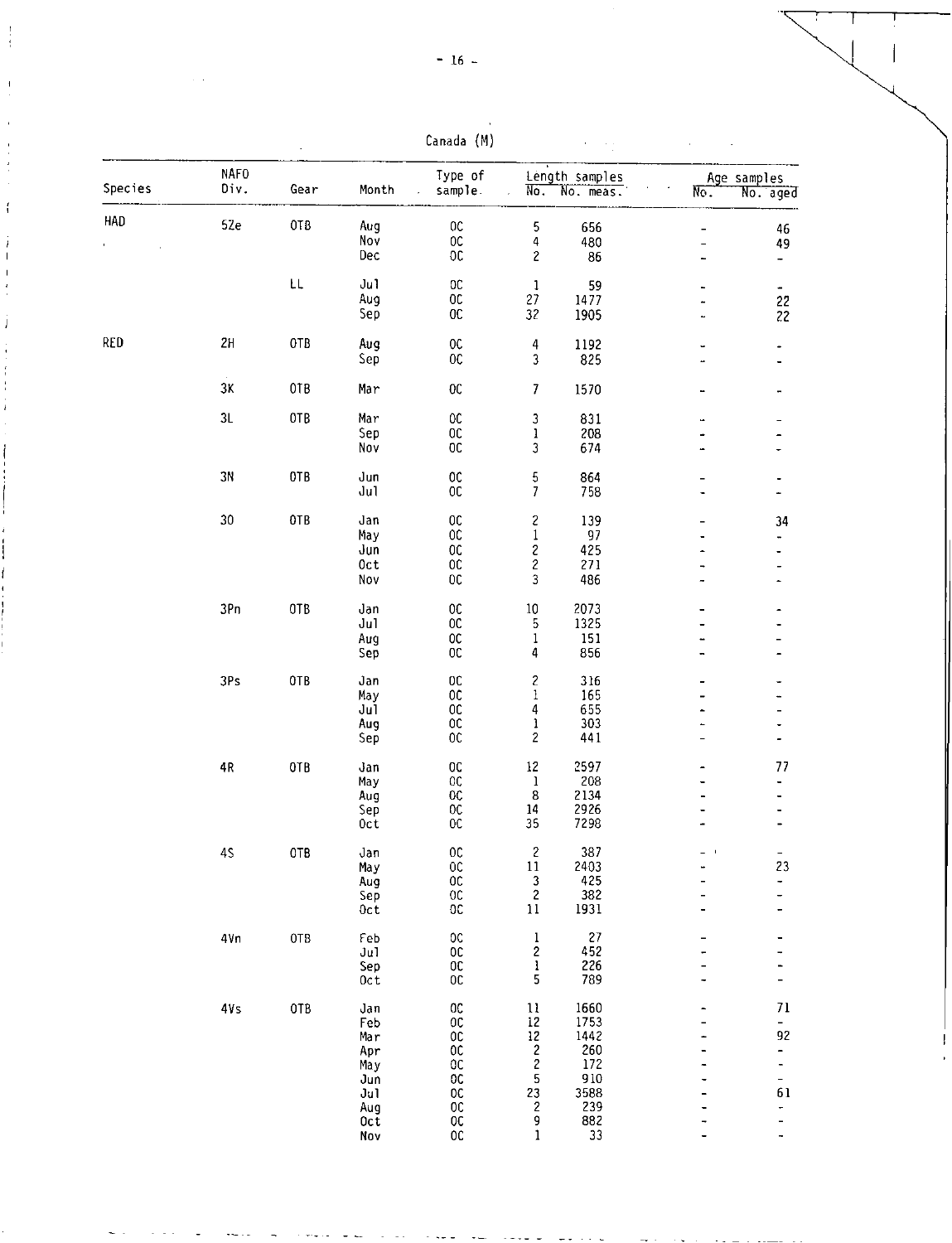| Canada | (M) |
|--------|-----|
|--------|-----|

| Species                       | <b>NAFO</b><br>Div. | Gear | Month      | Type of<br>sample                                                 | No.                                    | Length samples<br>No. meas.           | No.                          | Age samples<br>No. aged      |
|-------------------------------|---------------------|------|------------|-------------------------------------------------------------------|----------------------------------------|---------------------------------------|------------------------------|------------------------------|
| RED<br>$\ddot{\phantom{a}}$   | 4W                  | OTB  | Jan        | 0C                                                                | ı                                      | 129                                   | -                            | 17                           |
|                               |                     |      | Jun        | $0\mathrm{C}$                                                     | 4                                      | 498                                   | $\overline{a}$               | $\qquad \qquad \blacksquare$ |
| $\frac{1}{2}$ , $\frac{1}{2}$ |                     |      | Jul        | $_{00}$                                                           | 3                                      | 728                                   | -                            | ۰                            |
|                               |                     |      | Aug        | $_{0c}$                                                           | $\mathbf 1$                            | 171                                   | -                            | $\qquad \qquad \blacksquare$ |
|                               | 4X                  | 0TB  | Jan        | $0\mathrm{C}$                                                     | 1                                      | 21                                    |                              | -                            |
|                               |                     |      | Feb        | $0\mathrm{C}$                                                     | $\overline{\mathbf{c}}$                | 366                                   | $\overline{\phantom{0}}$     | $\frac{1}{24}$               |
|                               |                     |      | Jun        | $_{\rm OC}$                                                       | $\mathbf{2}$                           | 246                                   | $\qquad \qquad \blacksquare$ |                              |
|                               |                     |      | Nov        | $_{\rm OC}$                                                       | $\mathbf{l}$                           | 175                                   |                              |                              |
|                               | 4NK                 | 0TB  | Aug        | $_{0c}$                                                           | $\overline{\mathbf{c}}$                | 573                                   |                              | ۰                            |
| <b>HKS</b>                    | 30                  | 0TB  | May        | $0\mathtt{C}$                                                     | $\mathbf 1$                            | 6                                     | ۰                            | ٠                            |
|                               |                     |      | $0c$ t     | $_{\rm OC}$                                                       | $\overline{\mathbf{c}}$                | 368                                   |                              | ÷.                           |
|                               | 3Ps                 | OTB  | Jan        | $_{\rm oc}$                                                       | $\mathbf{l}$                           | 172                                   | -                            |                              |
|                               |                     |      | 0ct        | OC                                                                | $\mathbf 1$                            | 16                                    | -                            |                              |
|                               | 4Vn                 | 0TB  | 0ct        | $_{\rm oc}$                                                       | $\mathbf{1}$                           | 32                                    | -                            |                              |
|                               | 4Vs                 | OTB  | Feb        | OC                                                                | $\frac{3}{2}$                          | 47                                    | -                            | -                            |
|                               |                     |      | Apr        | <b>OC</b>                                                         |                                        | 155                                   |                              |                              |
|                               |                     |      | May        | $0\mathtt{C}$                                                     | $\mathbf{1}$                           | 130<br>327                            |                              | $\frac{1}{\sqrt{2}}$         |
|                               |                     |      | Ju1<br>Aug | 0C<br>$0\mathrm{C}$                                               | 5<br>$\mathbf 1$                       | 200                                   | $\overline{\phantom{0}}$     | 61<br>32                     |
|                               |                     |      | Sep        | $_{\rm OC}$                                                       | 3                                      | 430                                   |                              | -                            |
|                               |                     |      | Oct        | $_{\rm OC}$                                                       | 3                                      | 71                                    |                              | $\overline{\phantom{0}}$     |
|                               |                     |      | Nov        | $_{0c}$                                                           | 6                                      | 734                                   | $\overline{\phantom{0}}$     |                              |
|                               |                     |      | Dec        | $_{\rm OC}$                                                       | $\mathbf{1}$                           | 111                                   | $\overline{\phantom{0}}$     | $\overline{\phantom{a}}$     |
|                               | 4W                  | OTB  | Jan        | $_{\rm OC}$                                                       | $\mathbf{1}$                           | 4                                     |                              | 4                            |
|                               |                     |      | May        | $0\mathrm{C}$                                                     | $\mathbf 1$                            | 13                                    |                              |                              |
|                               |                     |      | Aug        | <b>OC</b>                                                         | $\bf{l}$                               | 142                                   |                              |                              |
|                               | 5Ze                 | 0TB  | Aug        | $_{0c}$                                                           | $\mathbf{Z}$                           | 31                                    |                              | 8                            |
| <b>HKR</b>                    | 4Vs                 | 0TB  | Jul        | $_{\rm oc}$                                                       | $\mathbf 1$                            | 41                                    |                              |                              |
| POL                           | 3Pn                 | OTB  | 0ct        | $_{0c}$                                                           | $\mathbf 1$                            | $17\,$                                |                              |                              |
|                               | 3Ps                 | OTB  | Jan        | OC                                                                | $\overline{\mathbf{3}}$                | 189                                   |                              |                              |
|                               |                     |      | Jul        | $_{0c}$                                                           | $\overline{\mathbf{c}}$                | 116                                   |                              |                              |
|                               |                     |      | Aug        | $0\mathbb{C}$                                                     | $\mathbf{l}$                           | 50                                    |                              |                              |
|                               |                     |      | 0ct        | $_{00}$                                                           | 5                                      | 363                                   |                              |                              |
|                               | 4R                  | OTB  | 0ct        | ${\tt OC}$                                                        | $\mathbf 1$                            | 10                                    |                              |                              |
|                               | 45                  | OTB  | 0ct        | $0\mathtt{C}$                                                     | $\mathbf{1}$                           | ${\bf 73}$                            |                              |                              |
|                               | 4Vn                 | OTB  | Jan        | ${\tt OC}$                                                        | $\frac{1}{1}$                          | $\begin{array}{c} 4 \\ 8 \end{array}$ |                              |                              |
|                               |                     |      | Feb        | $_{\rm OC}$                                                       |                                        |                                       |                              |                              |
|                               |                     |      | Oct        | $0\text{C}$                                                       | $\overline{\mathbf{c}}$                | 185                                   |                              |                              |
|                               | 4Vs                 | 0TB  | Jan        | $_{00}^{00}$                                                      | $\begin{array}{c} 12 \\ 6 \end{array}$ | 774                                   |                              | 44<br>44                     |
|                               |                     |      | Feb        |                                                                   |                                        | 765                                   |                              |                              |
|                               |                     |      | Mar        | $_{00}^{00}$                                                      | 25<br>$10\,$                           | 3126<br>1452                          |                              | 141<br>51                    |
|                               |                     |      | Apr        |                                                                   |                                        | 833                                   | ۳                            |                              |
|                               |                     |      | May<br>Jun | $\begin{array}{c} 0 \\ 0 \\ 0 \\ 0 \\ 0 \\ 0 \\ 0 \\ \end{array}$ | $\begin{array}{c} 8 \\ 10 \end{array}$ |                                       |                              | $\frac{31}{25}$<br>85        |
|                               |                     |      | Jul        |                                                                   |                                        | 1029<br>1670                          |                              |                              |
|                               |                     |      | Aug        |                                                                   | $\begin{array}{c} 14 \\ 4 \end{array}$ | 683                                   |                              | $\qquad \qquad -$            |
|                               |                     |      | Sep        | $_{00}^{00}$                                                      | 14                                     | 2116                                  |                              |                              |
|                               |                     |      | Oct        |                                                                   | 27                                     | 4184<br>999                           |                              |                              |
|                               |                     |      | Nov        | OC<br>OC                                                          | $\frac{9}{3}$                          |                                       |                              |                              |
|                               |                     |      | Dec        |                                                                   |                                        | 180                                   |                              |                              |

 $\frac{1}{2}$  .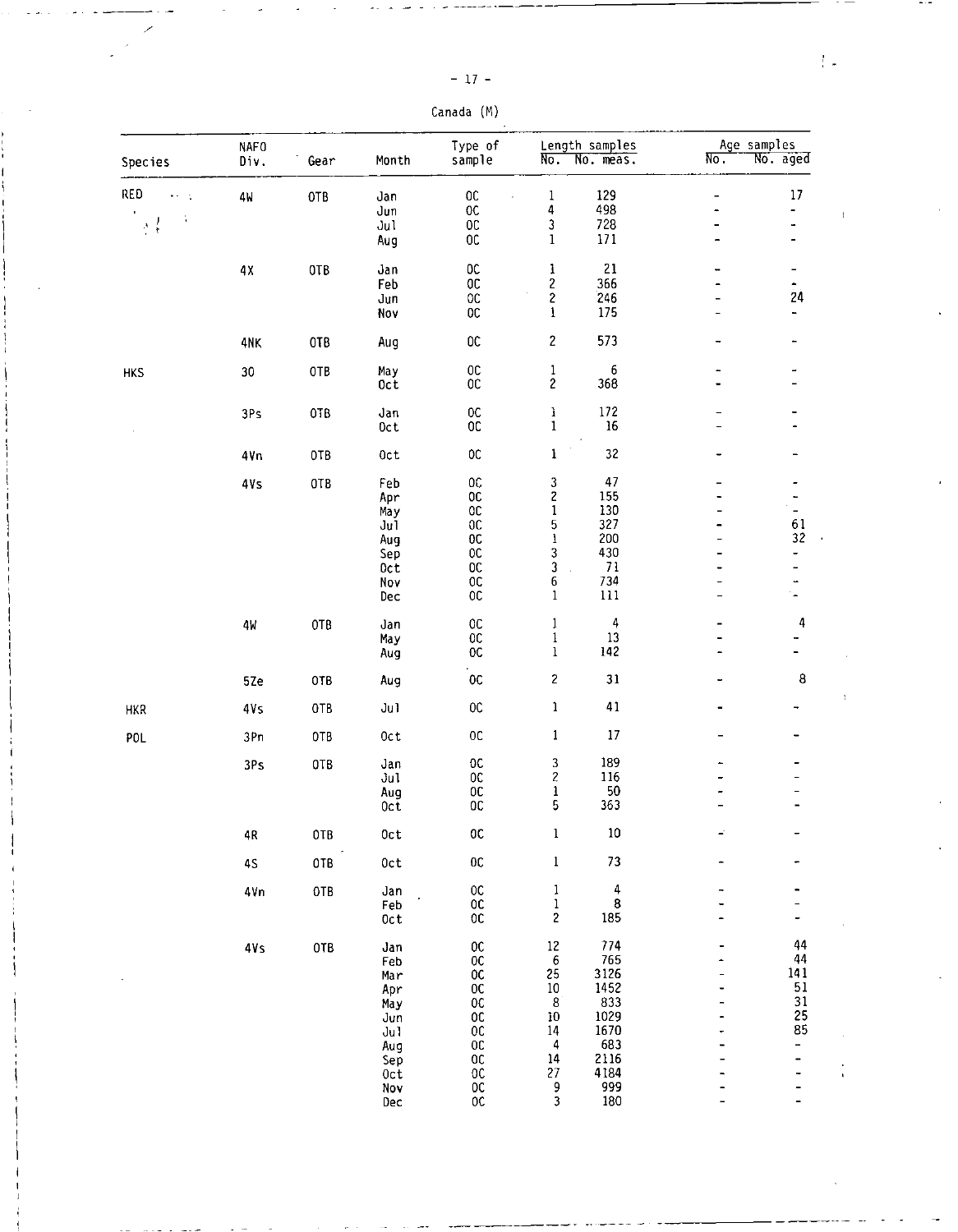| Canada (M) |  |
|------------|--|

| $\sim$<br>Species                                  | <b>NAFO</b><br>Div. | Gear       | Month                                                                     | Type of<br>sample                                                                                                                  | No.                                                                                                     | Length samples<br>No. meas.                                                 | $N_{\rm O}$ .                                    | Age samples<br>No. aged                                                                              |
|----------------------------------------------------|---------------------|------------|---------------------------------------------------------------------------|------------------------------------------------------------------------------------------------------------------------------------|---------------------------------------------------------------------------------------------------------|-----------------------------------------------------------------------------|--------------------------------------------------|------------------------------------------------------------------------------------------------------|
| POL<br>$(\mathcal{G}^{(l_\theta)}$<br>$\epsilon^2$ | 4W                  | 0TB        | Jan<br>Mar<br>Jun<br>Jul<br>Aug<br>Nov<br>Dec                             | $_{0c}$<br>$0\mathrm{C}$<br>$0\mathrm{C}$<br>0C<br>$0C$ .<br>$0\mathrm{C}$<br>0 <sup>C</sup>                                       | 6<br>$\mathbf 1$<br>$\overline{\mathbf{c}}$<br>3<br>$\bf{l}$<br>$\overline{\mathbf{c}}$<br>$\mathbf{1}$ | 742<br>91<br>329<br>314<br>73<br>125<br>129                                 | $\overline{\phantom{0}}$<br>$\blacksquare$<br>۰. | $\mathbf{11}$<br>$\overline{\phantom{0}}$<br>$\overline{\phantom{0}}$<br>-<br>$\boldsymbol{7}$<br>÷. |
|                                                    | $4\lambda$          | 0TB        | Jan<br>Feb<br>Mar<br>Apr<br>Jun<br>Nov                                    | $0\,$<br>$_{0c}$<br>0 <sup>c</sup><br>0 <sup>C</sup><br>$_{0}c$<br>0C                                                              | 2<br>9<br>$222$<br>$25$                                                                                 | 139<br>1065<br>585<br>246<br>190<br>553                                     | н.<br>۰.<br>۰.                                   | 16<br>19<br>÷<br>$\blacksquare$<br>$10\,$                                                            |
|                                                    | 5Ze                 | OTB        | Aug<br>Nov<br>Dec                                                         | OC<br>$0\mathrm{C}$<br>0C                                                                                                          | 3<br>3<br>$\mathbf{1}$                                                                                  | 77<br>310<br>133                                                            | -<br>۰<br>-                                      | ۰<br>$3\sqrt{1}$                                                                                     |
|                                                    |                     | LL         | Aug<br>Sep                                                                | $0\mathtt{C}$<br>0 <sup>C</sup>                                                                                                    | ı<br>$\mathbf{1}$                                                                                       | 38<br>42                                                                    |                                                  |                                                                                                      |
| PLA                                                | 3L                  | OTB        | Sep<br>0ct<br>Nov                                                         | <b>OC</b><br>${\sf OC}$<br>O <sub>C</sub>                                                                                          | $\mathbf{1}$<br>6<br>6                                                                                  | 101<br>654<br>1086                                                          |                                                  |                                                                                                      |
|                                                    | 3N                  | OTB        | Ju1<br>0ct<br>Nov                                                         | $0C$ $\cdot$<br>$0\,$<br>$_{0c}$                                                                                                   | 2<br>$10\,$<br>$\mathbf{1}$                                                                             | 148<br>1519<br>193                                                          | ٠                                                |                                                                                                      |
|                                                    | 30                  | 0TB        | May<br>0 <sub>c</sub>                                                     | $0\mathrm{C}$<br>$\approx$ 00                                                                                                      | 1<br>5                                                                                                  | 119<br>586                                                                  | $\overline{\phantom{a}}$                         |                                                                                                      |
|                                                    | 3Ps                 | 0TB        | Jan<br>Mar<br>Sep                                                         | $_{\rm oc}$<br>$_{\rm oc}$<br>${\tt OC}$                                                                                           | ı<br>5<br>2                                                                                             | 46<br>975<br>110                                                            | ۰<br>-                                           | 46                                                                                                   |
|                                                    | 4Vn                 | 0TB        | Nov                                                                       | $0\mathrm{C}$                                                                                                                      | 1                                                                                                       | 33                                                                          |                                                  |                                                                                                      |
|                                                    | 4Vs                 | OTB        | Jan<br>Feb<br>Mar<br>Apr<br>May<br>Jun<br>Jul<br>Aug<br>Sep<br>Oct<br>Nov | $_{\rm OC}$<br>$0\mathrm{C}$<br>0 <sup>C</sup><br>$_{\rm oc}$<br>$_{\rm OC}$<br>$_{00}^{00}$<br>0C<br>$_{0c}$<br>$_{\rm OC}$<br>OC | $10\,$<br>4<br>4<br>6<br>5<br>3<br>29<br>6<br>8<br>3<br>2                                               | 932<br>301<br>450<br>716<br>318<br>491<br>3632<br>1141<br>1198<br>452<br>36 |                                                  | 84<br>32<br>23<br>۰<br>44                                                                            |
|                                                    | $4\lambda$          | OTB        | Feb                                                                       | $_{0c}$                                                                                                                            | $\mathbf{2}$                                                                                            | 66                                                                          |                                                  |                                                                                                      |
| WIT                                                | 3K                  | 0TB        | Mar                                                                       | ${\tt OC}$                                                                                                                         | 3                                                                                                       | 36<br>i.                                                                    |                                                  |                                                                                                      |
|                                                    | 3L                  | OTB        | Nov                                                                       | $_{\rm OC}$                                                                                                                        | ı                                                                                                       | 29                                                                          |                                                  |                                                                                                      |
|                                                    | 3N                  | 0TB        | Ju1                                                                       | $0\mathbb{C}$                                                                                                                      | $\mathbf 1$                                                                                             | 115                                                                         |                                                  | 25                                                                                                   |
|                                                    | 30                  | OTB        | Mar<br>Sep                                                                | $_{0c}$<br>$_{0c}$                                                                                                                 | $\frac{2}{1}$                                                                                           | 245<br>8                                                                    |                                                  | -                                                                                                    |
|                                                    | 3Pn                 | <b>OTB</b> | Jan<br>Ju1                                                                | $_{00}^{00}$                                                                                                                       | $\frac{2}{3}$                                                                                           | 167<br>164                                                                  |                                                  | 20<br>$\ddot{\phantom{0}}$                                                                           |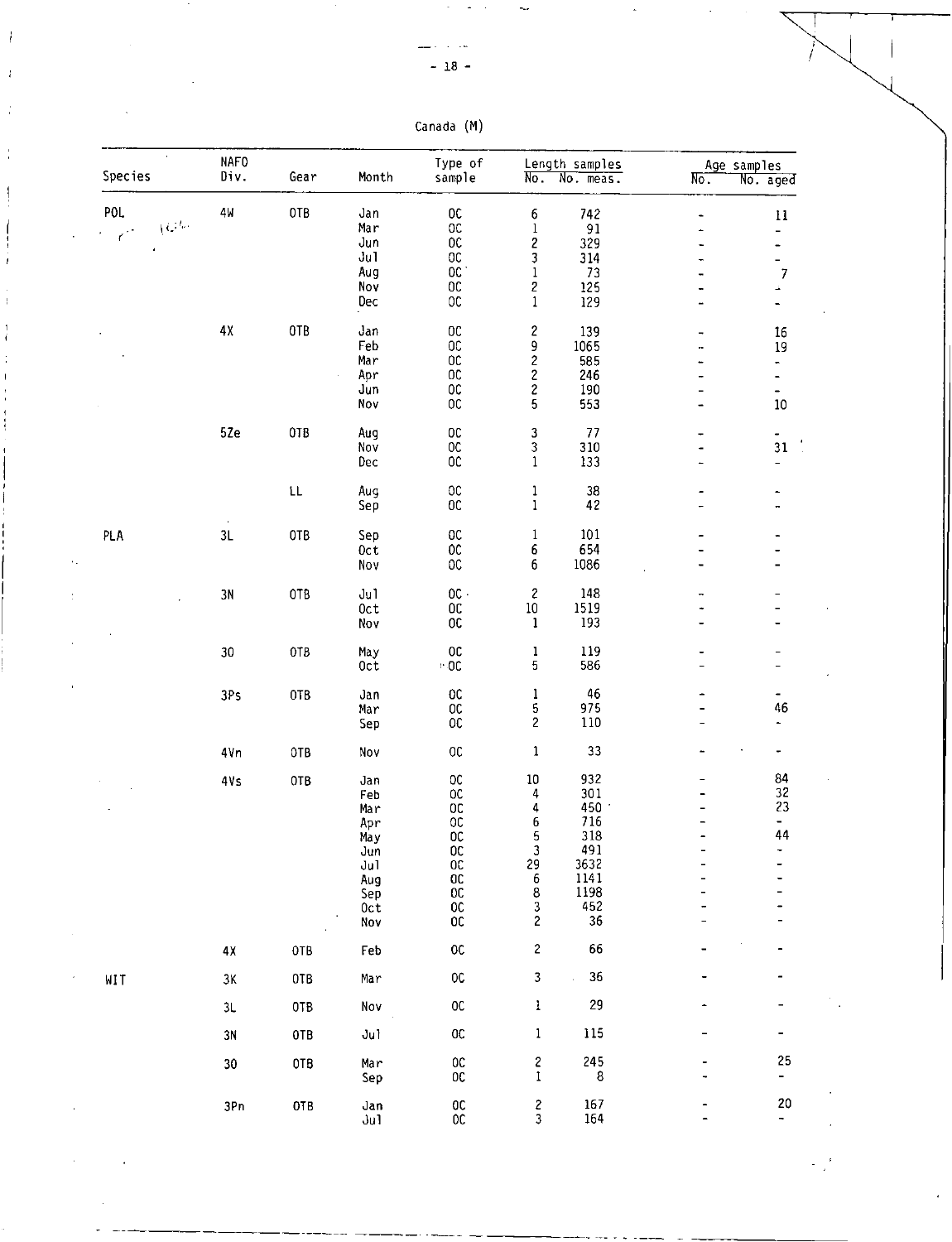$\mathcal{L}_{\mathcal{A}}$ 

 $\hat{\mathcal{E}}_1$ 

| Canada | (M) |
|--------|-----|
|--------|-----|

 $\mathcal{A}$ 

| Species                   | <b>NAFO</b><br>Div. | Gear       | Month                  | Type of<br>sample            |                                                 | Length samples<br>No. No. meas.          | No. | Age samples<br>No. aged                       |  |
|---------------------------|---------------------|------------|------------------------|------------------------------|-------------------------------------------------|------------------------------------------|-----|-----------------------------------------------|--|
|                           | 3Ps                 | 0TB        | Jan                    | $0\mathbb{C}$                | $\overline{\mathcal{L}}$                        | 49                                       |     |                                               |  |
| WIT                       |                     |            | Mar                    | $_{00}$                      | 3                                               | 509                                      |     | 31                                            |  |
| $\mathcal{N}(\mathbb{Q})$ |                     |            | Ma y                   | <b>OC</b>                    | 1                                               | 224                                      |     | $\overline{\phantom{a}}$                      |  |
|                           |                     |            | Ju1                    | $_{0c}$                      | 1                                               | 62                                       |     |                                               |  |
|                           |                     |            | Aug                    | $_{\rm OC}$                  | 1                                               | $30\,$                                   |     |                                               |  |
|                           |                     |            | Sep<br>0 <sub>c</sub>  | <b>OC</b><br>$-0C$           | ı<br>4                                          | 144<br>555                               |     |                                               |  |
|                           |                     |            |                        |                              |                                                 |                                          |     |                                               |  |
|                           | $4\,$               | 0TB        | Jan                    | $0\,$                        | 1                                               | 224                                      |     |                                               |  |
|                           |                     |            | May '                  | $_{\rm OC}$                  | $\mathbf{1}$                                    | 136                                      |     |                                               |  |
|                           |                     |            | Oct                    | $0\mathtt{C}$                | $\mathbf{1}$                                    | 83                                       |     |                                               |  |
|                           |                     | 0TB        | 0ct                    | $_{\rm OC}$                  | $\mathbf{1}$                                    | 16                                       |     |                                               |  |
|                           | 45                  |            |                        |                              |                                                 |                                          |     |                                               |  |
|                           | 4Vn                 | 0TB        | 0ct                    | $0\mathtt{C}$                | $\mathbf{1}$                                    | 26                                       |     |                                               |  |
|                           |                     |            |                        |                              |                                                 |                                          |     |                                               |  |
|                           | 4Vs                 | <b>OTB</b> | Jan                    | $0\mathrm{C}$                | 8                                               | 1078                                     |     | $\begin{array}{c} 33 \\ 12 \\ 31 \end{array}$ |  |
|                           |                     |            | Feb                    | $0\mathtt{C}$                | 5                                               | 608                                      |     |                                               |  |
|                           |                     |            | Apr<br>J <sub>U</sub>  | $_{\rm OC}$<br>OC            | 1<br>3                                          | 98<br>231                                |     |                                               |  |
|                           |                     |            | 0ct                    | $_{0c}$                      | $\mathbf{1}$                                    | 14                                       | ۳.  |                                               |  |
|                           |                     |            |                        |                              |                                                 |                                          |     |                                               |  |
|                           | 4 <sub>W</sub>      | 0TB        | Jan                    | $_{0c}$                      | $\mathbf{1}$                                    | $11\,$                                   |     |                                               |  |
|                           |                     |            |                        |                              |                                                 | 200                                      |     |                                               |  |
| <b>YEL</b>                | 3L                  | 0TB        | 0 <sub>c</sub><br>Nov  | $0\mathrm{C}$<br>$_{\rm oc}$ | 3<br>1                                          | 122                                      |     |                                               |  |
| $\Delta \sim 0.3$         |                     |            |                        |                              |                                                 |                                          |     |                                               |  |
|                           | 3N                  | 0TB        | 0 <sub>c</sub>         | OC                           | $\overline{\mathbf{c}}$                         | 176                                      |     |                                               |  |
|                           |                     |            | Nov                    | OC                           | 3                                               | 499                                      |     |                                               |  |
|                           |                     |            |                        |                              |                                                 |                                          |     |                                               |  |
|                           | 4Vs                 | 0TB        | Jan<br>Apr             | $_{00}$<br>OC                | 3<br>4                                          | 211<br>545                               |     | $10\,$<br>$\blacksquare$                      |  |
|                           |                     |            | May                    | $_{\rm OC}$                  | 5                                               | 594                                      |     | 21                                            |  |
|                           |                     |            | Jun                    | $_{0c}$                      | 6                                               | 761                                      |     | $\blacksquare$                                |  |
|                           |                     |            | Jul                    | OC                           | 27                                              | 3116                                     |     | 46                                            |  |
|                           |                     |            | Aug                    | <b>OC</b>                    | 3                                               | 464                                      |     | ÷.                                            |  |
|                           |                     |            | Sep                    | $_{0c}$                      | 9                                               | 1336                                     |     |                                               |  |
|                           |                     |            | Oct<br>Nov             | $_{0}c$<br>OC                | 3<br>$12 \text{ }$                              | 274<br>1548                              |     |                                               |  |
|                           |                     |            | Dec                    | $0\mathbb{C}$                | 1                                               | 164                                      |     |                                               |  |
|                           |                     |            |                        |                              |                                                 |                                          |     |                                               |  |
| GHL                       | 2H                  | OTB        | Aug                    | $0\mathrm{C}$                | $\mathbf{1}$                                    | 462                                      |     |                                               |  |
| $\mathcal{L}^{\dagger}$   |                     |            | Sep                    | 0C                           | 3                                               | 673                                      |     |                                               |  |
|                           |                     |            |                        | $_{\rm oc}$                  |                                                 | 76                                       |     |                                               |  |
|                           | 3N                  | 0TB        | Ju1                    |                              | Ţ.                                              |                                          |     |                                               |  |
|                           | $4\,\mathrm{R}$     | 0TB        | 0ct                    | $_{\rm OC}$                  | $\mathbf{1}$                                    | 11                                       |     |                                               |  |
|                           |                     |            |                        |                              |                                                 |                                          |     |                                               |  |
| HAL                       | 30                  | OTB        | Jan                    | $_{\rm OC}$                  | $\mathbf{1}$                                    | 65                                       |     |                                               |  |
|                           |                     |            | Mar                    | $0\mathrm{C}$<br>$_{\rm OC}$ |                                                 | 80<br>46                                 |     |                                               |  |
|                           |                     |            | May<br>0ct             | $_{0c}$                      |                                                 |                                          |     |                                               |  |
|                           |                     |            | Nov                    | $_{\rm OC}$                  | 624                                             | $\begin{array}{c} 61 \\ 46 \end{array}$  |     |                                               |  |
|                           |                     |            |                        |                              |                                                 |                                          |     |                                               |  |
|                           | 3Ps                 | OTB        | Jan                    | OC                           |                                                 | 199                                      |     |                                               |  |
|                           |                     |            | Mar                    | $_{00}$                      |                                                 | $\begin{array}{c} 23 \\ 103 \end{array}$ |     |                                               |  |
|                           |                     |            | May<br>0 <sub>ct</sub> | $0\,$<br>$_{\rm OC}$         |                                                 | 72                                       |     |                                               |  |
|                           |                     |            | Nov                    | $_{\rm oc}$                  | $\begin{array}{c} 4 \\ 2 \\ 3 \\ 4 \end{array}$ | 60                                       |     |                                               |  |
|                           |                     |            |                        |                              |                                                 |                                          |     |                                               |  |
|                           | 4Vs                 | 0TB        | Jan                    | $_{\rm OC}$                  | $\mathbf{1}$                                    | 9                                        |     |                                               |  |
|                           |                     | 0TB        | 0ct                    | $_{\rm OC}$                  | $\sqrt{4}$                                      | 299                                      |     |                                               |  |
| FLW                       | 3L                  |            |                        |                              |                                                 |                                          |     |                                               |  |
|                           | 3N                  | OTB        | Sep                    | ${\tt OC}$                   | 3                                               | 221                                      |     |                                               |  |
|                           |                     |            |                        |                              |                                                 |                                          |     |                                               |  |
|                           | 30                  | 0TB        | Sep                    | $0\mathbb{C}$                | $\mathbf 1$                                     | 126                                      |     |                                               |  |

 $\int_{\mathbb{R}^{n}}\omega_{\alpha}$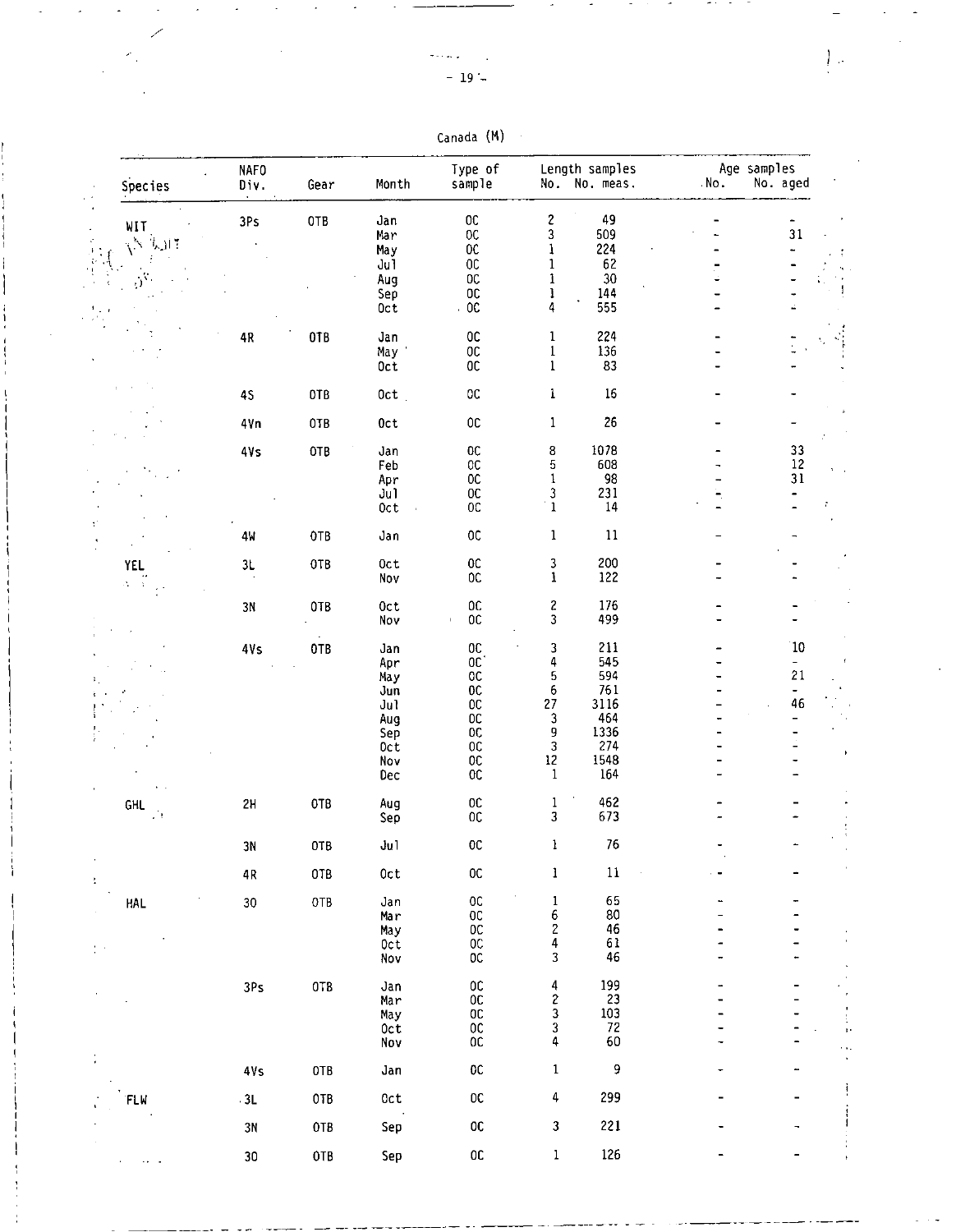| Canada | (M) |
|--------|-----|
|--------|-----|

| Species                                                                                    | <b>NAFO</b><br>Div. | Gear          | Month              | Type of<br>sample               | No.                                    | Length samples<br>No. meas.   | Age samples<br>No. | No. aged |
|--------------------------------------------------------------------------------------------|---------------------|---------------|--------------------|---------------------------------|----------------------------------------|-------------------------------|--------------------|----------|
| $\left\langle \mathbf{r}^{\left( \mathbf{r}^{\prime }\right) }\right\rangle$<br><b>FLW</b> | 4χ                  | OTB           | Feb                | $0\mathbb{C}$                   | $\mathbf{Z}$                           | $\bf 81$                      |                    |          |
| $\mathcal{T}_{\rm eff}$<br>4.1                                                             | 5Ze                 | 0TB           | Aug                | $_{\rm OC}$                     | $\boldsymbol{2}$                       | 28                            |                    | 20       |
| CUSK                                                                                       | 4χ                  | LL            | Aug                | ${\tt OC}$                      | $\mathbf 1$                            | 58                            |                    |          |
| e g                                                                                        | 5Ze                 | $\mathsf{LL}$ | Aug<br>Sep         | OC.<br><b>OC</b>                | 2<br>$\mathcal{A}$<br>$\mathfrak{z}$   | 108<br>116                    |                    |          |
| <b>HKW</b>                                                                                 | 30                  | OTB           | Jun                | $0\mathrm{C}$                   | $\mathbf 1$                            | 21                            |                    |          |
|                                                                                            | 3Pn                 | 0TB           | Jul                | $_{\rm OC}$                     | $1\,$                                  | 53                            |                    |          |
|                                                                                            | 3Ps                 | 0TB           | Aug<br>$0c\bar{t}$ | ${\tt OC}$<br>0 <sup>C</sup>    | $\mathbf{1}$<br>$\overline{c}$         | 14<br>114                     |                    |          |
|                                                                                            | 4R                  | 0TB           | Jan<br>0ct         | $_{\rm OC}$<br>$0\mathsf{C}$    | $\boldsymbol{2}$<br>5                  | 116<br>279                    |                    |          |
|                                                                                            | 45                  | 0TB           | 0ct                | $0\,$                           | $\mathbf{1}$                           | 73                            |                    |          |
|                                                                                            | 4Vn                 | OTB           | Ju1                | $_{0c}$                         | $\mathbf{1}$                           | 147                           |                    |          |
|                                                                                            | 4Vs                 | 0TB           | Ju1<br>Nov         | $_{\rm OC}$<br>$0\mathrm{C}$    | $\overline{\mathbf{c}}$<br>$\mathbf 1$ | 334<br>20                     |                    |          |
|                                                                                            | 4W                  | OTB           | Jul                | $0\mathrm{C}$                   | 1                                      | 225                           |                    |          |
|                                                                                            | 5Ze                 | LL            | Aug                | $0\mathrm{C}$                   | $\mathbf{1}$                           | 107                           |                    |          |
| <b>HER</b>                                                                                 | $4R$                | 0TB           | May <sub>1</sub>   | $0\mathbb{C}$                   | $\mathbf{1}$                           | 55                            | ÷                  |          |
| ARG                                                                                        | 4Vs                 | OTB           | Feb<br>Ju1         | $0\,$<br>${\tt OC}$             | $\mathbf 1$<br>$\mathbf{1}$            | $\frac{47}{22}$               |                    |          |
| SQI                                                                                        | 3Pn                 | 0TB           | Oct                | $0\mathrm{C}$                   | $\mathbf{1}$                           | 5<br>$\epsilon_{\rm m}$       |                    |          |
|                                                                                            | 4R                  | OTB           | 0ct                | $0\mathbb{C}$                   | 7                                      | $30\,$                        |                    |          |
|                                                                                            | 4S                  | 0TB           | 0ct                | $0\,$                           | $\mathbf i$<br>L.                      | 12                            |                    |          |
|                                                                                            | 4Vn                 | OTB           | 0ct                | $_{\rm OC}$                     | $\mathbf{1}$                           | 8                             |                    |          |
|                                                                                            | $4\sqrt{s}$         | 0TB           | Feb<br>Jun         | $_{0c}$<br>0 <sup>C</sup>       | 2<br>2                                 | $\overline{\mathbf{c}}$<br>82 |                    |          |
|                                                                                            | 4W                  | 0TB           | Jan                | $_{\rm OC}$                     | $\,$ $\,$                              | 90                            |                    |          |
|                                                                                            | 5Ze                 | OTB           | Aug                | $_{\rm OC}$                     | $\overline{\mathbf{c}}$                | $74\,$                        |                    |          |
| PAN                                                                                        | 2H                  | 0TB           | Aug<br>Sep         | 0 <sup>C</sup><br>$0\mathtt{C}$ | 23<br>24                               | 7116<br>7365                  |                    |          |
|                                                                                            | 2J                  | <b>OTB</b>    | Aug<br>Sep         | $0\mathrm{C}$<br>$_{\rm OC}$    | $\frac{1}{2}$                          | 286<br>568                    |                    |          |
|                                                                                            | NΚ,                 | 0TB           | Aug                | $_{0c}$                         | 4                                      | 1212                          |                    |          |

÷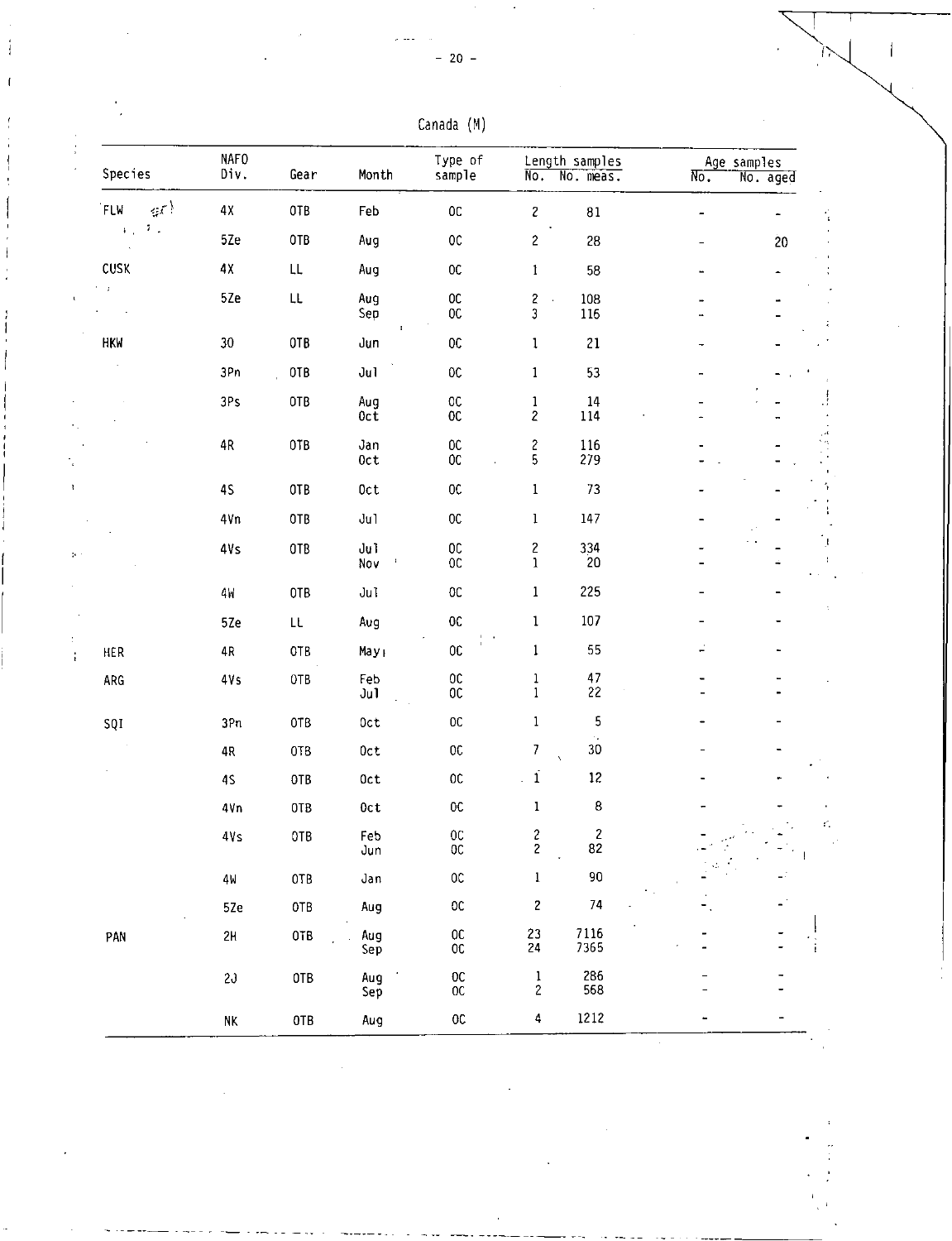| Species              | <b>NAFO</b><br>Div.                   | Gear | Month                     | Type of<br>sample                                            | $N\ddot{o}$ .                                | Length samples<br>No. meas.     | No.                                                                                      | Age samples<br>No. aged                                  |
|----------------------|---------------------------------------|------|---------------------------|--------------------------------------------------------------|----------------------------------------------|---------------------------------|------------------------------------------------------------------------------------------|----------------------------------------------------------|
| $\mathsf{COD}$       | 4W                                    | 0TB  | Apr<br>Jun                | $0\mathrm{C}$<br>$_{0c}$                                     | $\boldsymbol{z}$<br>1                        | 9<br>$18\,$                     | $\overline{\phantom{a}}$<br>$\overline{\phantom{0}}$                                     | 7<br>$10\,$                                              |
| HAD                  | 4W                                    | OTB  | May<br>Jun<br>Ju1         | OC<br>0C<br>0 <sup>C</sup>                                   | 23<br>28<br>5                                | 2264<br>4792<br>930             |                                                                                          | 76<br>43                                                 |
| RED                  | 4Vs                                   | 0TB  | May                       | 0C                                                           | $\mathbf{1}$                                 | 196                             | $\overline{\phantom{0}}$                                                                 | -                                                        |
|                      | 4И                                    | 0TB  | Apr<br>May<br>Jun         | $_{0c}$<br>$\mathbb{O}\mathbb{C}$<br>0C                      | 47<br>$30\,$<br>1                            | 11915<br>5017<br>108            | $\qquad \qquad \blacksquare$<br>$\overline{\phantom{m}}$<br>$\qquad \qquad \blacksquare$ | -<br>$7\sqrt{1}$<br>$\overline{\phantom{a}}$             |
| <b>HKS</b>           | 4W                                    | OTB  | Apr<br>May<br>Jun<br>Jul  | 0 <sup>C</sup><br>$0\,$<br>OC.<br>$0\mathrm{C}$              | 92<br>170<br>84<br>13                        | 40682<br>42428<br>19985<br>2728 | $\overline{\phantom{a}}$                                                                 | 178<br>142<br>$\begin{array}{c} 81 \\ 52 \end{array}$    |
|                      | 4Х                                    | OTB  | Ju1                       | OC                                                           | 2                                            | 424                             |                                                                                          | $\qquad \qquad \blacksquare$                             |
| HKR<br>$\mathcal{A}$ | 4 <sub>M</sub>                        | 0TB  | Apr<br>May<br>Jun         | $_{\rm OC}$<br>0C<br>OC.                                     | 3<br>18<br>ı                                 | 121<br>1547<br>6                | ۰                                                                                        | $\overline{a}$<br>۰                                      |
| POL<br>$\sim$        | 4 <sub>M</sub>                        | OTB  | Apr<br>Ma y<br>Jun<br>Jul | 0C<br>$_{\rm OC}$<br>OC<br>OC                                | 8<br>$\overline{\phantom{a}}$<br>4<br>1      | 246<br>568<br>164<br>165        | $\ddot{\phantom{1}}$<br>$\blacksquare$<br>÷,                                             | 11<br>53<br>15<br>$\ddot{\phantom{0}}$<br>$\blacksquare$ |
| PLA                  | 4 <sub>W</sub>                        | 0TB  | Apr<br>May<br>Jun         | OC<br>OC<br>OC                                               | $10\,$<br>$10\,$<br>3                        | 765<br>906<br>69                | $\overline{\phantom{0}}$                                                                 | ۰<br>44<br>-                                             |
| WIT                  | 4 <sub>k</sub>                        | OTB  | Apr<br>May<br>Jun         | $0\mathtt{C}$<br>$_{\rm OC}$<br>$0\mathrm{C}$                | 17<br>1<br>1                                 | 880<br>8<br>14                  | $\blacksquare$<br>۰                                                                      | $\mathbf{I}$<br>-<br>$\overline{\phantom{0}}$            |
| HAL                  | 4W                                    | 0TB  | Apr                       | $_{0c}$                                                      | 1                                            | $12$                            |                                                                                          |                                                          |
| FLW                  | 4W                                    | 0TB  | Jun                       | $_{\rm oc}$                                                  | $\mathbf{1}$                                 | 16                              |                                                                                          |                                                          |
| CUSK                 | 4 <sub>k</sub><br>$\hat{\phantom{a}}$ | 0TB  | Apr<br>Ma y               | $_{\rm oc}$<br>OC                                            | $\mathbf{1}$<br>$\mathbf{1}$                 | 8<br>76                         |                                                                                          |                                                          |
| <b>HKW</b>           | 4 <sub>W</sub>                        | OT B | Apr<br>Jun                | $\rm_{OC}^{OC}$                                              | 4<br>$\mathbf{1}$                            | 193<br>56                       |                                                                                          | 20<br>-                                                  |
| <b>HER</b>           | $4\mathsf{W}$                         | 0TB  | Ma y<br>Jun               | $\mathsf{OC}$<br>$_{00}$                                     | $\frac{2}{1}$                                | 244<br>137                      |                                                                                          | ۰                                                        |
| MAC                  | 4 <sub>W</sub>                        | OTB  | Apr<br>May<br>Jun<br>Jul  | $0\mathrm{C}$<br>$_{\rm OC}$<br>$0\mathrm{C}$<br>$_{\rm OC}$ | $\mathbf 1$<br>$^{\rm 14}$<br>$\frac{2}{2}$  | 37<br>2192<br>216<br>422        |                                                                                          | -<br>÷<br>-                                              |
| <b>ALE</b>           | 4W                                    | 0TB  | May                       | $_{0c}$                                                      | $\mathbf{1}$                                 | 132                             |                                                                                          | -                                                        |
| SHA                  | 4W                                    | OTB  | Apr                       | $_{0c}$                                                      | $\mathbf 1$                                  | 13                              |                                                                                          | ۰                                                        |
| ARG                  | 4W                                    | OTB  | Apr<br>Ma y<br>Jun        | $_{\rm OC}$<br>$_{\rm OC}$<br>$_{\rm OC}$                    | $\begin{array}{c} 19 \\ 10 \\ 3 \end{array}$ | 2866<br>1049<br>280             |                                                                                          | ۰.<br>$13\,$<br>$12\,$                                   |
| SQI                  | 4W                                    | 0TB  | Apr<br>May<br>Jun<br>Ju1  | $_{0c}$<br>$_{\rm OC}$<br>$0\mathtt{C}$<br>OC.<br>$\sim$     | 24<br>11<br>24<br>4                          | 89<br>119<br>4075<br>602        |                                                                                          | -                                                        |

CUBA - SCIENTIFIC OBSERVER PROGRAM - CANADA (M)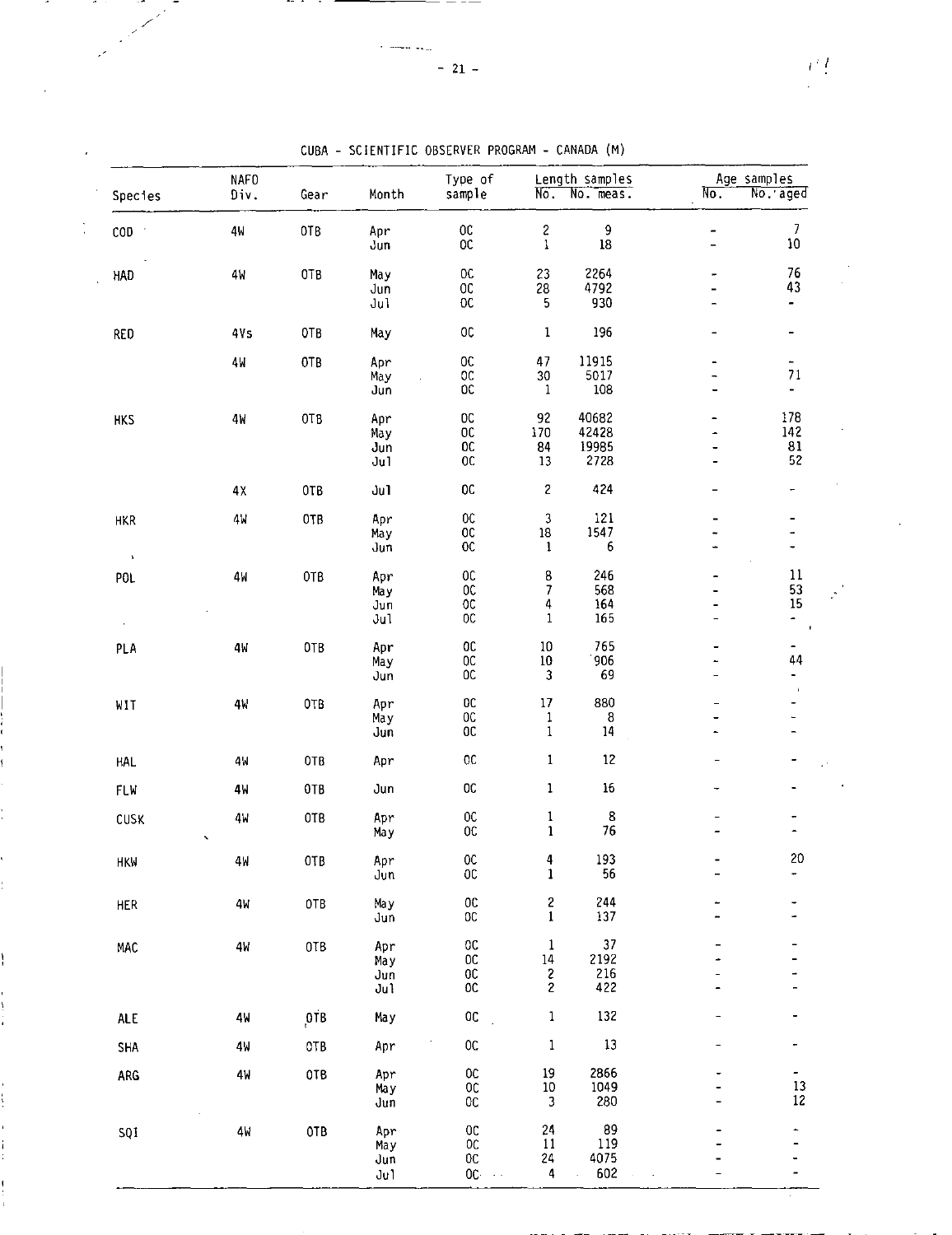| Species    | NAF <sub>0</sub><br>Div. | Gear            | Month                     | Type of<br>sample                                     | No.                                   | Length samples<br>No. meas.                      | No.                                                        | Age samples<br>No. aged           |
|------------|--------------------------|-----------------|---------------------------|-------------------------------------------------------|---------------------------------------|--------------------------------------------------|------------------------------------------------------------|-----------------------------------|
| COD        | 3Pn                      | OTB             | Jan<br>Feb<br>Mar<br>Apr  | 0C<br>$0\mathtt{C}$<br>$0\mathrm{C}$<br>$0\mathrm{C}$ | $\sqrt{3}$<br>$15\,$<br>3<br>$\bf{l}$ | 471<br>1998<br>4Í.<br>436<br>$\epsilon$ .<br>156 | $\blacksquare$<br>-<br>÷.                                  | 35<br>32<br>45<br>4               |
|            | 3Ps                      | OTB             | Apr                       | $0\mathrm{C}$                                         | $\,1$                                 | 159                                              | -                                                          | ۳                                 |
|            | 4R                       | <b>OTB</b>      | Jan<br>Feb<br>Mar<br>Apr  | $_{00}$<br>$0\,$<br>$0\,$<br>0C                       | 20<br>55<br>16<br>25                  | 3733<br>10705<br>3136<br>4460                    | $\qquad \qquad \blacksquare$<br>.,<br>$\ddot{\phantom{1}}$ | 119<br>93<br>40<br>114            |
|            | 4Vn                      | <b>OTB</b>      | Jan<br>Feb                | 0C<br>$_{0c}$                                         | 43<br>63                              | 7905<br>12561                                    | $\overline{\phantom{0}}$                                   | 109<br>26                         |
| <b>HAD</b> | 3Pn                      | OTB             | Jan<br>Feb<br>Mar         | $_{\rm OC}$<br>$_{\rm oc}$<br>$_{0c}$                 | 5<br>$12\,$<br>1                      | 165<br>1136<br>19                                | $\blacksquare$<br>۰<br>۰                                   | 80<br>85<br>۰                     |
|            | 3Ps                      | OTB             | Apr                       | $_{\rm oc}$                                           | $\,1$                                 | 155                                              | $\blacksquare$                                             | ۰                                 |
|            | 4R                       | <b>OTB</b>      | Jan-<br>Feb<br>Mar<br>Apr | $_{00}$<br><b>OC</b><br>$0\mathrm{C}$<br>$_{0c}$      | 12<br>37<br>12<br>9                   | 1526<br>4595<br>1501<br>574                      | u.<br>$\overline{\phantom{a}}$                             | 200<br>87<br>$\blacksquare$<br>38 |
|            | 4Vn                      | 0TB             | Jan<br>Feb                | $0\mathrm{C}$<br>$_{\rm OC}$                          | 6<br>28                               | 44<br>3130                                       | <br>                                                       | 26<br>191                         |
| RED        | 3Pn                      | OTB             | Jan<br>Feb<br>Mar<br>Apr  | $_{0c}$<br>0C<br>$_{\rm OC}$<br>$_{\rm OC}$           | 4<br>10<br>4<br>$\,1\,$               | 165<br>589<br>425<br>61                          | <br>$\overline{\phantom{0}}$<br><br>۰.                     | 42<br>-<br>-<br>۰                 |
|            | 4R                       | OT <sub>B</sub> | Jan<br>Feb<br>Mar<br>Apr  | $0\mathrm{C}$<br>$0\mathrm{C}$<br>OC<br>$_{0c}$       | 6<br>19<br>$\mathbf{l}$<br>9          | 245<br>1395<br>25<br>200                         | $\overline{\phantom{a}}$<br>$\overline{\phantom{0}}$<br>-  | 32<br>۰<br>-<br>-                 |
|            | 4T                       | OTB             | Jan                       | OC                                                    | $\,1$                                 | 45                                               | -                                                          | 45                                |
|            | 4Vn                      | OTB             | Jan<br>Feb                | $\rm_{OC}^{OC}$                                       | $\frac{7}{17}$                        | 184<br>1682                                      |                                                            | 58<br>47                          |
| HKS        | 3Pn                      | 0TB             | Feb                       | OC                                                    | $\overline{\mathbf{c}}$               | 54                                               |                                                            |                                   |
|            | 4R                       | OTB             | Jan                       | 0C                                                    | $\mathbf 1$                           | $\bf 8$                                          |                                                            | 8                                 |
|            | 4Vn                      | 0TB             | Feb                       | $_{\rm OC}$                                           | $\ensuremath{\mathsf{3}}$             | $13\,$                                           |                                                            |                                   |
| <b>HKR</b> | 4Vn                      | OTB             | Feb                       | $_{\rm oc}$                                           | $\mathbf{1}$                          | 45                                               |                                                            |                                   |
| POL        | 3Pn                      | <b>OTB</b>      | Feb<br>Mar                | OC<br>OC                                              | 2<br>1                                | 107<br>10                                        |                                                            |                                   |
|            | 3Ps                      | 0TB             | Apr                       | OC                                                    | 1                                     | 29                                               |                                                            |                                   |
|            | $4\,$                    | OTB             | Jan<br>Feb<br>Mar<br>Apr  | $0\,$<br>$_{0c}$<br>OC<br>OC                          | 4<br>22<br>5<br>4                     | 17<br>1266<br>148<br>21                          |                                                            |                                   |
|            | 4Vn                      | OTB             | Jan<br>Feb                | OC<br>OC                                              | 16<br>29                              | 995<br>2149                                      |                                                            | 69<br>68                          |

FRANCE (M) - SCIENTIFIC OBSERVER PROGRAM - CANADA (M)

 $\ddot{\phantom{a}}$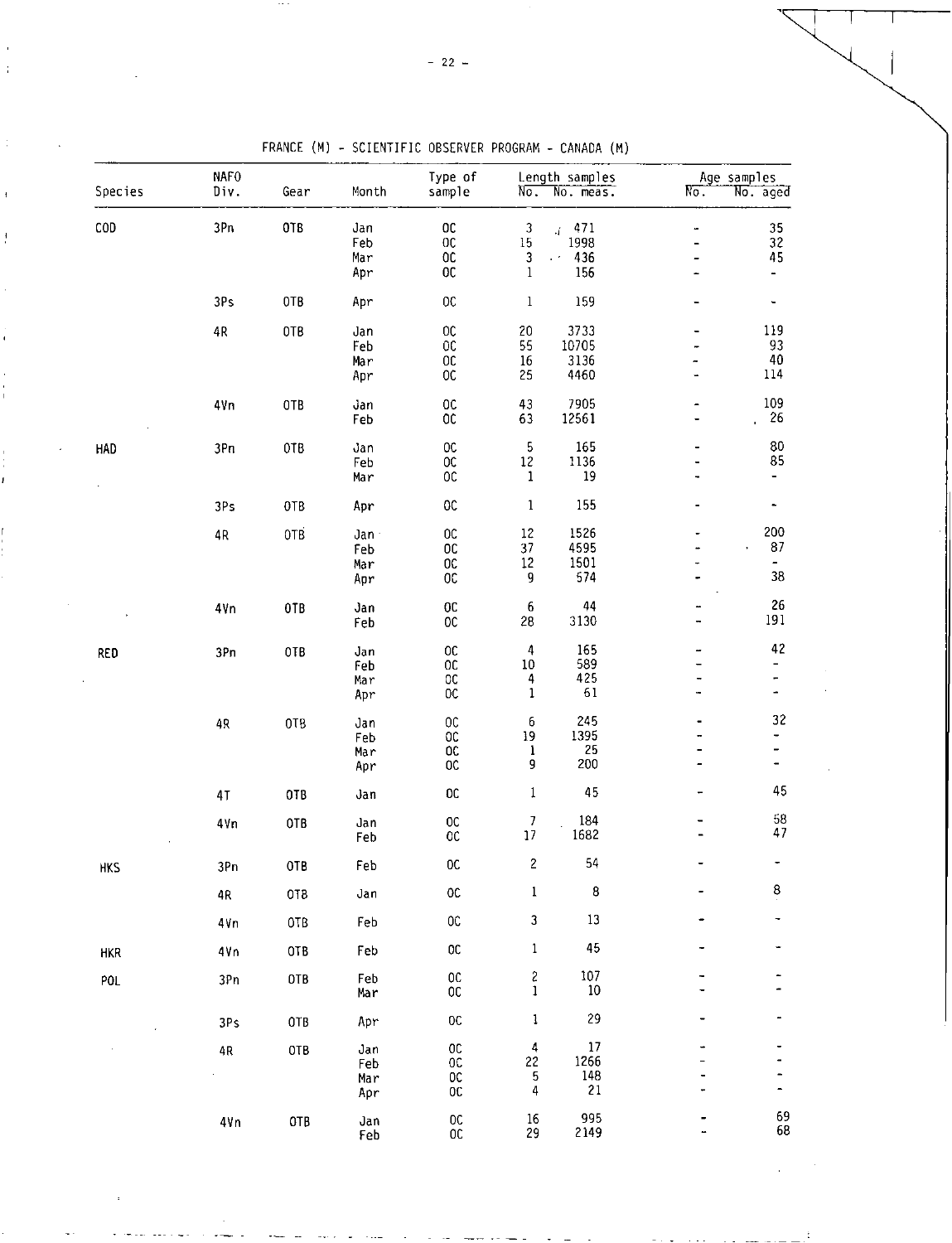$\overline{\phantom{a}}$ 

| ٠<br>I | ٠ | ١ |
|--------|---|---|
|        |   |   |

. . .

|         |                     |      | ŧ,                |                                       |                                |                             |                |                              |
|---------|---------------------|------|-------------------|---------------------------------------|--------------------------------|-----------------------------|----------------|------------------------------|
| Species | <b>NAFO</b><br>Div. | Gear | Month             | Type of<br>sample                     | No.                            | Length samples<br>No. meas. | No.            | Age samples<br>No. aged      |
| PLA     | 4R                  | 0TB  | Jan<br>Feb<br>Apr | <b>OC</b><br>$0\mathrm{C}$<br>$_{0c}$ | 7<br>3<br>6                    | 268<br>45<br>161            |                | $\bf 8$                      |
| $\,$    | 4Vn                 | 0TB  | Jan<br>Feb        | 0C<br>$_{0c}$                         | 8<br>6                         | 1048<br>90                  |                | 133                          |
| WIT     | $4\,\mathrm{P}$     | 0TB  | Feb<br>Apr        | OC.<br>OC                             | 3<br>8                         | 35<br>141                   |                | $\qquad \qquad \blacksquare$ |
|         | 4Vn                 | 0TB  | Jan<br>Feb        | $_{\rm oc}$<br>OC                     | 13<br>6                        | 73<br>408                   |                | 35                           |
| YEL     | 4Vn                 | 0TB  | Jan               | <b>OC</b>                             | $\mathbf{1}$                   | $\overline{\mathbf{c}}$     |                |                              |
| GHL     | $4\,\mathrm{R}$     | 0TB  | Jan               | $_{0c}$                               | 1                              | 2                           |                | $\overline{\mathbf{c}}$      |
| HAL     | 4R                  | OTB  | Jan               | <b>OC</b>                             | $\mathbf{c}$                   | 7                           | $\blacksquare$ | $\mathbf 1$                  |
|         | 4Vn                 | OTB  | Jan               | <b>OC</b>                             | $\mathbf{1}$                   | 2                           |                |                              |
| HKW     | 4Vn                 | 0TB  | Jan<br>Feb        | $_{\rm oc}$<br>OC                     | $\mathbf{I}$<br>$\overline{c}$ | 44<br>221                   |                |                              |
| HER     | 4R                  | 0TB  | Jan<br>Feb        | OC<br><b>OC</b>                       | 3<br>$\mathbf{i}$              | 50<br>1                     |                |                              |
|         | 4Vn                 | 0TB  | Feb               | 0C                                    | $\overline{c}$                 | 262                         |                |                              |
| ARG     | 3Pn                 | OTB  | Jan<br>Feb        | $_{\rm OC}$<br>$_{0c}$                | $\mathbf{1}$<br>3              | 19<br>366                   |                |                              |
|         | 4R                  | 0TB  | Jan               | <b>OC</b>                             | $\mathbf{1}$                   | 1                           |                |                              |
| CAP     | 4Vn                 | 0TB  | Jan<br>Feb        | 0C<br>0C                              | $\mathbf{1}$<br>$1$ .          | 2<br>5                      |                |                              |
| SQI     | 4Vn                 | 0TB  | Jan<br>Feb        | $_{0c}$<br>OC                         | $\mathbf{1}$<br>3              | ı<br>3                      |                |                              |

| France | (M) |
|--------|-----|
|--------|-----|

FRANCE (SP) - SCIENTIFIC OBSERVER PROGRAM -.CANADA (M)

Ť

ï

|            | <b>NAFO</b> |      |       | Type of   | Length samples          |               | Age samples |          |  |
|------------|-------------|------|-------|-----------|-------------------------|---------------|-------------|----------|--|
| Species    | Div.        | Gear | Month | sample    |                         | No. No. meas. | No.         | No. aged |  |
| <b>COD</b> | 3Pn         | OTB  | Feb   | oc        |                         | 262           |             |          |  |
|            |             |      | Mar   | OC        |                         | 107           |             |          |  |
|            |             |      | Apr   | 0C        | 4                       | 748           |             |          |  |
|            | 3Ps         | 0TB  | Jan   | OC        | 4                       | 742           |             | 28       |  |
|            |             |      | Feb   | 0C        | $\overline{\mathbf{c}}$ | 246           |             |          |  |
|            |             |      | Mar   | OC        | 3                       | 571           |             |          |  |
|            |             |      | Apr   | 0C        | 3                       | 328           |             | 19       |  |
|            | 4R          | 0TB  | Feb   | OC        | 3                       | 638           |             |          |  |
|            |             |      | Apr   | 0C        | $\mathbf{1}$            | 217           |             |          |  |
|            | 4 vn        | OTB  | Jan   | oc        | 21                      | 5420          |             | 77       |  |
|            |             |      | Feb   | <b>OC</b> | 23                      | 5239          |             | 100      |  |
|            |             |      | Apr   | 0C        | 5                       | 1161          |             | 40       |  |

 $\overline{\phantom{a}}$  $\mathcal{L}^{(0)}$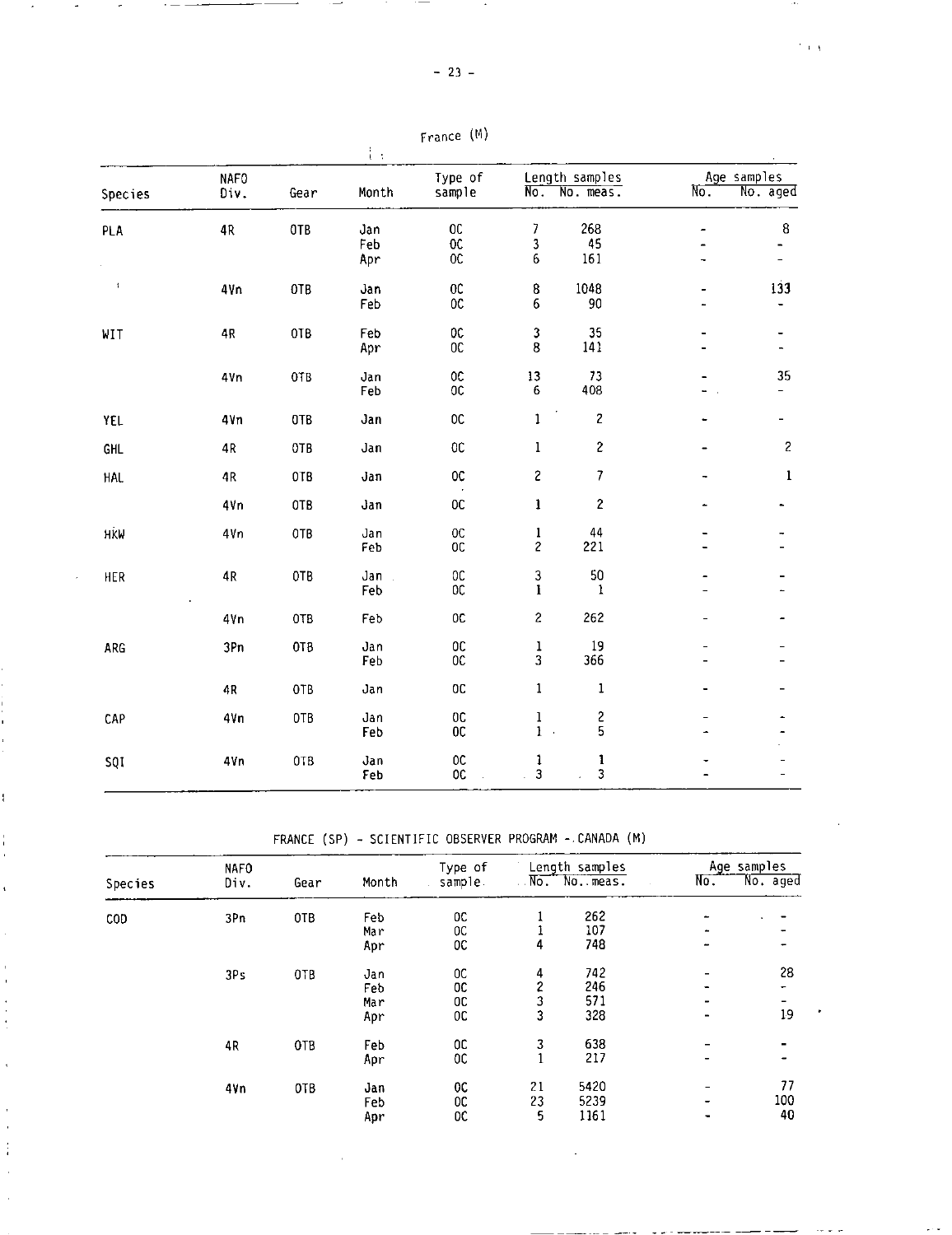|                | <b>NAFO</b> |      |            | Type of                            |                                 | Length samples | Age_samples                                          |                |
|----------------|-------------|------|------------|------------------------------------|---------------------------------|----------------|------------------------------------------------------|----------------|
| <b>Species</b> | Div.        | Gear | Month      | sample                             | $\overline{No}$ .               | No. meas.      | No.                                                  | No. aged       |
| HAD            | 3Pn         | 0TB  | Feb<br>Mar | <b>OC</b><br><b>OC</b>             | $\epsilon$<br>1<br>$\mathbf{l}$ | 86<br>56       | $\overline{\phantom{m}}$<br>$\overline{\phantom{0}}$ | 42<br>25       |
| 人工             |             |      | Apr        | $_{0c}$                            | $\mathbf{1}$                    | 64             |                                                      | $\omega$       |
|                | 3Ps         | 0TB  | Jan        | 0C                                 | $\overline{\mathbf{c}}$         | 329<br>$\cdot$ | $\omega^{\pm}$                                       | 31             |
|                | 4R          | OTB  | Feb        | OC                                 | 3                               | 134            | -                                                    | $\blacksquare$ |
|                | 4Vn         | 0TB  | Feb<br>Apr | $_{0c}$<br>0C                      | 3<br>$\mathbf{1}$               | 204<br>5       | -                                                    | -<br>5         |
| RED            | 3Pn         | OTB  | Apr        | $_{0c}$                            | $\mathbf{l}$                    | 5              |                                                      |                |
|                | 4/n         | OTB  | Feb        | $0\text{C}$                        | 3                               | 305            | ÷.                                                   |                |
| POL            | 3Pn         | OTB  | Apr        | 0C                                 | $\mathbf 2$                     | 68             |                                                      |                |
|                | 3Ps         | 0TB  | Jan        | $_{\rm oc}$                        | $\overline{c}$                  | 200            |                                                      |                |
|                | 4R          | 0TB  | Feb        | $0\mathrm{C}$                      | 5                               | 67             |                                                      |                |
| $\blacksquare$ | 4Vn         | 0TB  | Jan<br>Feb | $_{0c}$<br>$0\text{C}$             | 3<br>$\overline{7}$             | 189<br>397     |                                                      |                |
| PLA            | 3Pn         | 0TB  | Apr        | 0 <sup>C</sup>                     | $\mathbf{1}$                    | 3              |                                                      |                |
|                | 3Ps         | 0TB  | Feb<br>Mar | $_{0c}$<br>$_{0c}$                 | $\mathbf{1}$<br>$\mathbf{1}$    | 33<br>230      |                                                      |                |
|                | 4Vn         | 0TB  | Feb<br>Apr | OC<br>0C                           | $\mathbf{1}$<br>$\mathbf 1$     | 6<br>140       |                                                      |                |
| WIT            | 3Pn         | OTB  | Apr        | <b>OC</b>                          | $\mathbf{1}$                    | 3              |                                                      |                |
|                | 3Ps         | 0TB  | Apr        | $0\mathrm{C}$<br>$\sim 10^{-1}$ km | 1                               | 52             |                                                      | $16\,$         |

| (SP)<br>France |
|----------------|
|----------------|

JAPAN - SCIENTIFIC OBSERVER. PROGRAM - CANADA (M)

|            | <b>NAFO</b> |      |       | Type of   |                         | Length samples            | Age samples |          |  |
|------------|-------------|------|-------|-----------|-------------------------|---------------------------|-------------|----------|--|
| Species    | Div.        | Gear | Month | sample.   | $\mathcal{L}$           | No. No. meas. .<br>$\sim$ | $N0$ .      | No. aged |  |
| <b>COD</b> | 4Vn         | OTB  | Apr   | OC.       |                         | 154                       |             | 24       |  |
|            |             |      | Dec   | 0C        |                         | 210                       |             | -        |  |
|            | 41s         | 0TB  | Mar   | OC        |                         | 6                         |             | -        |  |
|            |             |      | Apr   | $_{0c}$   |                         | 41                        |             | 20       |  |
|            |             |      | Nov   | 0C        |                         | 23                        |             |          |  |
| HAD        | 30          | OTB  | Nov   | OC.       |                         | 9                         |             |          |  |
|            |             |      | Dec   | ЮC        | $\overline{c}$          | 135                       |             |          |  |
| di u       | 4W          | 0TB  | Sep   | 0C        | $\cdot$ 1               | 92                        |             |          |  |
| RED        | .30         | OTB  | Nov   | $_{0c}$   | 3                       | 694                       |             |          |  |
|            |             |      | Dec   | OC.       | 9                       | 2031                      |             |          |  |
|            | 4Vn         | OTB  | Apr   | 0C        | $\overline{1}$          | 205                       |             |          |  |
|            |             |      | Nov   | <b>OC</b> | $\overline{\mathbf{c}}$ | 439                       |             |          |  |
|            |             |      | Dec   | OC.       | 6                       | 1322                      |             |          |  |
|            | 4Ys         | OTB  | Mar   | OC.       | 1                       | 189                       |             |          |  |
|            |             |      | Apr   | 0C        | 26                      | 5191                      |             | 39       |  |
|            |             |      | Nov   | 0C        | 28                      | 6070.                     |             |          |  |
|            |             |      | Dec   | 0C        | 15                      | 2994                      |             |          |  |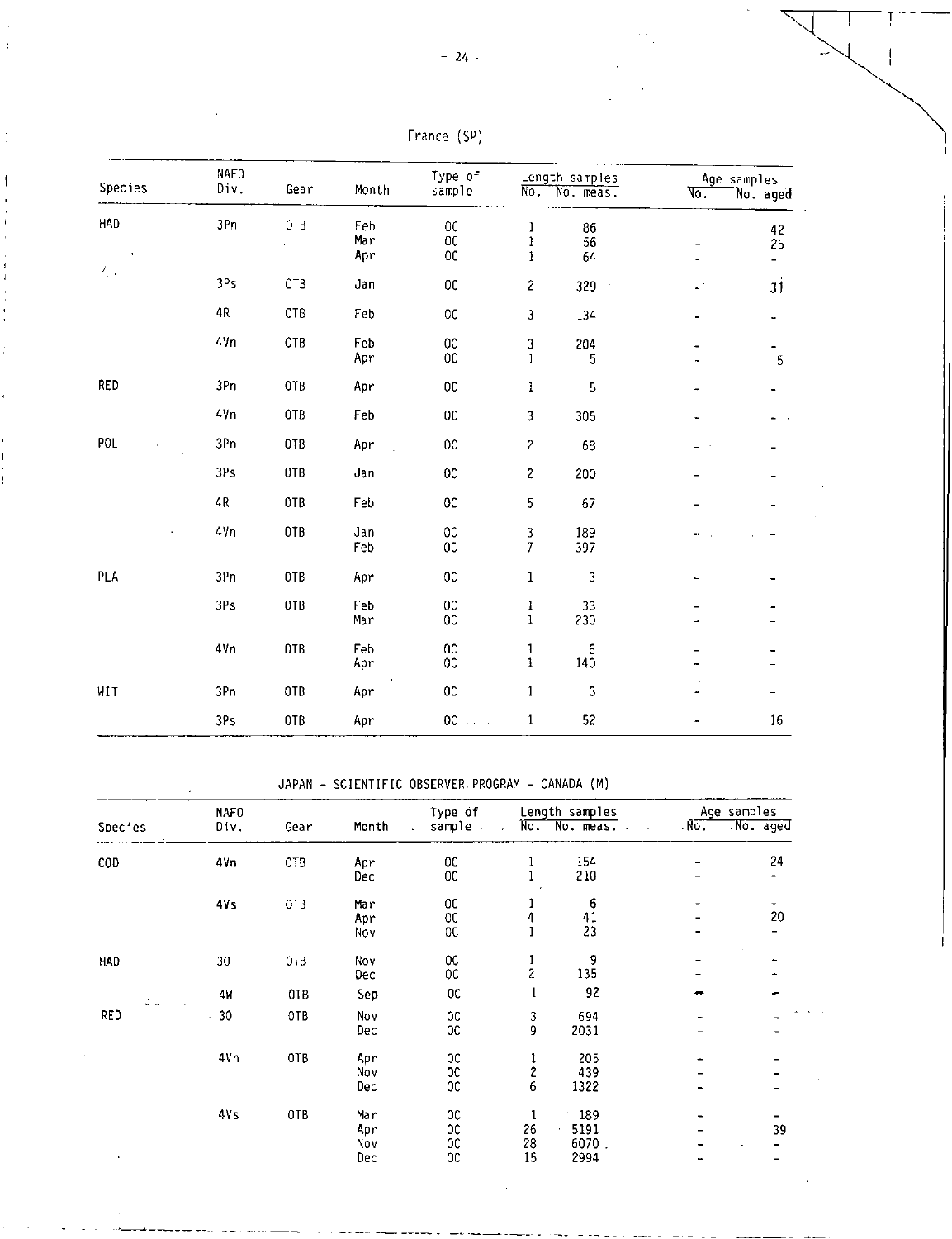|                     | <b>NAFO</b><br>Div. |                 |       | Type of        |                                            | Length samples |                          | Age samples    |
|---------------------|---------------------|-----------------|-------|----------------|--------------------------------------------|----------------|--------------------------|----------------|
| Species             |                     | Gear            | Month | sample         | No.                                        | No. meas.      | $\overline{\text{No}}$ . | No. aged       |
| RED                 | 4M                  | OTB             | Apr   | $0\,$          | $\boldsymbol{2}$                           | 425            | ٠                        |                |
|                     |                     |                 | Nov   | $_{0c}$        | $\mathbf 1$                                | 239            | ٠                        |                |
| <b>HKS</b>          | $30\,$              | 0TB             | Dec   | $0\mathrm{C}$  | $\mathbf{2}$                               | 379            | ٠                        | ۰              |
|                     | 4V <sub>S</sub>     | 0TB             | Apr   | $_{0c}$        | 6                                          | 1281           | $\overline{ }$           | 24             |
|                     | 4 <sub>M</sub>      | 0TB             | Apr   | $_{\rm OC}$    | $\ensuremath{\mathsf{3}}$                  | 597            | ٠                        | $\blacksquare$ |
|                     |                     |                 | Aug   | $0\,$          | $\overline{\mathcal{E}}$                   | 381            |                          |                |
|                     |                     |                 | Sep   | $0\mathrm{C}$  | $\overline{\mathbf{3}}$                    | 548            |                          | ÷              |
|                     | $4\,\mathrm{X}$     | OTB             | Sep   | 0 <sup>C</sup> | $\mathbf{1}$                               | 205            |                          | 23             |
| P01                 | 4Vs                 | OTB             | Apr   | $_{0c}$        |                                            | $\sqrt{2}$     |                          | ۰              |
|                     |                     |                 | Nov   | $_{\rm OC}$    | $\begin{array}{c} 1 \\ 2 \\ 2 \end{array}$ | 62             |                          | -              |
|                     |                     |                 | Dec   | 0 <sub>C</sub> |                                            | 99             |                          |                |
| PLA                 | 4И                  | 0TB             | Sep   | $0\mathrm{C}$  | $\mathbf{1}$                               | 164            |                          |                |
| $\mathbf{I}$<br>WIT | 30                  | 0TB             | Dec   | $_{0c}$        | $\sqrt{2}$                                 | 315            |                          |                |
|                     | 4Vn                 | 0TB             | Apr   | $_{\rm OC}$    | $\mathbf{1}$                               | 177            |                          |                |
|                     |                     |                 | Dec   | $_{0c}$        | $\overline{c}$                             | 190            |                          |                |
|                     | 4Vs                 | 0TB             | Apr   | $0\mathbb{C}$  | $\mathbf 1$                                | 114            | $\overline{a}$           |                |
|                     | 4И                  | 0TB             | Sep   | $_{0c}$        | $\mathbf 1$                                | 46             |                          |                |
| <b>YEL</b>          | 4W                  | OTB             | Sep   | $_{\rm OC}$    | 1                                          | 32             |                          |                |
| GHL                 | 4Vn                 | OTB             | Dec   | $0\,$          | $\mathsf{2}$                               | ${\it 78}$     |                          |                |
| HKW                 | 30                  | 0TB             | Nov   | 0C             | $\mathbf{1}$                               | 28             |                          |                |
|                     | 4Vn                 | OTB             | Apr   | $_{\rm OC}$    | $\mathbf 1$                                | 88             |                          |                |
|                     | 41s                 | OTB             | Apr   | $_{0c}$        | $\bf 8$                                    | 193            |                          |                |
|                     |                     |                 | Nov   | $0\mathrm{C}$  | $\overline{4}$                             | 213            |                          |                |
|                     |                     |                 | Oec   | 0C             | $\mathbf{2}$                               | 196            |                          |                |
| ARG                 | 30                  | OTB             | Nov   | $0\mathbb{C}$  | 1                                          | $14\,$         |                          |                |
|                     | 4Vs                 | OTB             | Mar   | $0\mathsf{C}$  | 1                                          | 144            |                          |                |
|                     |                     |                 | Apr   | $_{00}$        | $^{\rm 8}$                                 | 1073           |                          |                |
|                     |                     |                 | Nov   | $\frac{0}{0}$  | 4                                          | 604<br>370     |                          |                |
|                     |                     |                 | Dec   |                | $\overline{3}$                             |                |                          |                |
|                     | 4Х                  | OTB             | Sep   | 0 <sup>C</sup> | $\,1$                                      | 140            |                          |                |
| SQI                 | 4Vs                 | OTB             | Nov   | $0\mathrm{C}$  | $\,1$                                      | 19             |                          |                |
|                     | 4 N                 | 0TB             | Aug   | $0\,$          |                                            | 164            |                          |                |
|                     |                     |                 | Sep   | $0\mathbb{C}$  | $\frac{1}{2}$                              | 286            |                          |                |
|                     | $4\,\mathrm{X}$     | OT <sub>B</sub> | Sep   | $0C$ .         | $\mathbf 1$                                | 154.           |                          |                |

-25-

Japan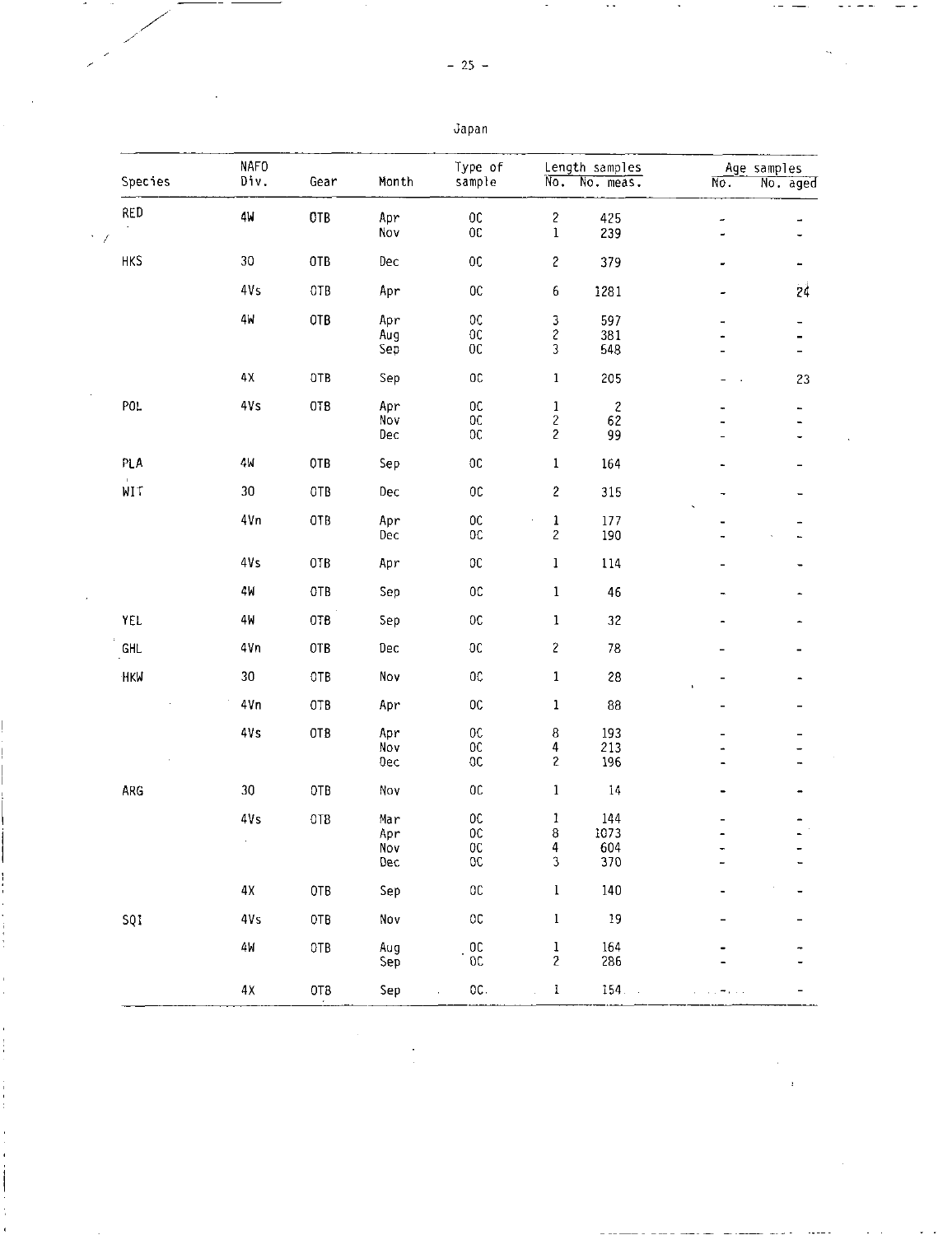| <b>Species</b> | <b>NAFO</b><br>Div. | Gear            | Month      | Type of<br>sample          | $\overline{\text{No}}$ .               | Length samples<br>No. meas. | $\overline{\text{No}}$ . | Age samples<br>. No. aged    |
|----------------|---------------------|-----------------|------------|----------------------------|----------------------------------------|-----------------------------|--------------------------|------------------------------|
| COD            | 4Vs                 | 0TB             | Dec        | $0\mathtt{C}$              | 59                                     | 10376                       | $\overline{\phantom{0}}$ |                              |
| HAD            | 4Vs                 | 0TB             | Dec        | 0 <sup>C</sup>             | 20                                     | 2441                        | $\overline{a}$           |                              |
|                | 4 <sub>M</sub>      | 0TB             | May        | OC                         | 5                                      | 521                         |                          | 87                           |
| RED            | 41s                 | 0TB             | Dec        | $_{0c}$                    | $13\,$                                 | 1578                        |                          | -                            |
|                | 4 <sub>N</sub>      | 0TB             | Apr<br>May | $_{0c}$<br><b>OC</b>       | $\overline{c}$<br>$10\,$               | 445<br>1393                 |                          |                              |
| <b>HKS</b>     | 41s                 | OTB             | Dec        | <b>OC</b>                  | $\overline{c}$                         | 192                         |                          |                              |
|                | 4 <sub>h</sub>      | OTB             | Apr<br>May | $_{00}^{00}$               | $11\,$<br>43                           | 2133<br>8914                |                          | 26<br>53                     |
| HKR            | 4 <sub>W</sub>      | 0TB             | Apr<br>May | $_{00}$<br><b>OC</b>       | $\,1$<br>$\overline{\mathbf{r}}$       | 191<br>527                  |                          | -<br>-                       |
| POL            | 4Vs                 | 0TB             | Dec        | $_{0C}$                    | 13                                     | 833                         | ä,                       | $\qquad \qquad \blacksquare$ |
|                | 4 <sub>M</sub>      | OTB             | May        | $0\,$                      | 3                                      | 78                          |                          | 30                           |
| PLA            | 4Vs                 | 0TB             | Dec        | 0 <sup>C</sup>             | 5                                      | 606                         |                          |                              |
|                | 4w                  | 0TB             | May        | 0C                         | $\overline{\mathcal{L}}$               | 87                          |                          |                              |
| WIT            | 4v <sub>S</sub>     | OT <sub>B</sub> | Dec        | 0 <sup>C</sup>             | 15                                     | 2724                        |                          |                              |
|                | 4W                  | OTB             | Apr<br>May | $0\mathtt{C}$<br>$_{0c}$   | $\mathbf 1$<br>$\mathbf 1$             | 65<br>$10\,$                |                          |                              |
| YEL            | 4Vs                 | 0TB             | Dec        | $_{0c}$                    | $\overline{\phantom{a}}$               | 1076                        |                          |                              |
| CUSK           | 4W                  | 0TB             | May        | <b>OC</b>                  | $\overline{\mathbf{c}}$                | 83                          |                          |                              |
| <b>HKW</b>     | 4V <sub>S</sub>     | OTB             | Dec        | $0\mathrm{C}$              | $\mathbf 1$                            | 75                          |                          |                              |
|                | 4W                  | 0TB             | May        | $0\mathrm{C}$              | $\,$ I                                 | 38                          |                          |                              |
| <b>SHA</b>     | 4 <sub>M</sub>      | 0TB             | May        | $0\mathrm{C}$              | $\bf{l}$                               | 82                          |                          |                              |
| <b>ARG</b>     | 4W                  | OTB             | Apr<br>May | $0\mathrm{C}$<br><b>OC</b> | $\overline{\mathbf{c}}$<br>$\mathbf 1$ | 405<br>155                  |                          |                              |
| SQI            | 4W                  | 0TB             | May        | $0\mathrm{C}$              | $\ldots$ $12$ $\ldots$ $342$ .         |                             |                          |                              |

PORTUGAL - SCIENTIFIC OBSERVER PROGRAM - CANADA (M)

# USSR - SCIENTIFIC OBSERVER. PROGRAM. - CANADA. (M)

 $\sim$   $\sim$ 

|         | NAF0 |      |       | Type of | Length samples |           |        | Age samples |          |  |
|---------|------|------|-------|---------|----------------|-----------|--------|-------------|----------|--|
| Species | Div. | Gear | Month | sample  | No.            | No. meas. | $\sim$ | $No$ .      | No. aged |  |
| COD     | 4W   | 0TB  | May   | 0C      | 11             | 62        |        |             | 10       |  |
|         |      |      | Jun   | OC      | 6              | 33        |        |             |          |  |
| HAD     | 4W   | 018  | May   | 0C      | 53             | 4558      |        |             | 82       |  |
|         |      |      | งนก   | 0C      | 77             | 10755     |        |             | 118      |  |
|         |      |      | Ju1   | 0C      | 52             | 6933      |        |             | 23       |  |
|         |      |      | Aug   | 0C      | 16             | 2863      |        |             |          |  |

 $\sim$   $\sim$   $\sim$  $\sim$ 

÷

 $\mathbf{I}$ 

ł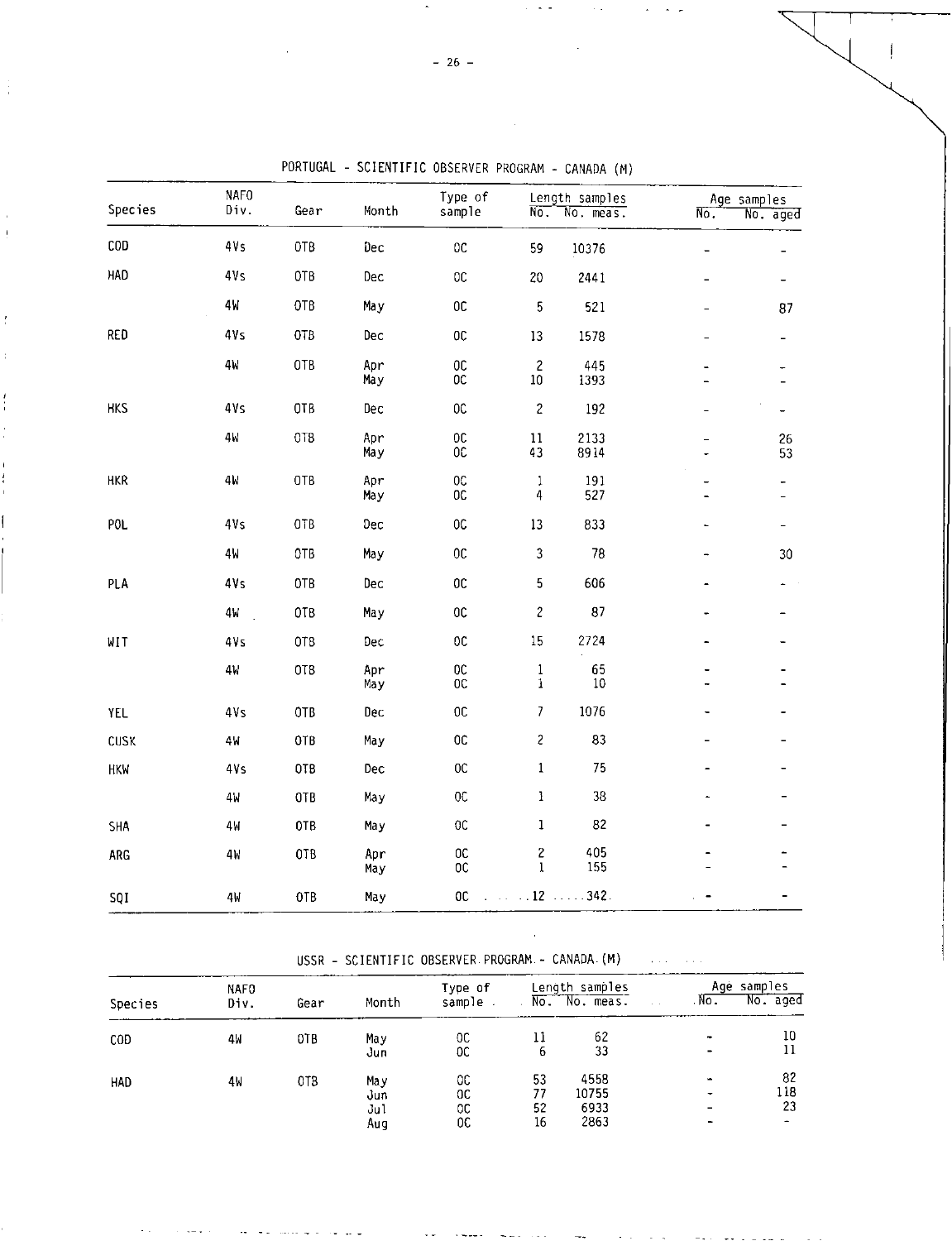|  |  | ٠ |
|--|--|---|
|--|--|---|

Ţ

| $\mathbf I$<br><b>USSR</b> |                     |      |                                     |                                                         |                                   |                                  |                                   |                                                       |  |  |  |
|----------------------------|---------------------|------|-------------------------------------|---------------------------------------------------------|-----------------------------------|----------------------------------|-----------------------------------|-------------------------------------------------------|--|--|--|
| Species                    | <b>NAFO</b><br>Div. | Gear | Month                               | Type of<br>sample                                       |                                   | Length samples<br>No. No. meas.  | Age samples<br>$N_{\overline{0}}$ | No. aged                                              |  |  |  |
| <b>RED</b>                 | $4\,\mathrm{h}$     | 0TB  | May<br>Jun<br>J <sub>u</sub><br>Aug | $0\mathrm{C}$<br>$0\mathrm{C}$<br>OC<br>0C              | 29<br>$11\,$<br>3<br>$\mathbf{1}$ | 3581<br>2449<br>879<br>127       | ż.                                | 29<br>47<br>$\overline{\phantom{0}}$<br>$\rightarrow$ |  |  |  |
| <b>HKS</b>                 | 4W                  | 0TB  | May<br>Jun<br>Ju1<br>Aug            | OC<br>ОC<br>$0\mathbb{C}$<br>$0\mathrm{C}$              | 185<br>280<br>173<br>52           | 44230<br>67361<br>42568<br>12473 | $\blacksquare$                    | 249<br>494<br>428<br>55                               |  |  |  |
|                            | 4Χ                  | 0TB  | Ju1                                 | $_{\rm OC}$                                             | $\sqrt{2}$                        | 573                              | -                                 | 65                                                    |  |  |  |
| HKR                        | 4 <sub>M</sub>      | 0TB  | May<br>Jun<br>Jul                   | $0\,$<br>0C<br>0 <sup>C</sup>                           | $\,8\,$<br>15<br>.3               | 747<br>1746<br>342               |                                   | $\overline{\phantom{a}}$                              |  |  |  |
| POL                        | 4W                  | OTB  | May<br>Jun<br>Jul                   | 0C<br>$0\mathrm{C}$<br>0 <sup>C</sup>                   | 30<br>13<br>$\mathbf 5$           | 1811<br>1051<br>173              | ۰                                 | 76<br>20<br>28                                        |  |  |  |
| PLA                        | 4W                  | 0TB  | May<br>Jun                          | $0\mathbb{C}$<br>${\tt OC}$                             | 5<br>12                           | 441<br>1003                      |                                   | $\overline{\phantom{a}}$<br>$\overline{\phantom{0}}$  |  |  |  |
| WIT                        | 4W                  | OTB  | May<br>Jun                          | 0C<br>0C                                                | 3<br>8                            | 193<br>221                       |                                   |                                                       |  |  |  |
| YEL                        | 4M                  | OTB  | May<br>Jun                          | $_{\rm OC}$<br>$0\mathrm{C}$                            | $\overline{\mathbf{c}}$<br>5      | 126<br>317                       |                                   |                                                       |  |  |  |
| <b>HAL</b>                 | 4W                  | 0TB  | May<br>Jun                          | 0 <sup>C</sup><br>$0\mathrm{C}$                         | $\overline{\mathbf{c}}$<br>1      | 5<br>$\mathbf 1$                 |                                   |                                                       |  |  |  |
| FLW                        | 4W                  | OTB  | Jun                                 | 0C                                                      | $\mathbf{1}$                      | 4                                | ۰                                 | $\qquad \qquad \blacksquare$                          |  |  |  |
| CUSK                       | 4W                  | 0TB  | May<br>Jun                          | $0\mathtt{C}$<br>0C                                     | 3<br>$\overline{c}$               | 33<br>17                         | ÷.                                | $\overline{a}$                                        |  |  |  |
| <b>HKN</b>                 | 4W                  | OTB  | May<br>Jun<br>Ju1                   | 0 <sup>C</sup><br>$0\mathrm{C}$<br>0C                   | 5<br>4<br>$\mathbf{1}$            | 283<br>171<br>14                 |                                   | $27 -$                                                |  |  |  |
| HER                        | 4W                  | OTB  | May<br>Jun                          | 0C<br>$0\mathrm{C}$                                     | 2<br>$\mathbf 1$                  | 195<br>194                       |                                   | ۰                                                     |  |  |  |
| MAC                        | 4 W                 | OTB  | May<br>Jun<br>Ju1<br>Aug            | $0\mathrm{C}$<br><b>OC</b><br>0 <sub>C</sub><br>$_{0c}$ | 16<br>24<br>8<br>5                | 3069<br>4379<br>1239<br>1007     |                                   |                                                       |  |  |  |
| SHA                        | 4W                  | 0TB  | Ma y                                | $0\,$                                                   | 3                                 | 62                               |                                   | -                                                     |  |  |  |
| ARG                        | 4W                  | OTB  | Ma y<br>Jun<br>Ju1                  | $\rm_{OC}^{\rm OC}$<br>$_{\rm OC}$                      | 13<br>3<br>3                      | 1698<br>542<br>436               |                                   | 23<br>$\overline{\phantom{0}}$                        |  |  |  |
|                            | 4X                  | 0TB  | Jul                                 | <b>DC</b>                                               | $\overline{\mathbf{c}}$           | 478                              |                                   |                                                       |  |  |  |
| SQI                        | 4W                  | 0TB  | Ma y<br>Jun-<br>Ju1<br>Aug          | OC.<br>OC<br>$0\mathtt{C}$<br>OC                        | $-24$<br>41<br>47<br>6            | .1344<br>7004<br>8938<br>1236    |                                   |                                                       |  |  |  |

 $\frac{1}{4}$ 

 $\mathbb{C}^2$ 

 $\sim$ 

 $\label{eq:2} \frac{1}{\sqrt{2}}\sum_{i=1}^n\frac{1}{\sqrt{2\pi}}\int_0^1\frac{1}{\sqrt{2\pi}}\left(\frac{1}{\sqrt{2\pi}}\right)^2\frac{1}{\sqrt{2\pi}}\int_0^1\frac{1}{\sqrt{2\pi}}\left(\frac{1}{\sqrt{2\pi}}\right)^2\frac{1}{\sqrt{2\pi}}\frac{1}{\sqrt{2\pi}}\frac{1}{\sqrt{2\pi}}\int_0^1\frac{1}{\sqrt{2\pi}}\frac{1}{\sqrt{2\pi}}\frac{1}{\sqrt{2\pi}}\frac{1}{\sqrt{2\pi}}\frac{1}{\sqrt{$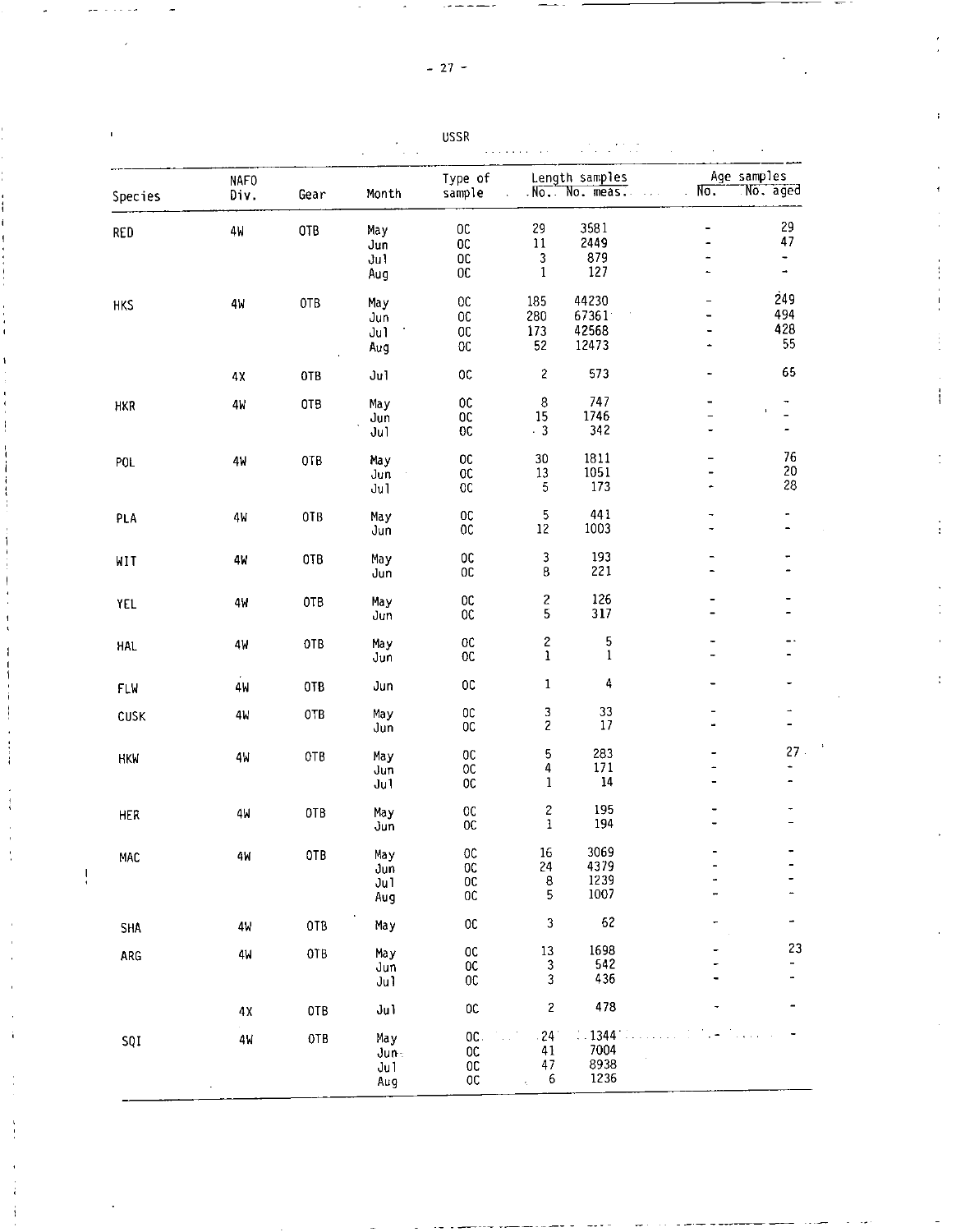|            |                 |      | SOLENTITIC ODJENTEN FRUGRAM - CANADA (N). |                                   |                               |                                                  |                                       |    |  |  |
|------------|-----------------|------|-------------------------------------------|-----------------------------------|-------------------------------|--------------------------------------------------|---------------------------------------|----|--|--|
| Species    | NAFO<br>Div.    | Gear | Month                                     | Type of<br>sample<br>$\mathbf{r}$ |                               | Length samples<br>No. No. meas.<br>$\sim$ $\sim$ | Age samples<br>$\n  No$ .<br>No. aged |    |  |  |
|            |                 |      |                                           |                                   |                               |                                                  |                                       |    |  |  |
| COD        | 2H              | OTB  | Nov                                       | 0L                                |                               | 66                                               |                                       | 66 |  |  |
|            | ЗΚ              | 0TB  | Mar                                       | OL                                | 2                             | 501                                              |                                       | 24 |  |  |
|            | 3Ps             | OTB  | Feb                                       | 0L                                |                               | 46                                               |                                       | 46 |  |  |
| <b>REB</b> | 2H              | OTB  | Aug<br>Sep                                | 0L<br>0L                          | 3<br>1                        | 341/445<br>99/187                                |                                       |    |  |  |
|            | ЗΚ              | OTB  | Mar                                       | $0\mathsf{L}$                     | 5                             | 462/763                                          |                                       |    |  |  |
| $\,$       | 3Pn             | OTB  | Jan<br>Ju1<br>Aug<br>Sep                  | OL<br>OL<br>0L<br>OL.             | 3<br>3<br>1<br>$\overline{4}$ | 240/399<br>423/422)<br>81/70<br>382/474)         | -                                     |    |  |  |
|            |                 | 0TM  | Jan                                       | 0L                                | 4                             | 390/533                                          |                                       |    |  |  |
|            | 3P <sub>S</sub> | 0TB  | Ju1<br>Aug                                | 0L<br>0L                          | $\overline{c}$                | 213/249<br>157/146                               |                                       |    |  |  |

CANADA (M) - SCIENTIFIC OBSERVER. PROGRAM - CANADA (N)

CANADA (N) - SCIENTIFIC OBSERVER.PROGRAM - CANADA. (N)

OTM Jan Jan Collective 11 1 186/133

Sep OL 2 239/202

 $\frac{1}{2}$  ,  $\frac{1}{2}$ 

 $\sim$ 

|         | <b>NAFO</b>     |      |       | Type of        |                          | Length samples                              |     | Age samples                  |  |  |
|---------|-----------------|------|-------|----------------|--------------------------|---------------------------------------------|-----|------------------------------|--|--|
| Species | Div.            | Gear | Month | sample         | $\overline{\text{No}}$ . | No. meas.                                   | No. | No. aged                     |  |  |
| Cod     | 20              | 0TB  | Apr   | <b>OL</b>      | 1                        | 310                                         |     |                              |  |  |
|         |                 |      | Dec   | $0\mathsf{L}$  | $\mathbf{1}$             | 184                                         |     |                              |  |  |
|         | $3\,\mathrm{K}$ | OTB  | Mar   | $0\mathsf{L}$  | 26                       | 6916                                        |     | 92                           |  |  |
|         |                 |      | Apr   | OL             | 18                       | 5030                                        |     |                              |  |  |
|         |                 |      | May   | $0\mathsf{L}$  | 34                       | 9495                                        |     | 147                          |  |  |
|         |                 |      | Jun   | 0 <sub>L</sub> | 1                        | 301)                                        |     |                              |  |  |
|         |                 |      | Nov   | $0\mathsf{L}$  | 1                        | 275)                                        |     | $\qquad \qquad \blacksquare$ |  |  |
|         |                 |      | Dec   | OL.            | 6                        | 1249)                                       |     |                              |  |  |
|         | 3L              | OTB  | Feb   | OL             | 3                        | 731                                         |     | 97                           |  |  |
|         |                 |      | Apr   | OL             | 3                        | 810                                         |     | 16                           |  |  |
|         |                 |      | Nov   | 0L             | 8                        | 21467                                       |     |                              |  |  |
|         |                 |      | Dec   | 0L             | 7                        | 1515/                                       |     | -                            |  |  |
|         |                 | CN   | Apr   | 0L             | $\overline{c}$           | 540                                         |     | 508                          |  |  |
|         |                 |      | May   | 0 <sub>L</sub> | 53                       | ر13699                                      |     |                              |  |  |
|         |                 |      | Jun   | 0L             | $10\,$                   | 2564                                        |     |                              |  |  |
|         |                 |      | Nov   | OL.            | $\mathbf 1$              | 300                                         |     | $\ddot{\phantom{1}}$         |  |  |
|         | 30              | OTB  | Feb   | 0L             |                          | 597                                         |     |                              |  |  |
|         |                 |      | Mar   | OL.            |                          | 737 J                                       |     | 151                          |  |  |
|         |                 |      | Apr   | 0L             | $\frac{3}{5}$            | 96                                          |     | -                            |  |  |
|         | 3Pn             | 0TB  | Mar   | 0L             | 4                        | 883                                         |     | -                            |  |  |
|         |                 |      | Apr   | OL.            | $\overline{\mathbf{c}}$  | 506                                         |     |                              |  |  |
|         | 3Ps             | 0TB  | Mar   | 0 <sub>L</sub> | $\boldsymbol{6}$         | 1250                                        |     |                              |  |  |
|         |                 |      | Apr   | 0 <sub>L</sub> | 3                        | 577                                         |     |                              |  |  |
|         |                 |      |       |                |                          |                                             |     |                              |  |  |
|         | 4Vn             | OTB  | Jan   | 0L             | 6                        | 1699                                        |     |                              |  |  |
|         | 4V <sub>S</sub> | 0TB  | Feb   | 0L             | $10\,$                   | 2603                                        |     |                              |  |  |
|         |                 |      | Mar   | OL             | 9                        |                                             |     |                              |  |  |
|         |                 |      | Apr   | OL.            | 5                        | $\begin{array}{c} 2232 \\ 1185 \end{array}$ |     |                              |  |  |
|         |                 |      | Jul   | OL.            | 3                        | 694                                         |     |                              |  |  |

 $- 28 -$ 

Ĵ ï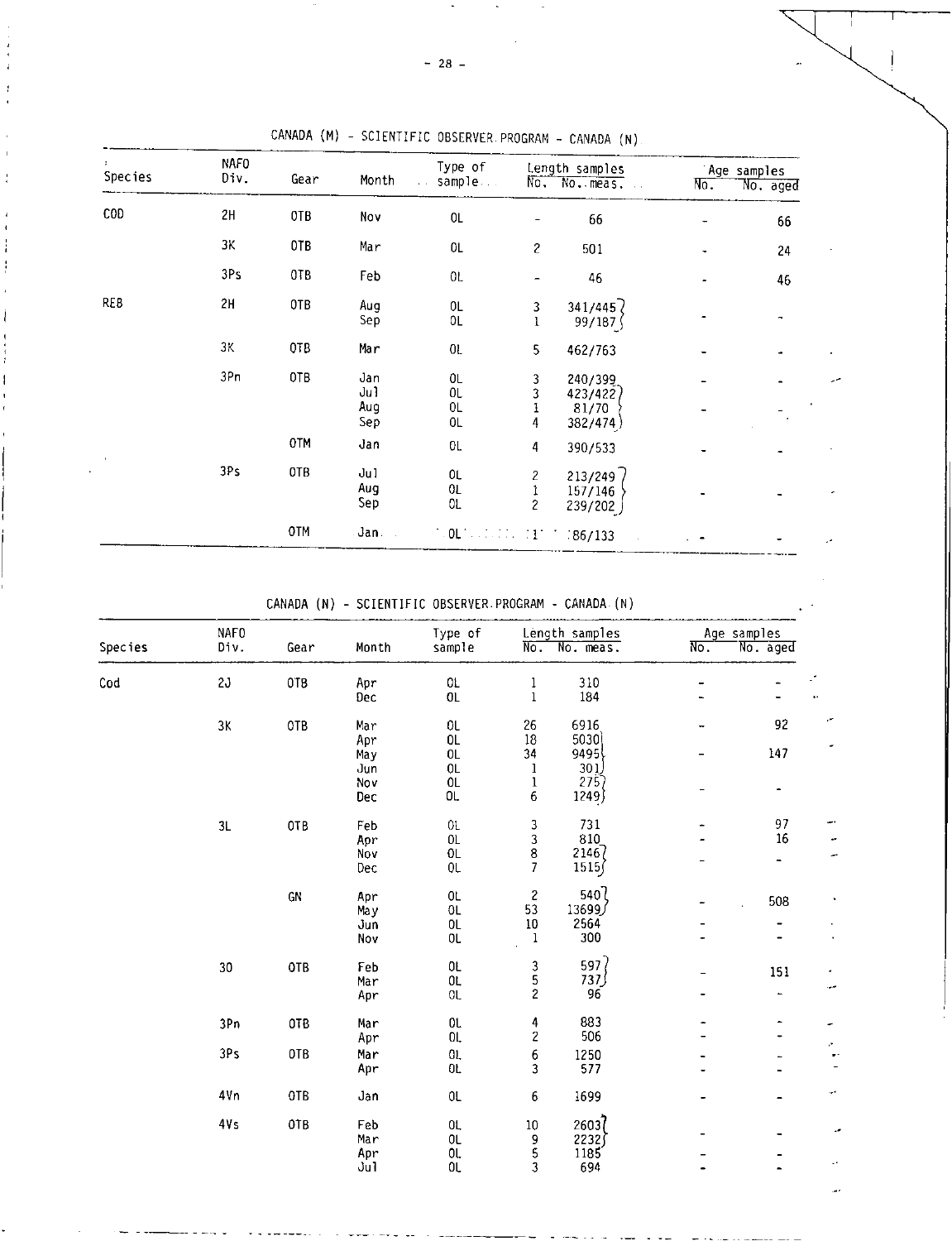|                |                             |            |       | --…--- …          |               |                             |             |                         |
|----------------|-----------------------------|------------|-------|-------------------|---------------|-----------------------------|-------------|-------------------------|
| <b>Species</b> | <b>NAFO</b><br>Div.<br>Gear |            | Month | Type of<br>sample | No.           | Length samples<br>No. meas: | $N_{\rm O}$ | Age samples<br>No. aged |
|                |                             |            |       |                   |               |                             |             |                         |
| HAD            | 30                          | 0TB        | Mar   | $0\mathsf{L}$     | 7             | 1541                        |             |                         |
| <b>REB</b>     | 2J                          | OTB        | 0ct   | 0L                | 2             | 401/438                     |             |                         |
|                | 3K                          | OTB        | Jan   | 0L                | 3             | 333/499                     |             |                         |
|                |                             |            | Feb   | 0L                | 2             | 275/254                     |             |                         |
|                |                             |            | Mar   | 0L                | $\,1$         | 54/154                      |             |                         |
|                |                             |            | Jun   | OL                | 3             | 488/371                     |             |                         |
|                |                             |            | 0ct   | OL.               | 3             | 775/615                     |             |                         |
|                |                             |            | Nov   | 0L                | 21            | 4354/4359                   |             |                         |
|                |                             |            | Dec   | OL.               | 8             | 1692/1698                   |             |                         |
|                | 3Pn                         | 0TB        | Jul   | OL.               | 1             | 252/223                     |             |                         |
|                |                             |            | Aug   | $01\,$            | 3             | لـ480/480                   |             |                         |
|                | 4Vn                         | OTB        | Aug   | OL.               | 3             | 649/389                     |             |                         |
| PLA            | 3L                          | OTB        | Mar   | 0L                | 1             | 148/113                     |             |                         |
|                |                             |            | Nov   | 0 <sub>L</sub>    | $\frac{2}{5}$ | $113/437$ $\sqrt{ }$        |             |                         |
|                |                             |            | Dec   | 01.               |               | 202/1247                    |             |                         |
|                | 3N                          | OTB        | Nov   | OL                | 1             | 92/168                      |             |                         |
|                | 3Ps                         | OTB        | Mar   | OL                | 2             | 128/397                     |             |                         |
| WIT            | 30                          | 0TB        | Mar   | 0L                | 13            | 1683/1716                   |             |                         |
| YEL            | 3N                          | OTB        | Feb   | 0L                | 7             | 942/892                     |             |                         |
|                |                             |            | Nov   | 0L                | $\mathbf{1}$  | 148/142                     |             |                         |
| <b>GHL</b>     | 2J                          | <b>OTB</b> | 0ct   | 0L                | 1             | 104/153                     |             | 25/40                   |
|                |                             | GN         | Aug   | OL.               | 15            | 1859/2068                   |             | 92/117                  |
|                |                             |            | Sep   | OL.               | 15            | 1769/2179                   |             |                         |
|                |                             |            | 0ct   | OL                | $18\,$        | 1946/2749                   |             | 174/223                 |
|                |                             |            | Nov   | OL.               | 22            | 2474/3374                   |             |                         |
|                | ЗΚ                          | 0TB        | Dec   | 0 <sub>L</sub>    | 5             | 731/547                     |             | 69/72                   |

Canada (N)

FRANCE (M) - SCIENTIFIC OBSERVER PROGRAM = CANADA (N) . . . . . . .

أمويا

 $\sim 10^{11}$ 

| Species    | NAFO<br>Div. | Gear            | Month | Type of<br>sample | 'Length samples<br>No. No. meas. | Age samples<br>No. No. aged |                          |
|------------|--------------|-----------------|-------|-------------------|----------------------------------|-----------------------------|--------------------------|
| <b>COD</b> | 20           | OTB.            | Oct   | 0L                | -262                             | $\sim$                      |                          |
|            |              | 0TB<br>________ | 0ct.  |                   |                                  |                             | $\overline{\phantom{0}}$ |

FRANCE (SP) - SCIENTIFIC OBSERVER PROGRAM - CANADA (N)

| Species | <b>NAFO</b><br>Div. | Gear | <b>Month</b> | sample No. No. meas. No. No. No. aged | Type of Length samples |                          | Age samples |
|---------|---------------------|------|--------------|---------------------------------------|------------------------|--------------------------|-------------|
| COD     | ЗK                  | 0TB  | Apr          | <b>OL</b>                             | 886                    | $\overline{\phantom{0}}$ |             |
|         | 3Ps                 | OTB. |              |                                       |                        |                          | 28          |

 $\mathbf{I}$ 

———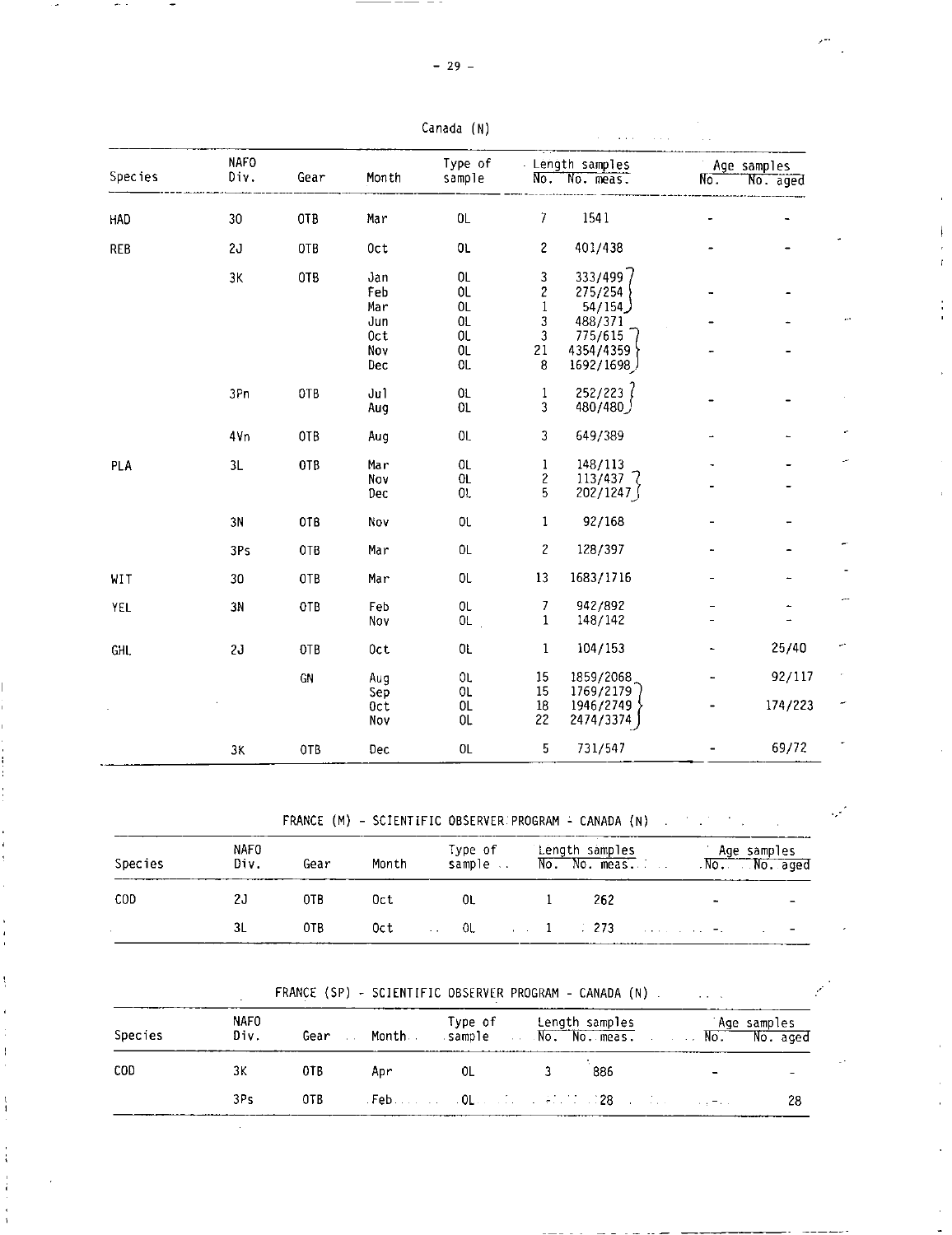FAROES - SCIENTIFIC. OBSERVER. PROGRAM.- CANADA (N)

 $\mathbf{I}$ 

| <b>Species</b> | NAF <sub>0</sub><br>Div. | Gear | Month      | Type of Length samples<br>sample | No. No. meas. | Age samples<br>No. No. aged |
|----------------|--------------------------|------|------------|----------------------------------|---------------|-----------------------------|
| COD            | 2H                       | LL   | Jul<br>Aug | OL<br>OL                         | 785<br>759    | 56                          |
|                | ЗΜ                       | ιL   |            |                                  |               | -38                         |

FED. REP. GERMANY - SCIENTIFIC OBSERVER PROGRAM - CANADA (N)  $\mathcal{L}^{\text{max}}$ 

| <b>Species</b> | NAFO<br>Div. | Gear | Month      | <b>Sample Reserve No. No. meas.</b> The Little         |    | Type of Length samples |                          | Age samples<br>No. No. aged |
|----------------|--------------|------|------------|--------------------------------------------------------|----|------------------------|--------------------------|-----------------------------|
| COD            | ЗΚ           | 0TB  | Jan        | 0L.                                                    | 48 | 12566                  | $\overline{\phantom{a}}$ | 434                         |
|                | 3L           | OTB  | Mar<br>Apr | 0L<br>$\ldots$ 01 $\ldots$ 1.5 $\ldots$ 1146. $\ldots$ |    | 1090                   |                          | 132<br>48                   |

GERMAN DEM. REP. - SCIENTIFIC. OBSERVER. PROGRAM.- CANADA (N)

| Species    | NAFO<br>Div. | Gear | . Month    | Type of<br>sample<br>$\sim 100$ $\mu$ |                | Length samples<br>No. No. meas. | No. | Age samples<br>No. aged |        |
|------------|--------------|------|------------|---------------------------------------|----------------|---------------------------------|-----|-------------------------|--------|
|            |              |      |            |                                       |                |                                 |     |                         |        |
| <b>COD</b> | 2H           | 0TB  | Dec        | 0L                                    | 1              | 259                             |     | 41                      | ٠      |
|            | 3L           | OTB  | Dec        | 0L                                    | 1              | 259                             |     | 47                      | ٠      |
| REB        | 3Κ           | 0TB  | Dec        | 0L                                    | 2              | 439/366                         |     |                         |        |
|            | 3L           | 0TB  | Dec        | 0L                                    | 7              | 1270/1728                       |     |                         |        |
| <b>GHL</b> | OB           | 0TB  | Nov        | 0L                                    |                | 58/81                           |     | 58/81                   |        |
|            | 2H           | OTB  | Nov        | 0L                                    | $\blacksquare$ | 59/83                           |     | 59/83                   |        |
|            | 2J           | OTB  | Jul<br>Aug | 0L<br>0L                              | 5<br>21        | 650/655 $?$<br>2677/2922)       |     |                         |        |
|            | 3K           | 0TB  | Jul<br>Aug | 0L<br>0L                              | 4              | 390/596<br>66/119               | ÷   | 24/38                   |        |
|            |              |      | 0ct        | 0L                                    |                | 188/329.                        |     | .114/213                | المعود |

JAPAN - SCIENTIFIC OBSERVER. PROGRAM - CANADA (N)

|         | <b>NAFO</b> |      |                     | Type of |               | Length samples | Age samples |          |
|---------|-------------|------|---------------------|---------|---------------|----------------|-------------|----------|
| Species | Div.        | Gear | Month<br>$\sim 100$ | sample  | $\sim$ $\sim$ | No. No. meas.  | No.         | No. aged |
| REB     | 3K          | 0TB  | Aug                 | 0L      |               | 255/596        |             |          |
|         |             |      | Sep                 | 0L      | 8             | 1298/1659)     |             |          |
|         |             |      | 0ct                 | 0L      | 12            | 2567/27667     |             |          |
|         |             |      | Nov                 | OL.     | 5.            | 1097/994       |             |          |
|         | 30          | 0TB  | Aug                 | 0L      | 3             | 403/571        |             |          |
|         |             |      | Oct                 | 0L      | 5             | 912/1371       |             |          |
|         |             |      | Dec                 | 0L      | 4             | 428/1274)      |             |          |
|         | 4Vs         | 0TB  | Dec                 | 0L      | 1             | 121/160        |             |          |
| GHL     | 2J          | 0TB  | Oct                 | 0L      |               | 125/183        |             | 1/8      |
|         | ЗΚ          | 0TB  | Oct                 | 0L      | 6             | 838/949        |             |          |
|         |             |      | Dec                 | 0L      |               | 131/122        |             |          |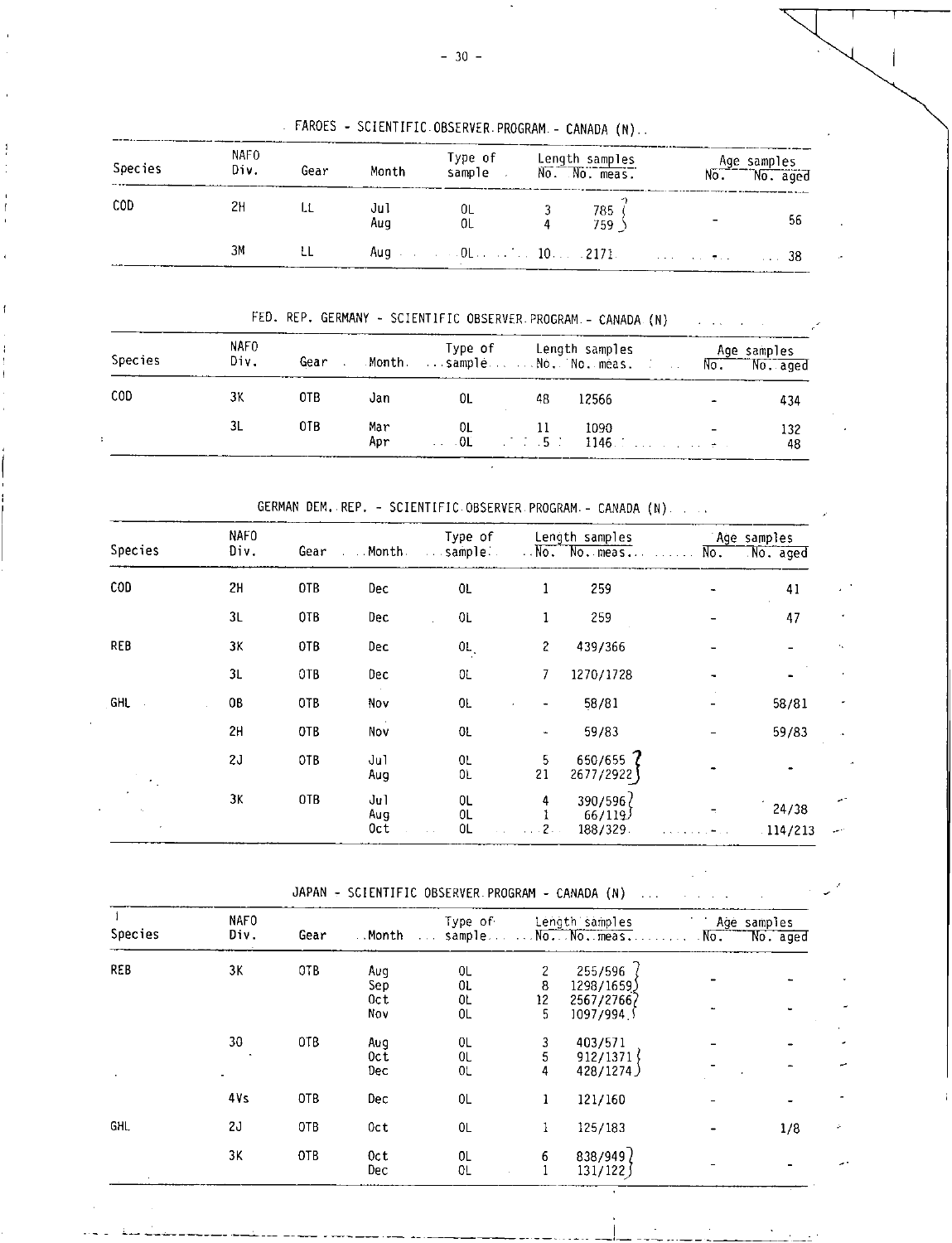| Species | NAFO<br>Div. | Gear | Month | Type of<br>sample | Length samples<br>No. No. meas. | Age samples<br>$N_{0}$ . | $\overline{N_0}$ . aged |
|---------|--------------|------|-------|-------------------|---------------------------------|--------------------------|-------------------------|
| COD.    | 2Н           |      | Nov.  | OL. .             | 33. 8145                        |                          | -265                    |

NORWAY - SCIENTIFIC OBSERVER.PROGRAM - CANADA (N)

POLAND - SCIENTIFIC OBSERVER PROGRAM - CANADA (N)

|            | NAFO |                 |                          | length samples<br>Type of        |                          |                                           | Age samples |          |  |
|------------|------|-----------------|--------------------------|----------------------------------|--------------------------|-------------------------------------------|-------------|----------|--|
| Species    | Div. | Gear            | Month                    | sample                           | $N_{0}$                  | No. meas.                                 | No.         | No. aged |  |
| <b>REB</b> | 3K   | 0TB             | Nov                      | 0L                               | 3                        | 576/646                                   |             |          |  |
| WIT        | 3K   | OT <sub>B</sub> | Apr<br>May               | 0L<br>OL.                        | 4<br>5                   | 1219/10457<br>601/1178                    |             |          |  |
| <b>GHL</b> | 2H   | OTB             | Oct<br>Nov               | 01<br><b>OL</b>                  | 3                        | $163/72$ }<br>36/43                       |             | 77/26    |  |
|            | 2J   | OTB             | Ju1                      | 0L                               | 4                        | 659/677                                   |             |          |  |
| $\bullet$  | 3K   | OTB             | Jan<br>Apr<br>May<br>Ju1 | 0L<br>0 <sub>L</sub><br>0L<br>ΟL | 4<br>3<br>3<br>$\cdot$ 3 | 445/450<br>575/818<br>604/828)<br>541/573 |             | 36/39    |  |

PORTUGAL - SCIENTIFIC OBSERVER PROGRAM - CANADA (N)

 $1\sigma$ 

 $\sim$   $\sim$ 

 $\ddot{\phantom{a}}$ 

| Species    | <b>NAFO</b><br>Div. | Gear       | Month      | Type of<br>sample:   |                  | Length samples<br>No. No. meas. |                          | Age samples<br>No. No. aged |
|------------|---------------------|------------|------------|----------------------|------------------|---------------------------------|--------------------------|-----------------------------|
| <b>COD</b> | 3K                  | OTB        | May        | $0\mathsf{L}$        | 38               | 9219 $\langle$                  |                          |                             |
|            |                     |            | Jun        | $0\mathsf{L}$        | 9                | 2080                            |                          | 409                         |
|            | 3L                  | ${\sf GN}$ | Jun        | 0L                   | 30               | 7932)                           |                          |                             |
|            |                     |            | Jul<br>Aug | OL.<br>$0\mathsf{L}$ | 25<br>22         | 8553<br>5535)                   |                          | 245                         |
|            |                     |            | Oct        | OL.                  | 28               | 7241                            |                          | 228                         |
|            | 3M                  | GN         | Apr        | 0L                   | 7                | $2251 \;$                       |                          | 164                         |
|            |                     |            | May<br>Ju1 | 0L<br>$0\mathsf{L}$  | 6<br>$\mathbf 1$ | 1701<br>260                     |                          |                             |
|            | 3N                  | CN         | Jun        | 0L                   | 5                | $1373$ }                        |                          | 222                         |
|            |                     |            | Ju1        | $01\,$               | $\mathbf{l}$     | 261                             | $\overline{\phantom{a}}$ |                             |
|            | $30\,$              | GN         | May        | 01                   | 2<br>4           | 520                             |                          | 194                         |
|            |                     |            | Jun<br>Aug | 01<br>0L             | $\mathbf{1}$     | 951<br>231/                     |                          | 23                          |
| HKW        | 30                  | ${\sf CN}$ | May        | 0L                   | 6                | 1357                            |                          |                             |
|            |                     |            | Jun        | 01.                  | 25               | 6454)                           |                          |                             |
|            |                     |            | Jul<br>Aug | 0L<br>0L             | 9<br>12          | 2204<br>3049)                   |                          |                             |
|            |                     |            | Sep        | OL.                  | $\mathbf{2}$     | 428                             |                          |                             |
|            |                     |            | Oct        | OL.                  |                  | 289                             |                          |                             |
|            |                     |            | Nov        | 0L                   | 8.               | 1817)                           |                          |                             |

 $-31 -$